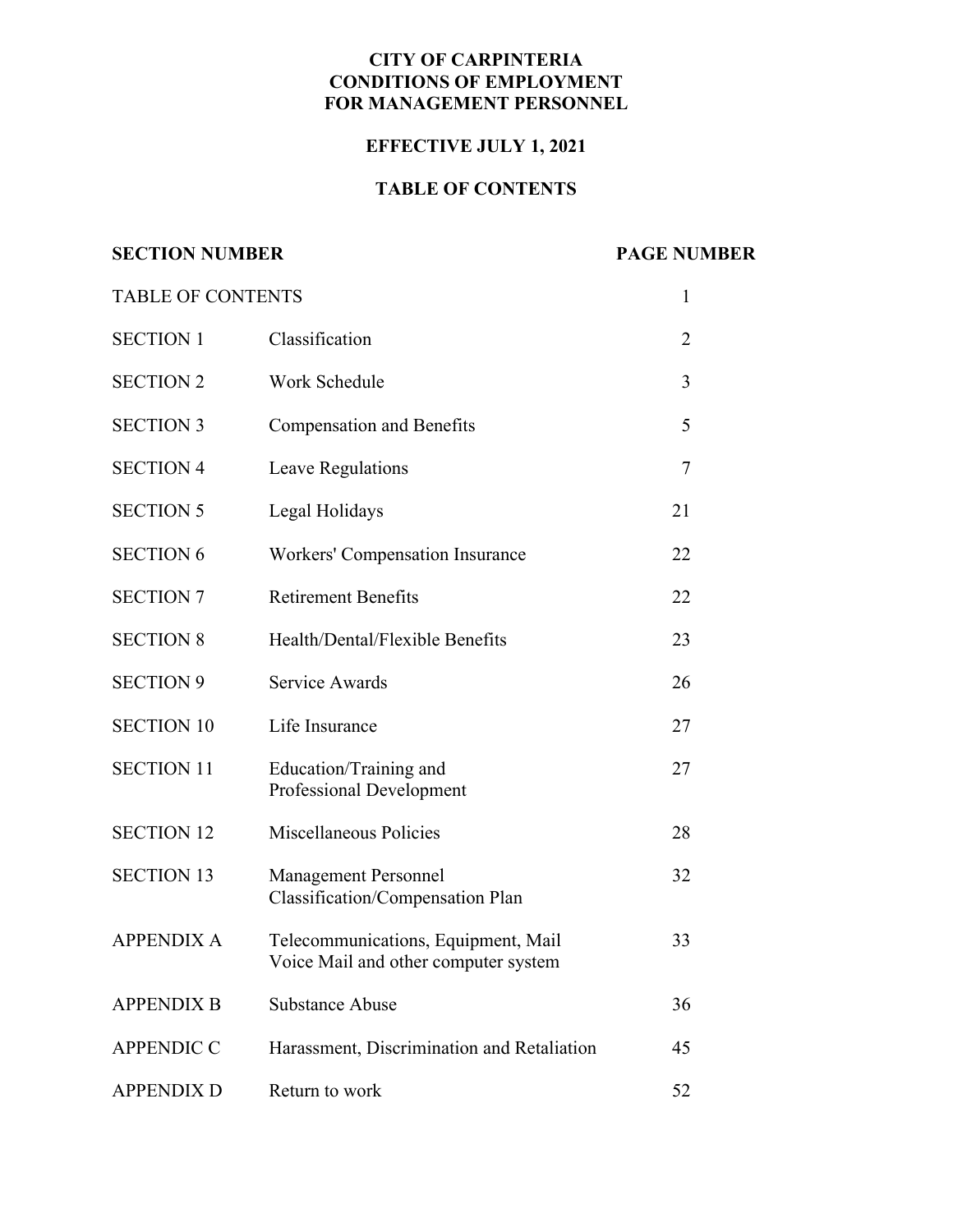#### **CITY OF CARPINTERIA CONDITIONS OF EMPLOYMENT FOR MANAGEMENT PERSONNEL**

#### **EFFECTIVE JULY 1, 2021**

## *SECTION 1*

## *CLASSIFICATION*

Management Employees for purposes of this Agreement, will include those employees in the following classifications: Management, Mid-Management and/or Supervisory and Professional.

# **Position** Salary Grade

#### *MANAGEMENT*

| <b>Assistant City Manager</b>                    | 19 |
|--------------------------------------------------|----|
| <b>Community Development Director</b>            | 19 |
| Public Works Director/City Engineer              | 19 |
| <b>Administrative Services Director</b>          | 19 |
| Parks, Recreation and Public Facilities Director | 19 |

#### *MID-MANAGEMENT/SUPERVISORY/PROFESSIONAL*

| Civil Engineer                                 | 16 |
|------------------------------------------------|----|
| Human Resources/Risk Manager                   | 16 |
| Principal Planner                              | 16 |
| City Librarian                                 | 16 |
| City Clerk                                     | 15 |
| Senior Financial Analyst                       | 14 |
| Public Works Supervisor                        | 12 |
| Chief Building Inspector/Plan Check            | 12 |
| Environmental Program Manager                  | 12 |
| Program Manager                                | 12 |
| Parks and Facilities Maintenance Supervisor    | 12 |
| <b>Aquatics Superintendent</b>                 | 12 |
| <b>Community Engagement Library Specialist</b> | 12 |
| Code Compliance Supervisor                     | 11 |
| <b>Assistant to the Public Works Director</b>  |    |
|                                                |    |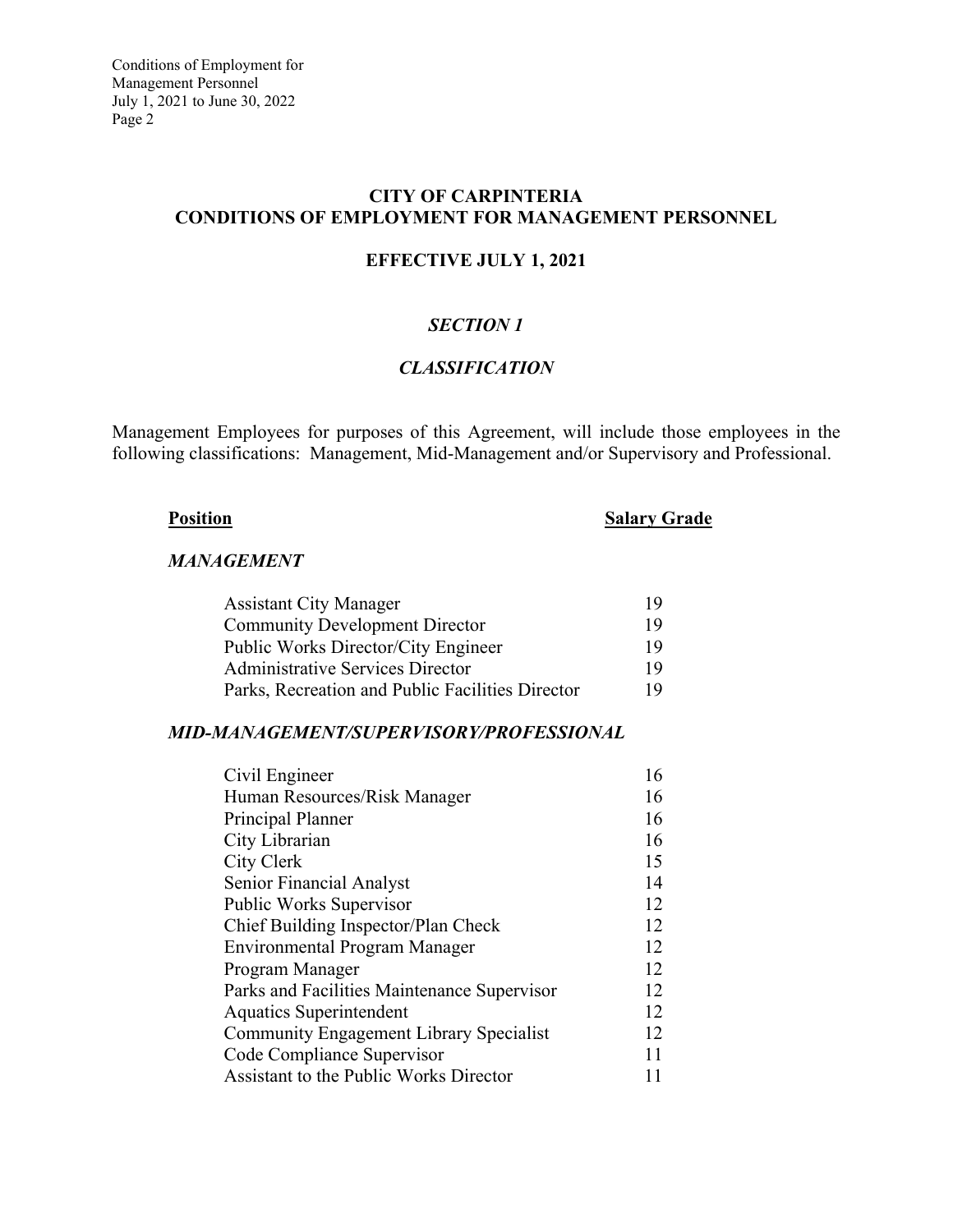## **1.1 EMPLOYER/EMPLOYEE RELATIONSHIP:**

An employee in this classification is classified as a salaried, at-will employee and not hired for any specified term. Accordingly, the employee is free to resign from their position at any time, with or without cause, upon oral or written notice to the City Manager and, similarly, the City may end its employment relationship with the employee or change their status (i.e., modify the position, implement a demotion, adjust wages, etc.) at any time, with or without cause, upon oral or written notice to the employee. None of the provisions of the Conditions of Employment for Management Personnel are intended to modify this employment relationship.

#### **1.2 CLASSIFICATION:**

Employees serving in Management, Mid-management, Supervisory and Professional positions are exempt from the City's Personnel Rules. They are "at-will" employees, serving at the pleasure of the City Manager. By the executive, administrative and/or technical nature of their positions, they have been determined to be exempt from the overtime requirements of the Federal Fair Labor Standards Act.

#### *SECTION 2*

#### *WORK SCHEDULE*

#### **2.1 REPORTING:**

 Management Employees are classified as salaried employees. All employees for the City of Carpinteria are required to report hours worked on a daily time sheet; however, as salary-status employees, tracking of hours for this category of employees is for internal use only and does not affect the salary of exempt employees.

## **2.2 FLEXTIME SCHEDULING:**

While Management Employees are required to work the hours necessary to perform the job duties and responsibilities, employees may have the option to participate in an alternate 9/80 work schedule based on a flexible 9 day/80 hour pay period (eight 9-hour days and one 8-hour day) for general work scheduling purposes. Each employee electing to participate in flextime scheduling must select a Monday or Friday as their designated flex day off, the alternate Monday or Friday will be their 8-hour day. The daily work schedule will begin at 7:30 a.m. and end at 5:30 p.m.

The flexible work schedule and flex day selected is subject to the operational needs and requirements of the department as determined by the City Manager. Management Employees may be required or find it necessary to work additional hours outside their flexible schedule. For scheduling purposes, any change from the established flex day, must be approved in advance by the City Manager.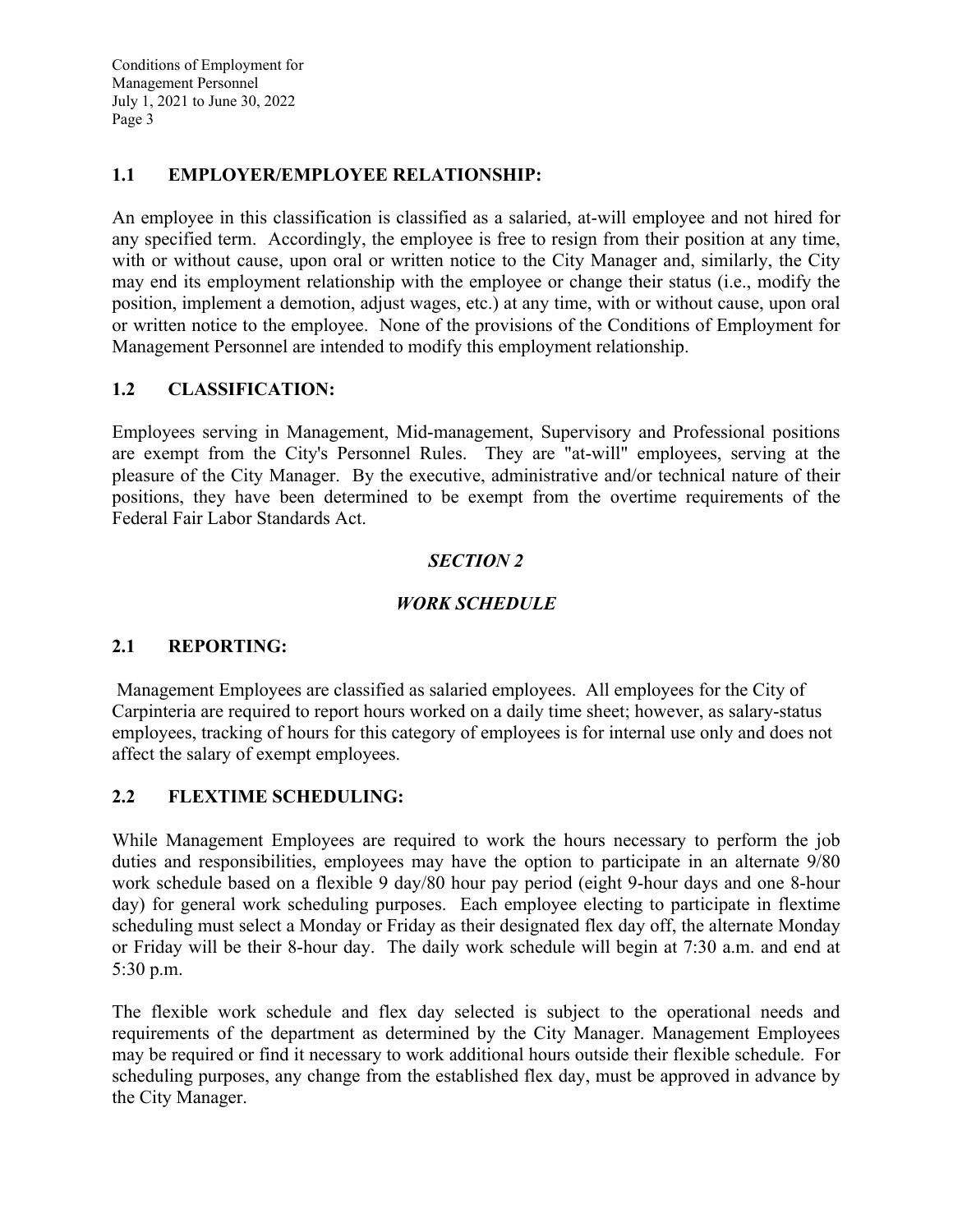The program will be evaluated on an on-going basis regarding personal performance standards, as well as monitoring staffing needs to ensure that the public is being appropriately served. Continuation of such schedules shall be subject to review and approval of the City Manager.

The City Manager reserves the right to remove any (or all) employees from flexible work schedules. To the extent possible, two weeks advance written notice will be provided to the employee. An employee shall not be removed from a flexible work schedule for arbitrary or capricious reasons.

# **2.3 FLEXIBLE HOURS:**

Compensatory hours will not be granted for hours worked in excess of regularly scheduled hours for this category of employees, however, Management Employees, although exempt from the overtime requirements of FLSA, may accrue flex hours for hours worked beyond their regularly scheduled work day.

Hours worked in excess of a regularly scheduled work day, i.e., eight 9- hour days and one 8 hour day in a pay period for Management Employees on a 9/80 flex schedule, will be recorded on a computerized time sheet as accrued flex hours. For Management Employees on a 10/80 schedule, hours worked in excess of an 8-hour day will be recorded as "hours accrued". Flex hours accrued do not have a cash-out value, and Management Employees will not receive compensation for unused accrued flex hours at the time of separation from employment.

# **2.4 ABSENCES:**

Management Employees may use accrued flex hours instead of their accrued leave back for absences of less than a full day, if the employee has worked a minimum of two hours and has approval of the City Manager to be absent.

# **2.5 LEAVE:**

Any absence of one day or more, for other than City business, will be appropriately recorded and deducted from the employee's leave bank or accrued flex flextime hours. With prior approval from the City Manager, in addition to a regularly scheduled flex day, a management employee participating in the 9/80 alternate flextime scheduling may take one additional flex day off within a given pay period if there are sufficient accrued flex hours to cover the time.

# **2.6 CARRY OVER OF FLEXTIME HOURS:**

A maximum of forty (40) flextime hours may be carried forward from one fiscal year to the next. Effective the first full pay period in July, adjustments on accrued flex hours will be made. Anything less than forty (40) hours and negative balances will be carried forward as they appear on the last full pay period in June.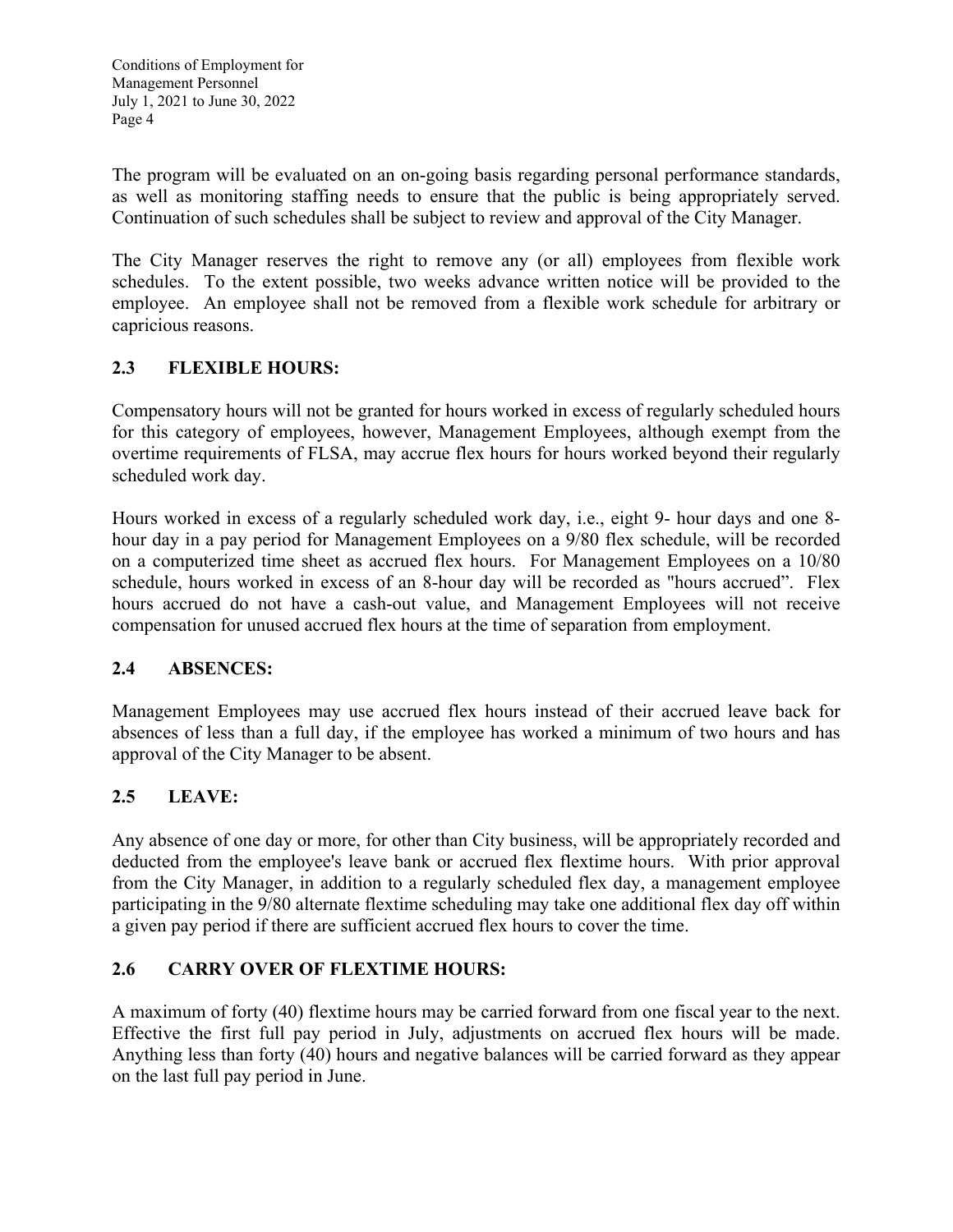# *SECTION 3*

# *COMPENSATION AND BENEFITS*

#### **3.1 PAY STATUS:**

A Management Employee is considered to be in pay status and eligible for benefits under any of the following circumstances:

- (1) While working regular hours
- (2) While on authorized Leave Bank hours
- (3) While on authorized Injured on Duty (IOD) status
- (4) While on authorized jury duty
- (5) While on flex hours

The City Manager may authorize coverage of benefits on an individual basis for employees on authorized leave without pay for a period of up to four (4) months when it is deemed appropriate or is otherwise required by law.

#### **3.2 METHOD OF PAYMENT:**

Employees shall be paid on a bi-weekly basis and pay checks will be available on the Thursday afternoon following the close of the regular pay period unless holidays or circumstances beyond the control of the City occur in which case all necessary action will be taken to insure that individual pay checks are available with a minimum of delay.

Employees are encouraged to take advantage of direct deposit of payroll checks. Upon request, payroll checks may be directly deposited to an employee's checking or savings account.

## **3.3 BASE WAGE ADJUSTMENT:**

- **A.** Effective following approval and adoption of this Agreement, employees employed with the City prior to July 1, 2021, will receive a one-time, non-pensionable \$1,500 payment.
- **B.** Effective the first full pay period after July 1 the Management Employees listed in Section 1, (Classification), shall have their base wages adjusted pursuant to the results of an annual performance-based employee evaluation.

The review shall include a Performance Rating of one of five categories:

- Unacceptable
- Needs Improvement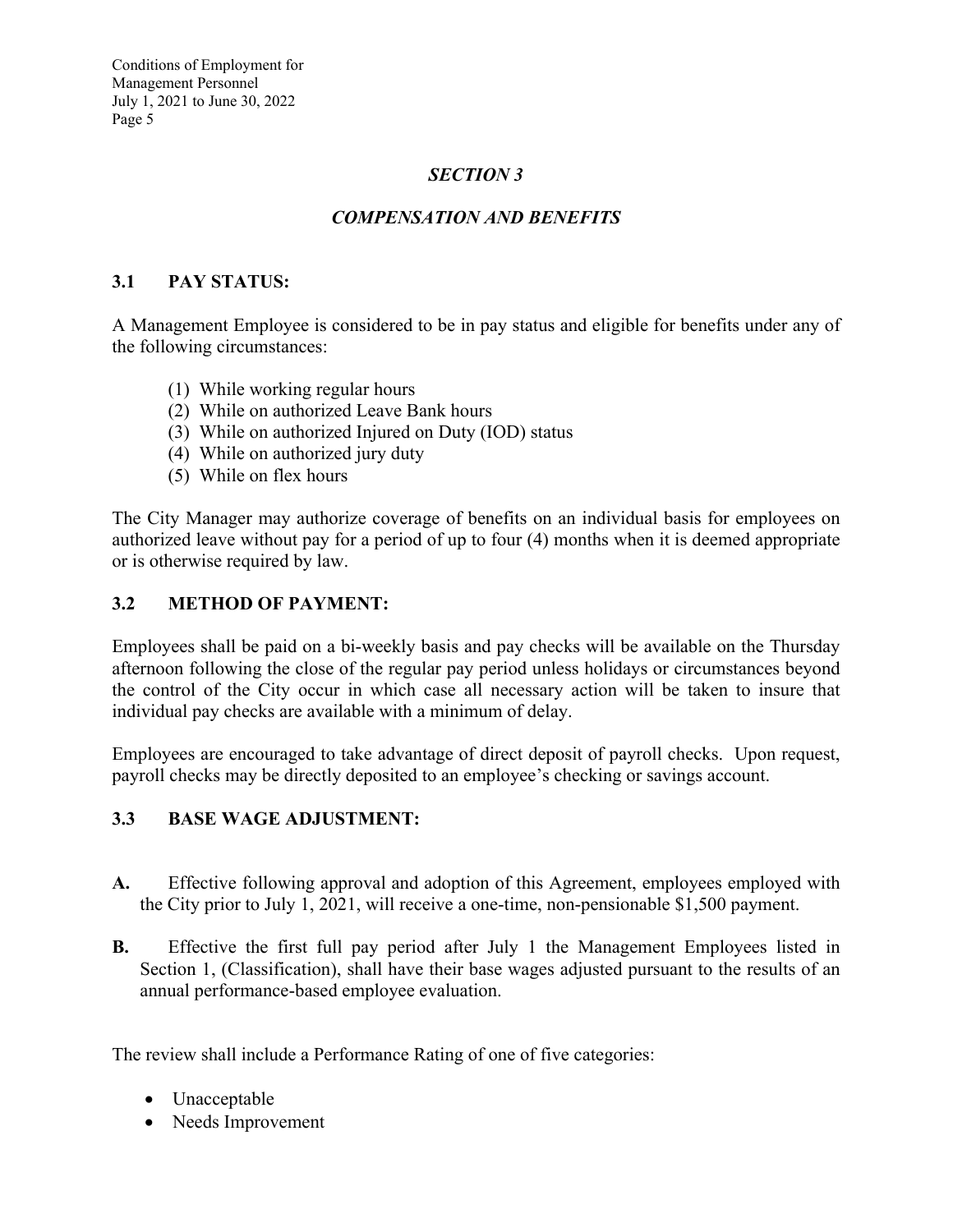- Contributor
- Valued Performer
- High Performer

The result of the Performance Rating shall be used by the City Manager to determine the appropriate range of increase to the base wage as illustrated in the Merit Increase Matrix. The exact increase within the range provided for in the Matrix shall be determined by the City Manager.

All wage increases are subject to availability of funds as authorized by City Council. Should fiscal constraints limit full funding of wage increases, all authorized base wage increases shall be reduced by an equal percentage.

|                    |                       | Position and Range                     |                                      |                                         |  |
|--------------------|-----------------------|----------------------------------------|--------------------------------------|-----------------------------------------|--|
|                    |                       | Lower Third<br>Min to 90% of CP        | Middle Third<br>90.1% of CP to<br>CP | Upper Third<br>CP to Maximum            |  |
| Performance Rating | <b>High Performer</b> | 11 $\frac{1}{2}$ to 12 $\frac{1}{2}\%$ | 10 to $11\%$                         | $9\frac{1}{2}$ or to<br>Range Max       |  |
|                    | Valued Performer      | $8\frac{1}{2}$ to 9 $\frac{1}{2}\%$    | $7\frac{1}{2}$ to $8\%$              | $6\frac{1}{2}$ to 7% or to<br>Range Max |  |
|                    | Contributor           | $5\frac{1}{2}$ to $6\%$                | 4 to $5%$                            | $\boldsymbol{0}$                        |  |
|                    | Needs Improvement     | $\boldsymbol{0}$                       | $\boldsymbol{0}$                     | 0                                       |  |
|                    | Unacceptable          | $\boldsymbol{0}$                       | $\boldsymbol{0}$                     | $\theta$                                |  |

# **MERIT INCREASE MATRIX**

## **3.4 DEFERRED COMPENSATION PROGRAM:**

The ICMA Deferred Compensation Program will be available to Management Employees with participation on a voluntary basis.

## **3.5 STATE DISABILITY INSURANCE:**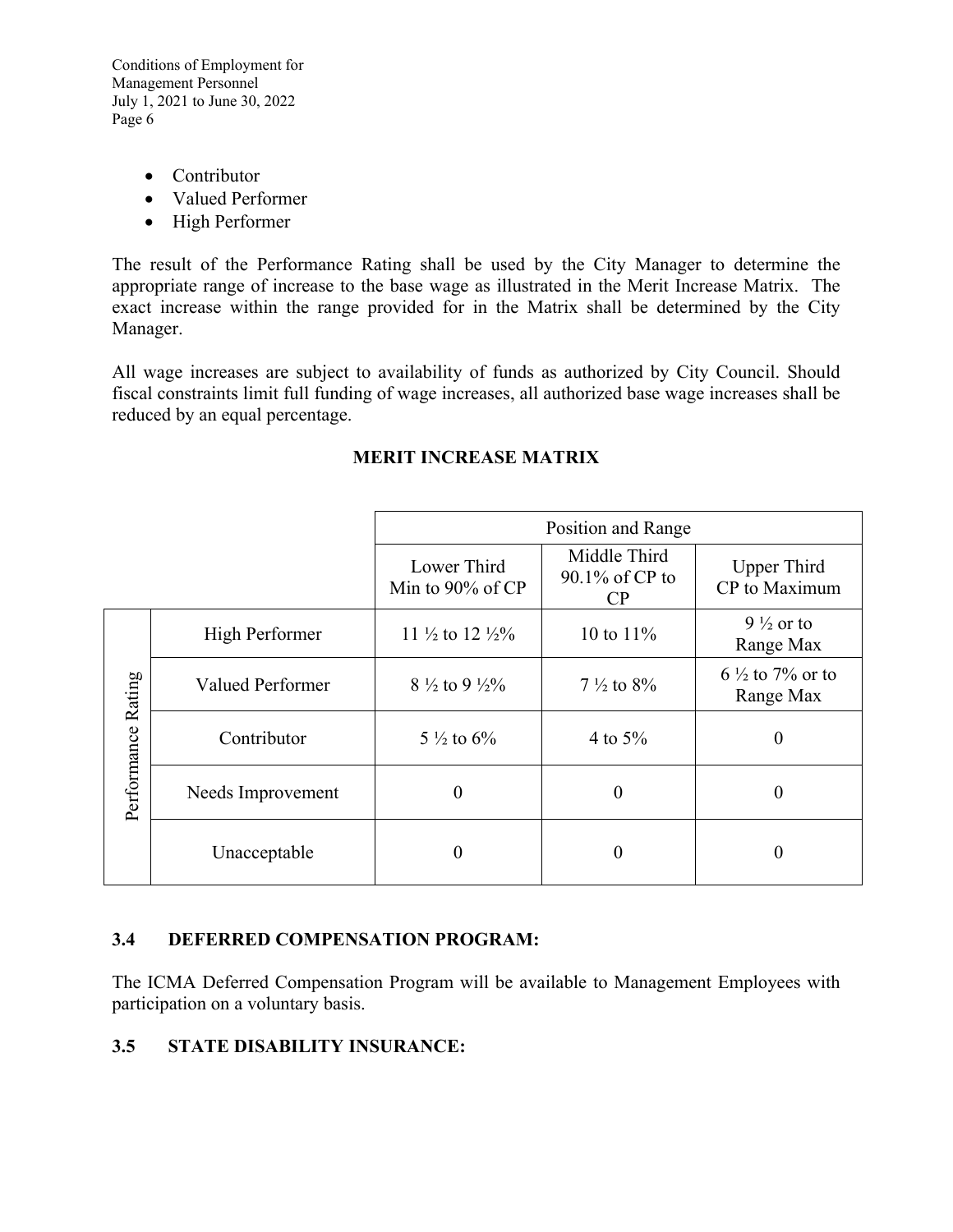The City participates in the State Disability Insurance Program to provide coverage for nonindustrial injuries. As a benefit, the City reimburses Management Employees in this classification for payroll deductions made on base salary for State Disability Insurance.

# **3.6 SHORT-TERM/LONG TERM DISABILITY PROGRAM:**

In addition to coverage under the State Disability Insurance Program, the City provides eligible full-time employees with additional short-term disability coverage to integrate with SDI for a weekly benefit of 60% of covered earnings and a long-term disability program to provide a monthly benefit of 66 2/3% of covered earnings. This program will be at the expense of the City.

# **3.7 FICA MEDICARE TAX:**

All employees hired after April 1986 are subject to FICA Medicare taxes in accordance with Federal regulations. The City will reimburse the Management Employees for payroll deductions made on base salary for FICA Medicare Tax.

# **3.8 SPECIAL PAY:**

Pursuant to Section 3.6 and 3.8, reimbursement equal to the payroll deduction for the employee's annual cost for SDI and/or FICA Medicare tax will be pro-rated over the twenty-six (26) payroll periods and paid to the employee on the regular bi-weekly payroll check as "Special Pay".

## **3.9 OUTSTANDING OBLIGATIONS UPON TERMINATION:**

If any Management Employee has any outstanding obligations due to the City, such as advance use of any benefits or lost or damaged equipment, at the time of termination, the employee will be requested to reimburse the City for any such advanced amount.

## **3.10 CAL PERS RETIREMENT:**

The City provides retirement benefits through the California Public Retirement System pursuant to Section 7.

## **3.11 HEALTH, DENTAL AND WELLNESS PROGRAM:**

The City provides health, dental and wellness benefits pursuant to Section 8.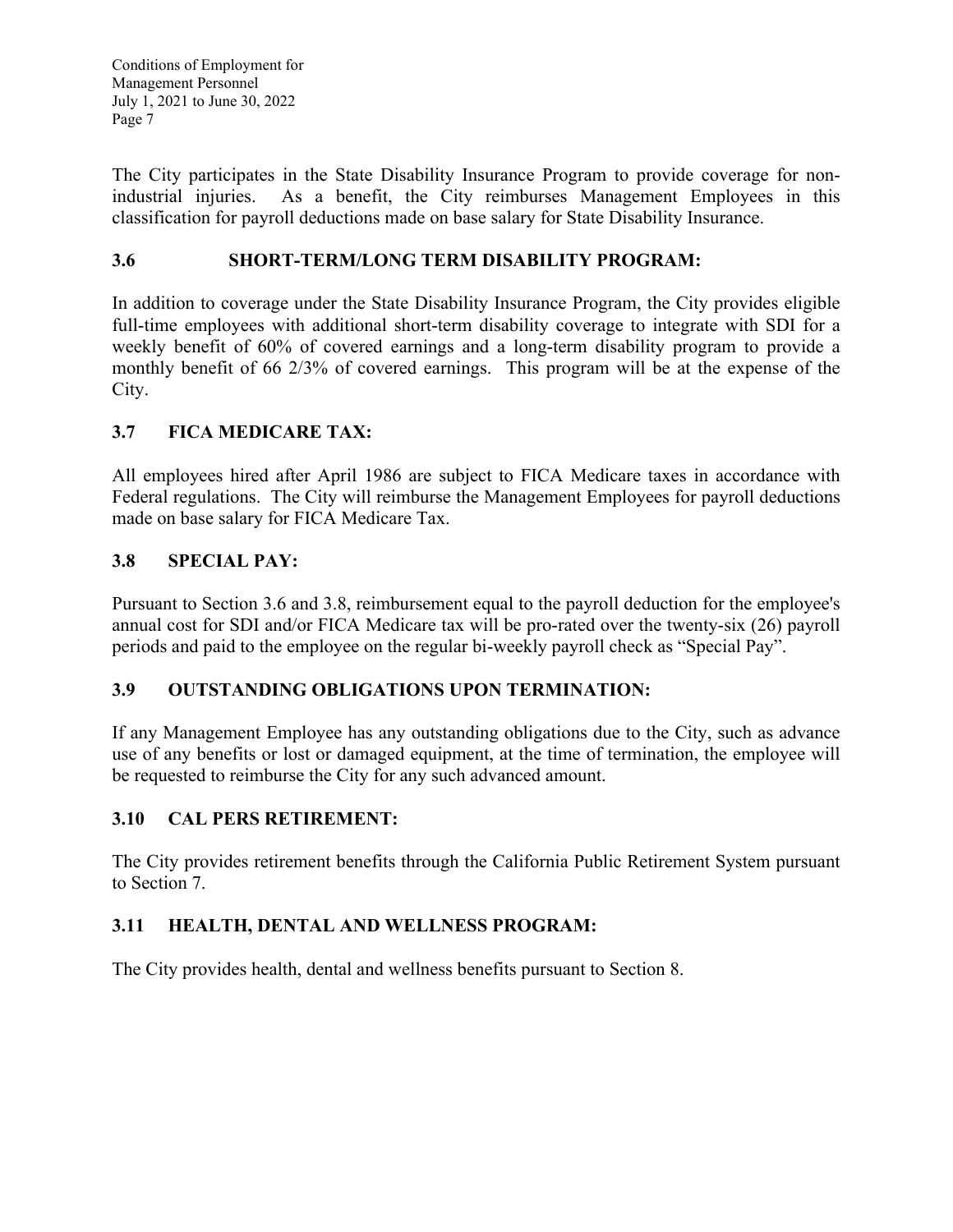#### *SECTION 4*

## *LEAVE REGULATIONS*

#### **4.1 ANNUAL LEAVE:**

Annual leave for full-time Management Employees is inclusive of all leave benefits (vacation, sick, floating holidays, paid administrative leave and approved paid personal leave), and can be used for vacations, personal time off, sick leave purposes and other time away from work consistent with the terms of this section. The use of annual leave for 'Sick Leave Purposes" means 1) time off to diagnose, care, or treat an existing health condition, or for preventative care for the employee or for the employee's child, spouse, domestic partner, parent, parent of employee's spouse or domestic partner, grandparent, grandchild, or sibling; and 2) time off for employees who are victims of domestic violence, sexual assault, or stalking may also use annual leave to seek medical attention, obtain services from a shelter or crisis center, obtain counseling, or go to court.

Employees covered by this Conditions of Employment who have served less than thirty (30) days within a year of the commencement of employment in the service of the City are not eligible for annual leave. However, leave credits for the time will accrue for each such regular full-time employee.

#### **4.2. LEAVE TIME (Leave Bank):**

In place of separate leave accrual for vacation, sick leave, paid administrative leave and floating holidays, each employee will accrue leave in a Leave Bank that will be inclusive of all such leave benefits (vacation, sick, floating holidays, paid administrative leave and approved paid personal leave).

#### **4.3 LEAVE ACCRUAL:**

For employees employed with the City as of July 1, 2015, at the beginning of each fiscal year eligible employees will receive a leave bank equal to his/her annual leave entitlement.

Employees annual leave entitlement for his/her first year of employment shall be based on the number of full months that employee will work for the City prior to the July 1 following their date of hire. For example, if an eligible employee's first day of employment is December 15, her/his annual leave entitlement for their year of employment will be 50% of 144 hours, which equals 72 hours. However, the amount of the leave bank entitled for the first year of employment will not be less than twenty-four (24) hours or three (3) days, whichever is greater. The first year amount of annual leave will be credited to the employee's leave bank after the employee completes thirty (30) days of employment in the service of the City. The amount of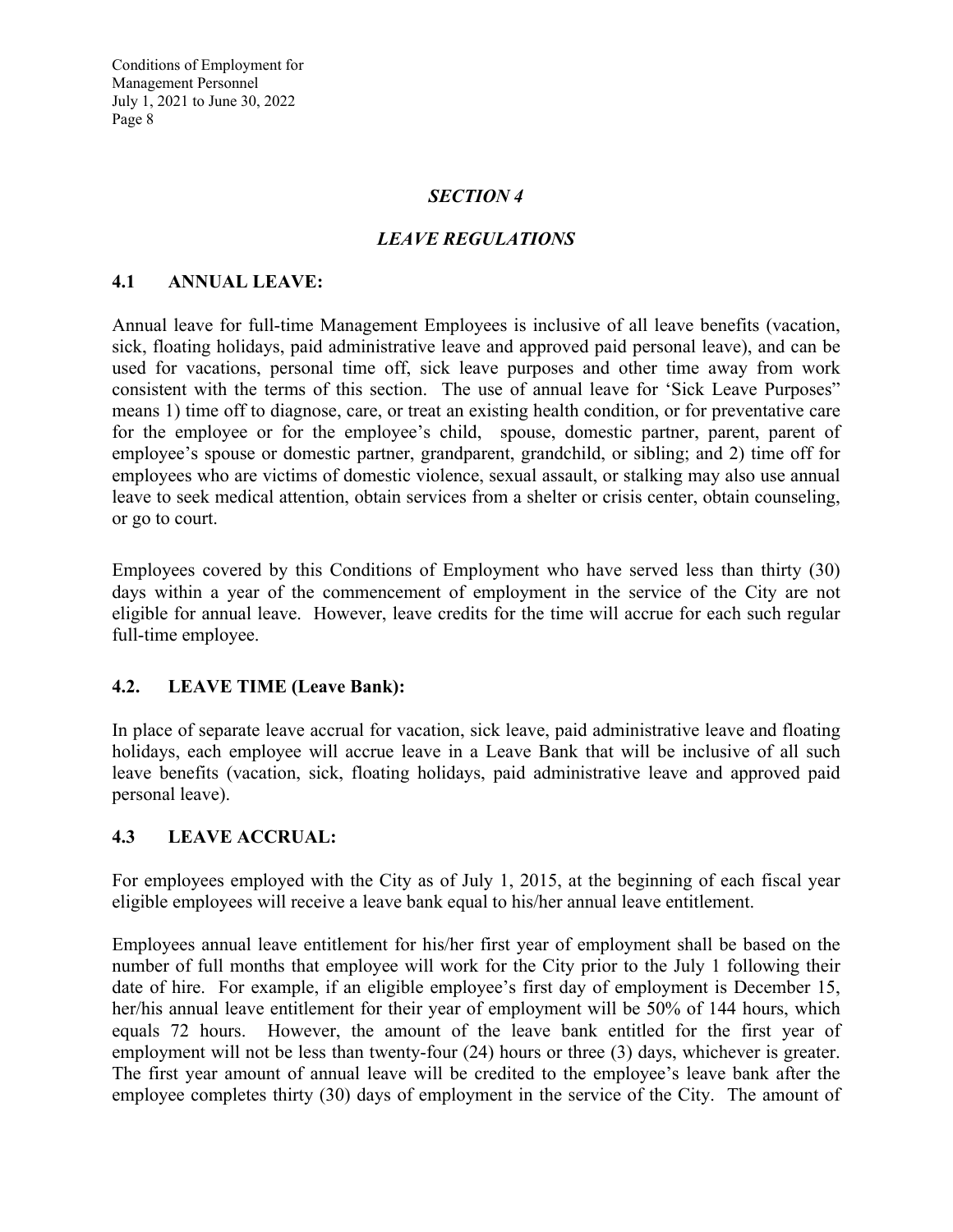annual leave credited to the employee's leave bank for their first year of employment will not be subject to the maximum leave bank accumulation as provided in section 4.8.

Effective the July 1 following the employee's date of hire, and every July 1 thereafter, employees will receive a leave bank equal to his/her annual leave entitlement.

In the event one or more municipal holidays fall within an authorized leave with pay, such holidays shall not be charged as leave, and the leave shall be extended accordingly.

Accrued leave time can be taken off prior to the date of retirement and used to delay final date of employment if it is requested in writing and approved at least thirty (30) days prior to the scheduled date that such leave would begin.

## **4.4 LEAVE BANK SCHEDULE**

(Days on leave bank schedule are figured as eight (8) hour days)

## *MANAGEMENT EMPLOYEES SERVING AS DEPARTMENT HEADS*

| <b>Years of service</b>   | <b>Total Accrual</b> |                     |
|---------------------------|----------------------|---------------------|
| 0 through three           | 192 hours            | $(24 \text{ days})$ |
| Four through six          | 208 hours            | $(26 \text{ days})$ |
| Seven through ten         | 232 hours            | $(29 \text{ days})$ |
| Eleven                    | 240 hours            | $(30 \text{ days})$ |
| Twelve                    | 248 hours            | $(31 \text{ days})$ |
| Thirteen through fifteen  | 256 hours            | $(32 \text{ days})$ |
| Sixteen through eighteen  | 272 hours            | $(34 \text{ days})$ |
| Nineteen or more          | 280 hours            | $(35 \text{ days})$ |
| Thirty year service award | 304 hours            | $(38 \text{ days})$ |

(Accrual includes 48 hours of administrative leave)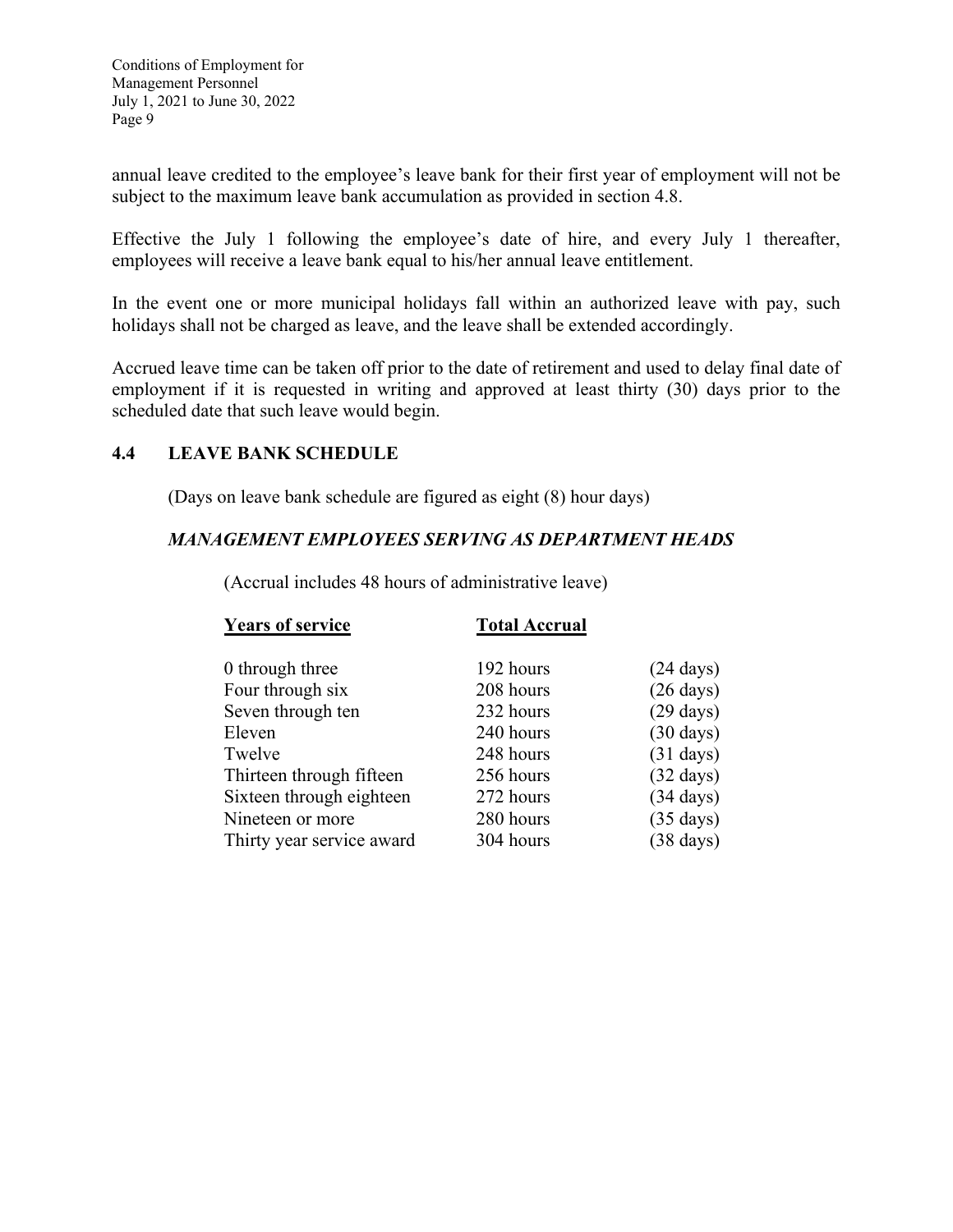## **MANAGEMENT, MID-MANAGEMENT, SUPERVISORY AND PROFESSIONAL EMPLOYEES**

(Accrual includes 40 hours of administrative leave)

| <b>Total Accrual</b> |                     |
|----------------------|---------------------|
| 184 hours            | $(23 \text{ days})$ |
| 200 hours            | $(25 \text{ days})$ |
| 224 hours            | $(28 \text{ days})$ |
| 232 hours            | $(29 \text{ days})$ |
| 240 hours            | $(30 \text{ days})$ |
| 248 hours            | $(31 \text{ days})$ |
| 264 hours            | $(33 \text{ days})$ |
| 272 hours            | $(34 \text{ days})$ |
| 296 hours            | $(37 \text{ days})$ |
|                      |                     |

# **4.5 LEAVE ELIGIBILITY:**

Employees are eligible to use annual leave benefits beginning on their ninetieth  $(90<sup>th</sup>)$  day of employment.

# **4.6 NOTIFICATION FOR USE OF LEAVE BANK:**

Except for annual leave used for Sick Leave Purposes, in cases of emergency or when the need to use leave time is not otherwise reasonably foreseeable, notification for use of leave bank hours will be as follows:

Employees are required to make written requests through the appropriate supervisory channels for the use of accrued leave time. The written request shall be submitted at least two (2) full working days in advance for leave requests of up to four (4) working days; for leave requests of five (5) working days or more, the written request shall be submitted at least ten (10) working days, but not earlier than ninety (90) calendar days, prior to the beginning date of the requested leave. No use of accrued leave time or related absence is authorized until the employee's written request is approved in writing.

Leave periods shall be scheduled by management to provide adequate staffing. Such scheduling shall be subject to the needs of the City but shall take into account employee seniority and personal preference. The City will make every effort to give maximum possible advance notice to the Management Employee in the event scheduled leave must be cancelled or modified due to the needs of the service.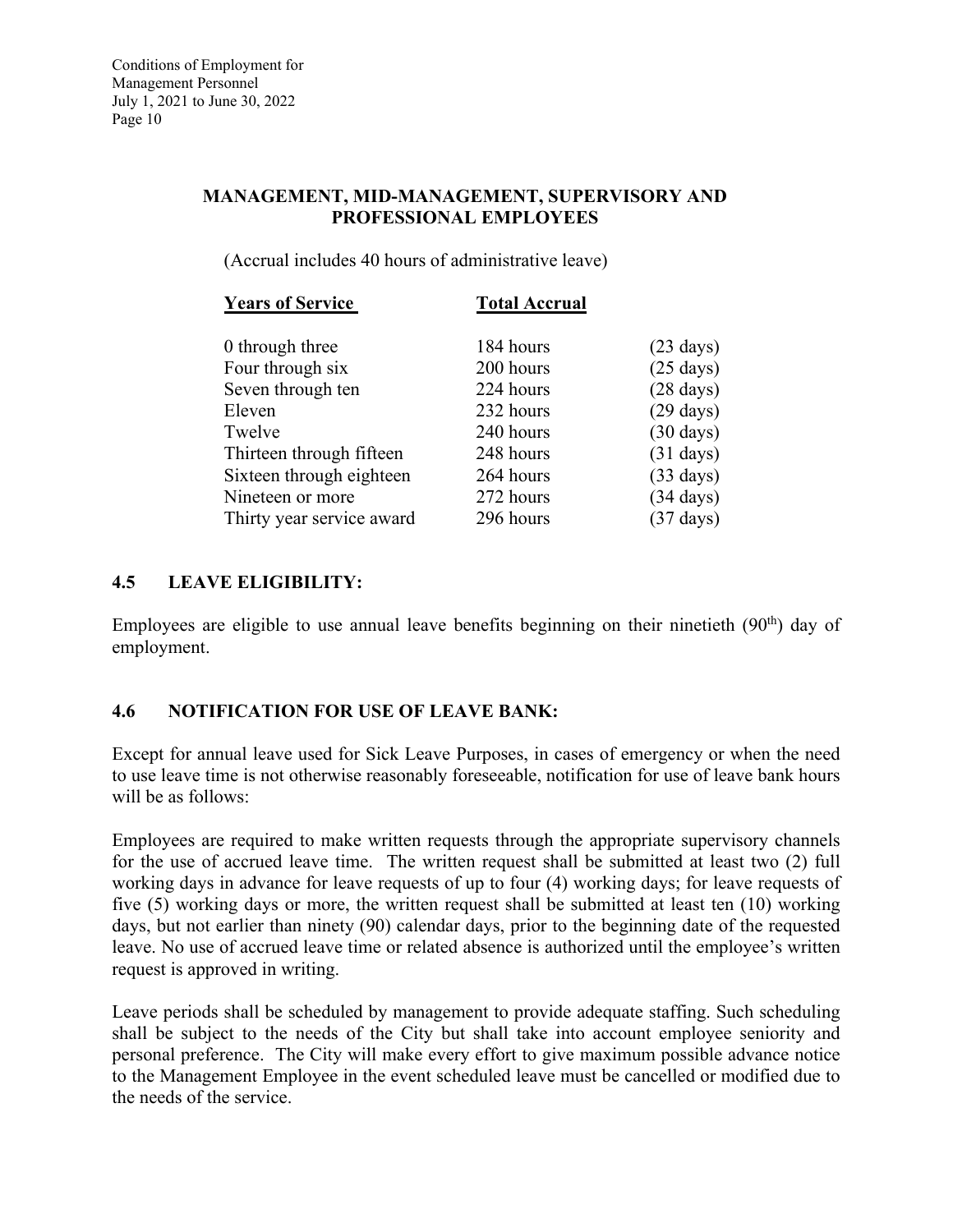Where use of accrued leave time is requested for Sick Leave Purposes, in cases of emergency or when the need to use leave time is not otherwise reasonably foreseeable, notification for use of leave bank hours will be as follows:

Where the need to use annual leave for Sick Leave Purposes is foreseeable, employees must provide reasonable advance notice, orally or in writing, to their supervisor or Human Resources. If the request for the use of five (5) or more days of leave time is related to planned medical treatment, when possible the employee should make the request for use of leave time at least ten (10) working days in advance. When the need to use annual leave for Sick Leave Purposes is not foreseeable, is being used in cases of emergency or when the need to use leave time is not otherwise reasonably foreseeable, employees are required to notify their supervisor or Human Resources, orally or in writing, as soon as practicable.

# **4.7 UNAUTHORIZED LEAVE**

An employee's absence shall be unauthorized if the employee does not report his or her absence to his or her supervisor or Human Resources as required under section 4.6.

## **4.8 LEAVE BANK ACCUMULATION**

A maximum of one hundred and twenty hours (15 days) of leave accrual will be the maximum allowed for carry-over at the end of a fiscal year, provided however, if at the end of year there are any leave bank hours over 120, the hours will be carried over and a commensurate number of hours shall be deducted from the employee's annual accrual in order that the maximum leave bank accrual not exceed an employee's annual accrual plus 120 hours.

## **4.9 LEAVE BANK CASH-OUT/OPTIONS**

- 1. Each employee may cash-out up to eighty (80) hours of any unused leave hours accrued at the beginning of the fiscal year, provided the employee retains an accrued leave balance of at least forty (40) hours in their leave bank. Compensation for such cash-out of unused accrued leave hours will be based on the employee's existing salary at the time the request is made.
- 2. Further, each employee may direct that all or any portion of the allowed cash-out amount be used to buy benefits offered under the Flexible Benefit Program.

## **4.10 TREATMENT OF ACCRUED LEAVE UPON TERMINATION**

At the time of termination of employment, employees shall be paid the cash value of all unused accrued leave hours based on the employee's then existing salary rate; or, in the alternative, the employee may exercise the option to invest the cash value of such unused accrued leave hours in the Employee Flexible benefit Program.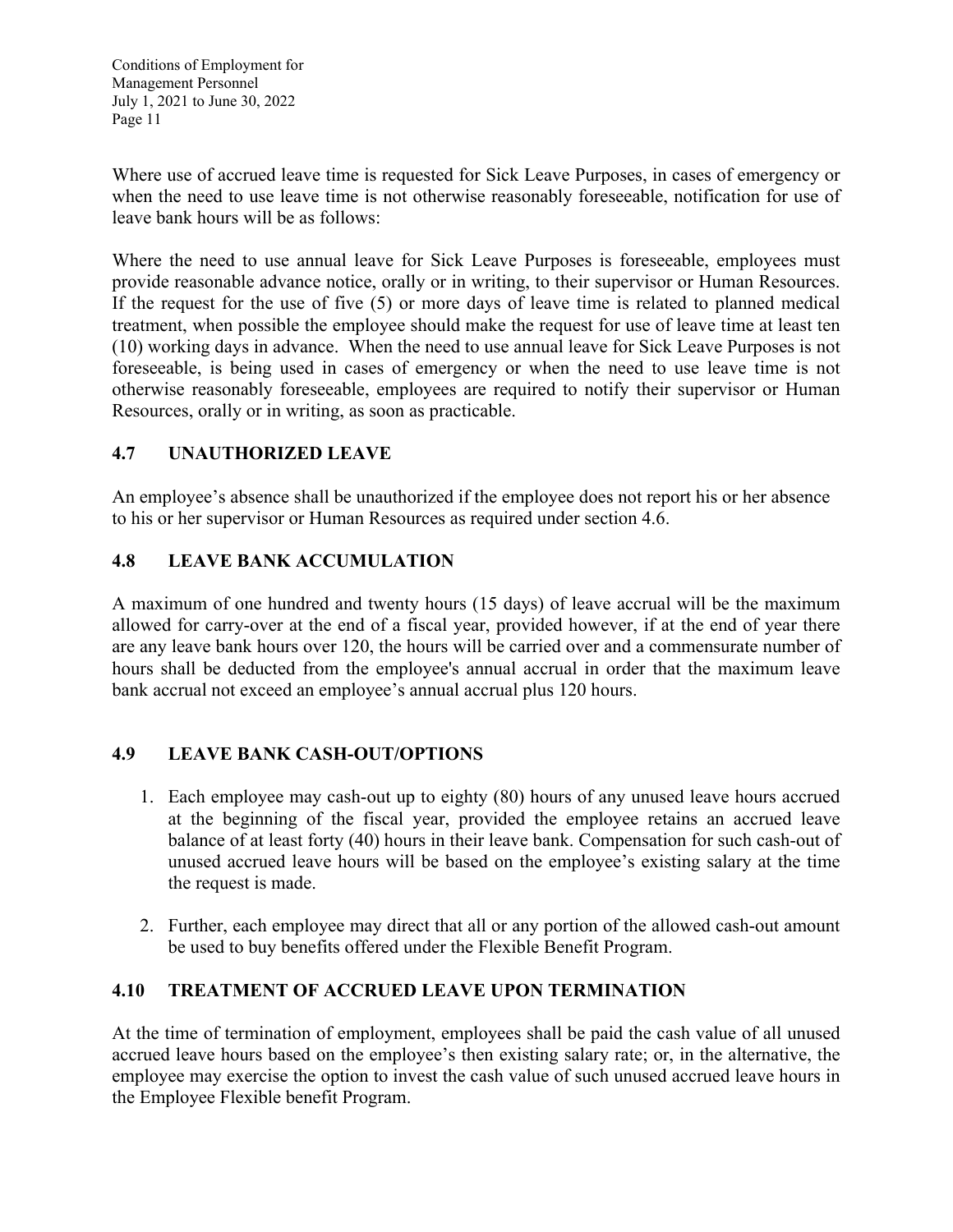If a retiring employee terminates employment during the year and is legally entitled to a distribution of unused leave, the employee may submit, in writing, his or her request for the agency to "hold" payment of his or her accumulated leave until the following year. Such request must be submitted in writing in advance of the date of retirement and requires written approval by the City Manager before any disbursement can be made.

# **4.11 TREATMENT OF ACCRUED LEAVE UPON RETIREMENT:**

Unused leave time can be taken off prior to retirement date and used to delay the final date of employment if requested in writing and approved at least 30 days prior to the scheduled date that such leave would begin.

If a retiring employee terminates employment during the year and is legally entitled to a distribution of unused leave, the employee may submit, in writing, a request for the agency to "hold" payment of pro-rated accumulated leave until the following year. Such request must be submitted in writing prior to date of retirement and requires written approval by the City Manager before any disbursement can be made.

# **4.12 CATASTROPHIC EVENT:**

In the event an employee in this group suffers a catastrophic event, e.g. serious illness, and there is not a sufficient leave balance to cover the employee's absence from the workplace, upon written request to the City Manager, an advancement of up to thirty (30) days of leave may be granted, with the understanding that it will be reimbursed to the City on a day-for-day basis from future allocated leave or reimbursed to the City as outlined under Section 3.9 Outstanding Obligations Upon Termination.

## **4.13 UNPAID LEAVE:**

## **Leave of Absence Without Pay**

The City Manager may grant a regular or probationary employee leave of absence without pay or accrual of employment benefits, such as paid time off or seniority, for reasons other than pregnancy, disability or family care leave, for a period not to exceed ninety (90) days. No employee shall be authorized leave without pay if said employee has accrued leave or accrued flex time hours on the books of the City. After ninety (90) days, the leave of absence may be extended if authorized by the City Council.

No such leave shall be granted except upon written request of the employee, setting forth the reason for the request, and the approval will be in writing. Upon return to duty following expiration of a regularly approved leave, the employee shall be reinstated in the position held at the time leave was granted. Failure on the part of the employee on leave to report promptly at its expiration shall be cause for discharge. The depositing in the United States mail of a first class letter postage paid, addressed to the employee's last known place of address shall be reasonable notice.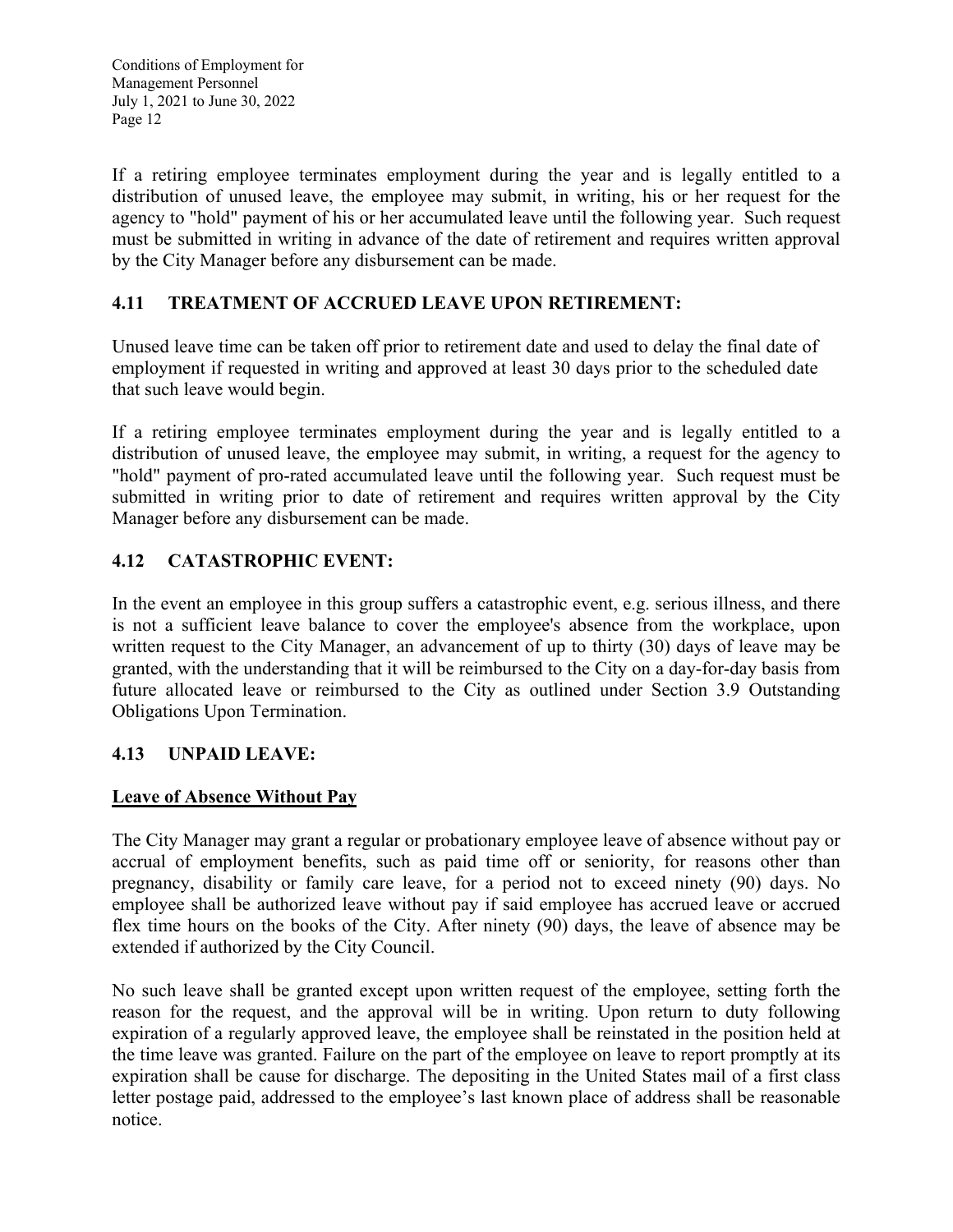Department heads may grant a regular, or probationary employee leave of absence without pay for not to exceed one (1) calendar week. Such leaves shall be reported to the Human Resources/Risk Manager.

No leave shall accrue to any employee during any full biweekly pay period in which the employee is on an authorized leave without pay in excess of five (5) days. Employee on leave without pay may also be responsible for full payment (employer and employee portion) of insurance premiums for insurance coverage during such leave. Benefits shall be continued at City expense during the first thirty (30) days of such leave.

#### **Statutory Family and Medical Leave**

#### **1. Eligibility**

The City provides eligible employees the opportunity to take unpaid leaves of absence for specific reasons in accordance with California's Moore-Brown-Roberti Family Rights Act (CFRA) and the federal Family and Medical Leave Act of 1993 (FMLA). To be eligible for FMLA/CFRA Leave, an employee must (1) have worked for the City for at least twelve months prior to the date on which the leave is to commence; and (2) have worked at least 1,250 hours in the twelve months preceding the leave.

#### **2. FMLA Leave**

#### a. Permissible Uses

 "Family care leave" may be requested under the FMLA for (1) the birth or adoption of an employee's child, (2) the placement of a foster child with the employee; or (3) the serious health condition of an employee's child, spouse, or parent. "Medical leave" may be requested under the FMLA for an employee's own serious health condition. A "serious health condition" is one that requires either in-patient care in a medical facility or continuing treatment or supervision by a health care provider.

"Qualifying exigency leave" may be requested under the FMLA for qualifying exigencies arising out of the fact that an employee's spouse, son, daughter, or parent is on active duty (or has been notified of an impending call or order to active duty) in the Armed Forces in support of a contingency operation. "Qualifying exigencies" include certain absences related to short-notice deployment, military events and related activities, childcare and school activities, financial and legal arrangements, counseling, rest and recuperation, postdeployment activities, and additional activities. Employees may contact the Human Resources/Risk Manager or her or his designee for more information about what qualifies as a "qualifying exigency."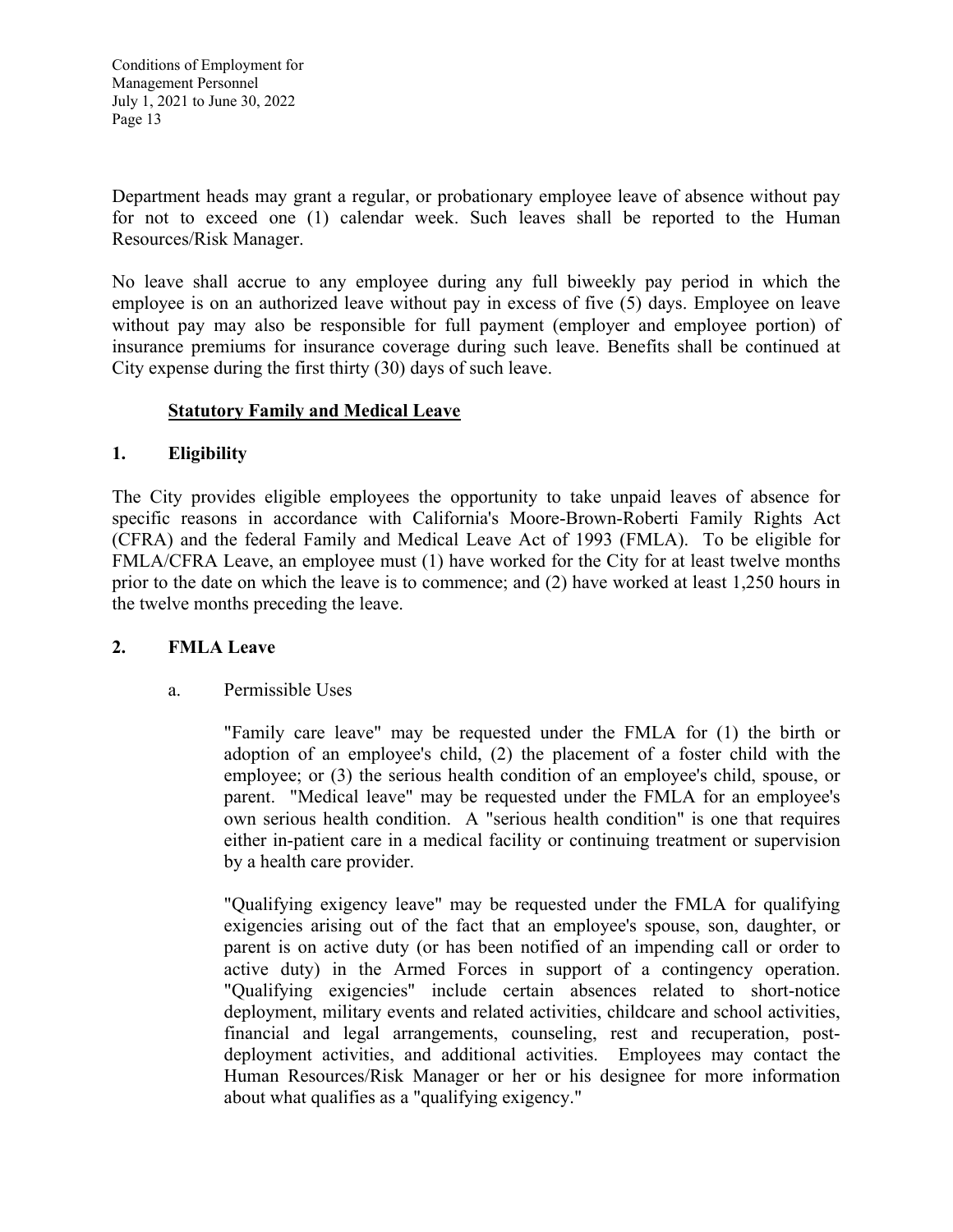"Military caregiver leave" may be requested under the FMLA to care for a "covered service member" if the employee is a spouse, child, parent, or next of kin of the "covered service member." A "covered service member" is:

• a member of the Armed Forces, including the National Guard and Reserves, who, because of a serious injury or illness incurred in the line of duty while on active duty that may render the member medically unfit to perform the duties of the member's office, grade, rank, or rating, is: (1) undergoing medical treatment, recuperation, or therapy; (2) in outpatient status; or (3) on the temporary disability retired list; or

 a veteran who is undergoing medical treatment, recuperation, or therapy, for a serious injury or illness and who was a member of the Armed Forces (including a member of the National Guard or Reserves) at any time during the period of five (5) years preceding the date on which the veteran undergoes that medical treatment, recuperation, or therapy.

b. Amount of FMLA Leave Available

Provided all the conditions of this policy are met, an employee may take a maximum of twelve (12) weeks total of family care leave, medical leave, and qualifying exigency leave under the FMLA in a 12-month period. This 12-month period is measured backwards from the date the employee's family care leave, medical leave, or qualifying exigency leave under the FMLA commences. Spouses who are both employed by the City may take a maximum combined total of twelve weeks of family care leave under the FMLA in a 12-month period for the birth, adoption, or foster care of their child.

Provided all of the conditions of this policy are met, an employee may take up to 26 weeks total of a combination of all leaves under the FMLA during a 12-month period (up to 12 weeks of which may be for FMLA leave other than military caregiver leave). The 12-month period used to measure this entitlement will commence upon the first use of military caregiver leave under the FMLA for a covered service member's particular injury.

## **3. CFRA Leave**

"Family care leave" may be requested under the CFRA for (1) the birth or adoption of an employee's child, (2) the placement of a foster child with the employee; or (3) the serious health condition of an employee's child, spouse, domestic partner as defined in California Family Code Section 297, or parent. "Medical leave" may be requested for an employee's own serious health condition. A "serious health condition" is one that requires either in-patient care in a medical facility or continuing treatment or supervision by a health care provider.

Provided all of the conditions of this policy are met, an employee may take up to twelve (12) weeks of leave under the CFRA during a 12-month period. This 12-month period is measured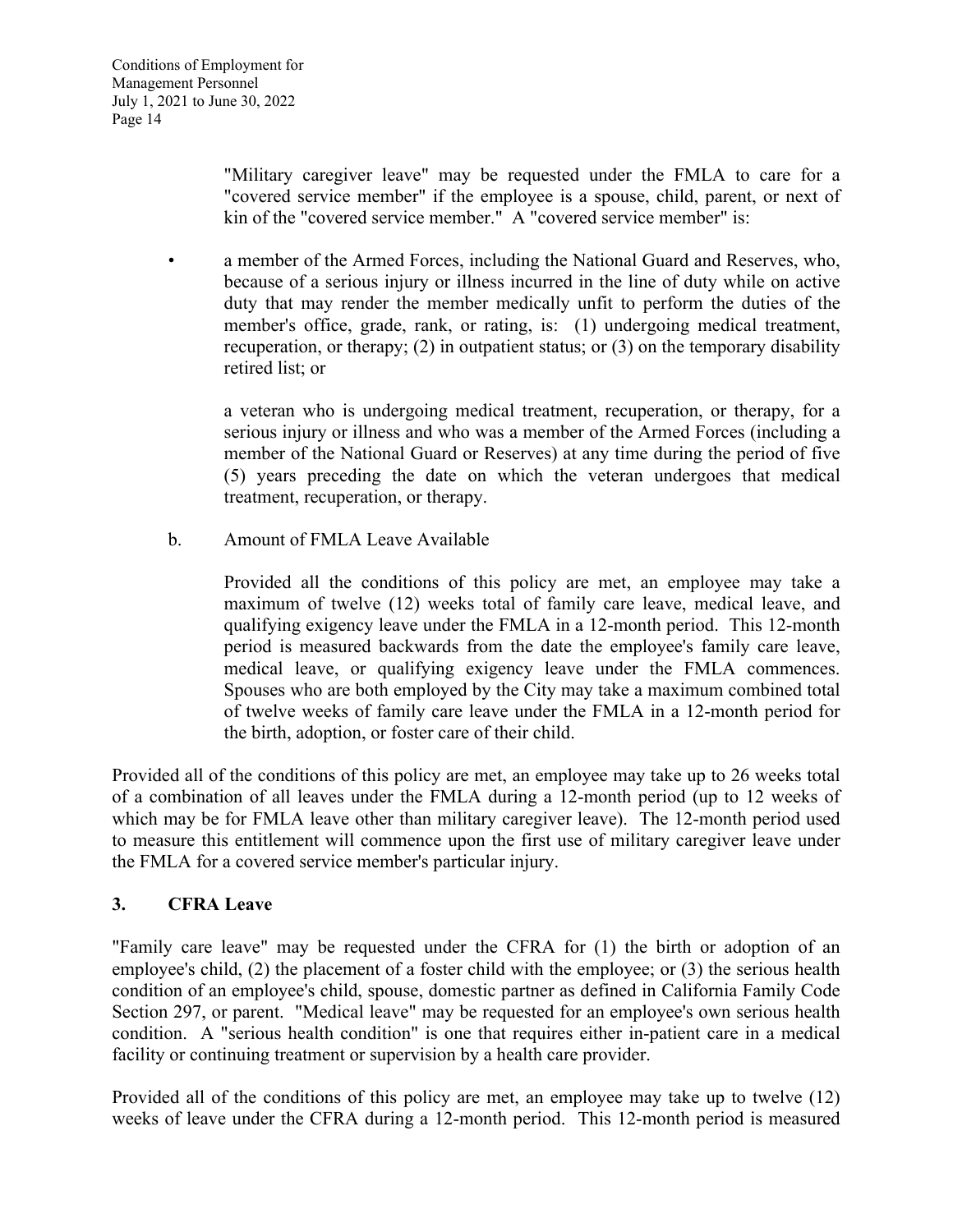backwards from the date the employee's family care leave or medical leave under the CFRA commences. Spouses who are both employed by the City may take a maximum combined total of twelve weeks of family care leave under the CFRA in a 12-month period for the birth, adoption, or foster care of their child.

Family care leave and medical leave under the CFRA typically run concurrently with family care leave and/or medical leave under the FMLA.

## **4. Intermittent Leave**

FMLA/CFRA Leave taken for the birth, adoption, or foster care placement of a child generally must be taken in blocks of at least two (2) weeks' duration; however, the City will provide employees with family care leave for birth, adoption, or foster care placement for periods of less than two (2) weeks duration on any two (2) occasions. FMLA/CFRA Leave taken for the birth, adoption, or foster care placement of a child must be concluded within one (1) year of the birth, adoption, or placement.

Qualifying exigency leave under the FMLA may be taken on an intermittent or reduced schedule as required by the qualifying exigency.

FMLA/CFRA Leave for any other reason may be taken intermittently or on a reduced schedule where medically necessary. If FMLA/CFRA Leave is authorized to be taken intermittently or on a reduced schedule, the City retains the discretion to transfer the employee temporarily to an alternative position with equivalent pay and benefits which better accommodates the employee's leave schedule.

## **5. Substitution of Paid Leave**

Employees are required to substitute accrued paid time off, including accrued flex time hours, for all FMLA/CFRA Leaves, except that employees can retain a five (5) day balance of accrued paid time off.

If the employee is receiving payments from State Disability Insurance ("SDI") while on FMLA/CFRA leave, the accrued paid leave time will only be used in an amount which supplements the SDI payment such that the employee receives the full amount of his or her regular compensation as an active employee.

The substitution of paid leave time for FMLA/CFRA Leave does not extend the total duration of FMLA/CFRA Leave to which an employee is entitled. For example, if an employee has accrued two (2) weeks of unused paid vacation time at the time of the request for medical leave under the FMLA/CFRA, that paid vacation time will be substituted for the first two (2) weeks of FMLA/CFRA Leave, leaving up to ten (10) additional weeks of unpaid FMLA/CFRA Leave.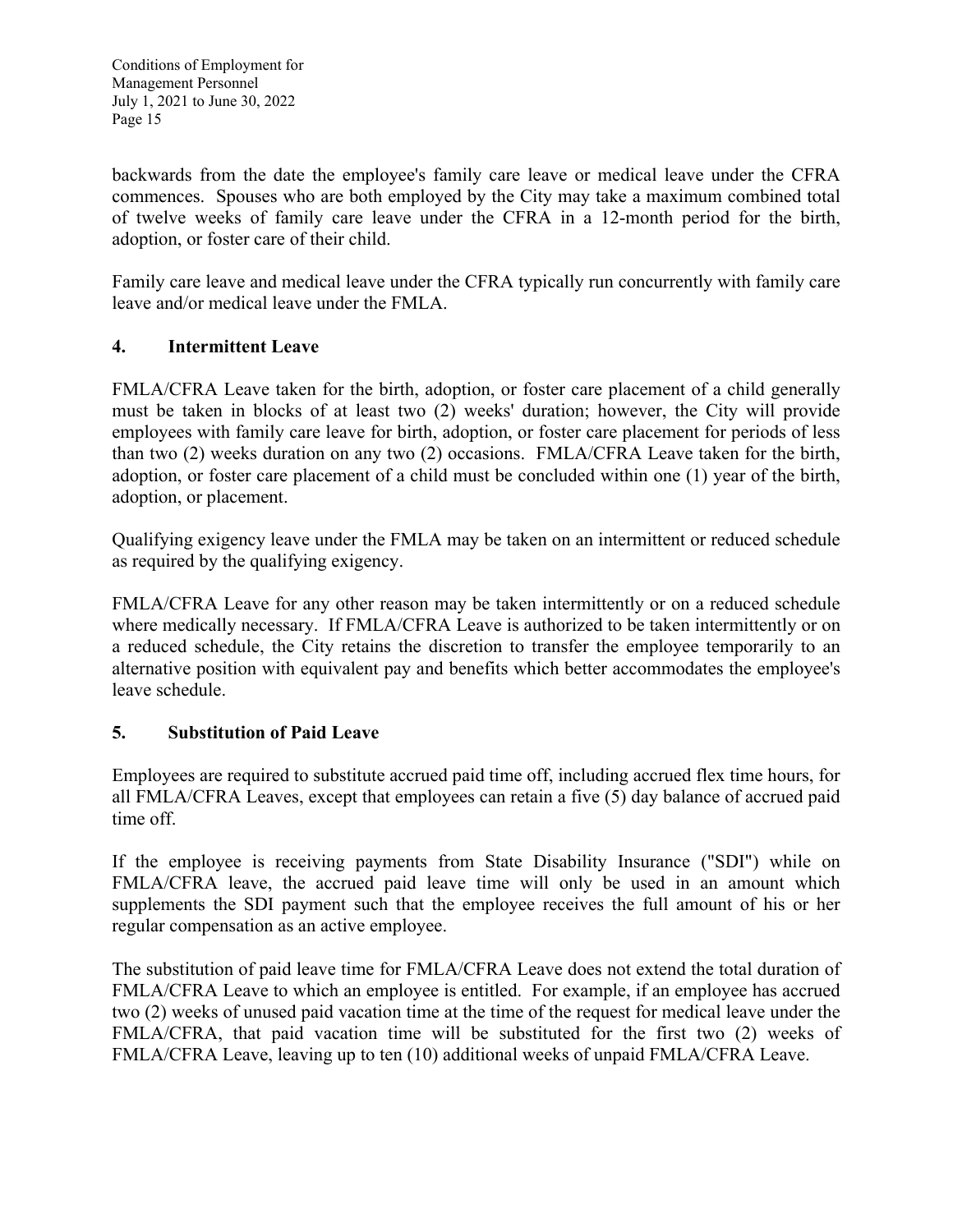#### **6. Leave's Effect on Pay**

Except to the extent that other paid leave time is substituted for FMLA/CFRA Leave, FMLA/CFRA Leave is unpaid.

#### **7. Leave's Effect on Benefits**

During an employee's FMLA/CFRA Leave, the City shall continue to pay for the employee's participation in the City's group health insurance to the same extent and under the same terms and conditions as would apply had the employee not taken leave. Employees are required to continue to make any payments they normally make towards healthcare coverage premiums while on leave. In the event an employee on leave fails to make timely payment for their portion of healthcare coverage premiums, the City will notify the employee of such failure and, if payment is not made, terminate the coverage.

If the employee fails to return from the leave for a reason other than the recurrence or continuation of the health condition that brought about the leave or other circumstances beyond the employee's control, the City is entitled to recover any health premiums paid by the City on the employee's behalf during any unpaid period of the leave.

Employees on FMLA/CFRA Leave accrue employment benefits, such as paid time off or seniority, only when paid time off is being substituted for unpaid leave and only if the employee would otherwise be entitled to such accrual. If the employee is using accrued paid time off to supplement SDI payments as discussed above, he or she will accrue employment benefits on a pro rata basis.

#### **8. Procedure for Requesting Family Care and Medical Leave**

#### Notice Requirements

Employees should notify the Human Resources/Risk Manager of their request for FMLA/CFRA Leave as soon as they are aware of the need for such leave. For foreseeable events, if possible, the employee shall provide thirty (30) calendar days' advance written notice to the Human Resources/Risk Manager of the need for FMLA/CFRA Leave. For events that are unforeseeable thirty (30) days in advance, but are not emergencies, the employee must notify the Human Resources/Risk Manager, in writing, as soon as he/she learns of the need for the leave, ordinarily no later than one (1) to two (2) working days after the employee learns of the need for the leave. If the leave is requested in connection with a planned, non-emergency medical treatment, the employee may be requested to reschedule the treatment so as to minimize disruption of the City's business.

If an employee fails to provide the requisite 30-day advance notice for foreseeable events without any reasonable excuse for the delay, the City reserves the right to deny the taking of the leave.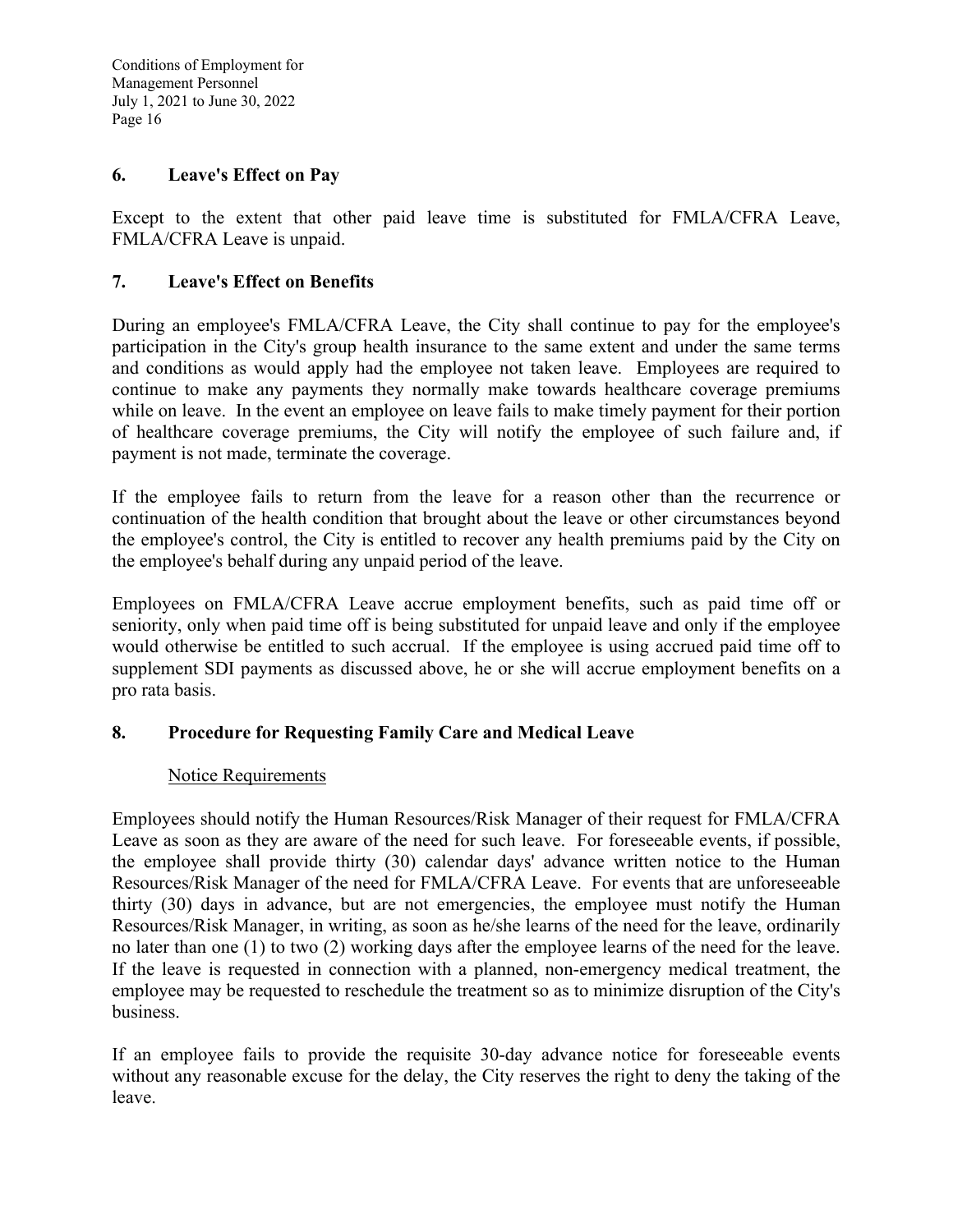All requests for FMLA/CFRA Leave should include anticipated date(s) and duration of the leave. Any requests for extensions of an FMLA/CFRA Leave must be received at least five (5) working days before the date on which the employee was originally scheduled to return to work and must include the revised anticipated date(s) and duration of the family care or medical leave.

#### **Certification**

Any request for FMLA/CFRA Leave must be supported by proper certification of the need for leave. For foreseeable leaves, employees must provide the required certification before the leave begins. When this is not possible, employees must provide the required certification within fifteen (15) calendar days after the City's request for certification, unless it is not practicable under the circumstances to do so, despite the employee's good faith efforts. Failure to provide the required certification may result in the denial of foreseeable leaves until such certification is provided. In the case of unforeseeable leaves, failure to provide the required certification within fifteen days of being requested to do so may result in a denial of the employee's continued leave. Any request for an extension of the leave also must be supported by an updated certification.

Certification of family care leave under the FMLA/CFRA shall include (1) the date on which the serious health condition commenced; (2) the probable duration of the condition; (3) the health care provider's estimate of the amount of time needed for family care; and (4) the health care provider's assurance that the health care condition requires family care leave.

Certification of medical leave under the FMLA/CFRA shall include (1) the date on which the serious health condition commenced; (2) the probable duration of the condition; (3) a statement that, due to the serious health condition, the employee is unable to perform the functions of his or her position; and (4) in the case of intermittent leave or revised schedule leave where medically necessary, the probably duration of such a schedule. In addition, the certificate may, at the employee's option, identify the nature of the serious health condition involved. If the City has reason to doubt the validity of the certification provided by the employee, the City may require the employee to obtain a second opinion from a doctor of the City's choosing at the City's expense. If the employee's health care provider and the doctor providing the second opinion do not agree, the City may require a third opinion, also at the City's expense, performed by a mutually agreeable doctor who will make a final determination. Before permitting the employee to return to work, the City may also require the employee to provide medical certification that he or she is able to return to work.

Certification of a military caregiver leave under the FMLA shall be either (1) an appropriate medical certification from an authorized health care provider or (2) a copy of an Invitation Travel Order or Authorization issued by the Department of Defense.

The nature and format of the certification of a qualifying exigency leave under the FMLA will vary depending on the nature of the qualifying exigency, and will typically include a copy of the active duty orders for the employee's spouse, son, daughter, or parent.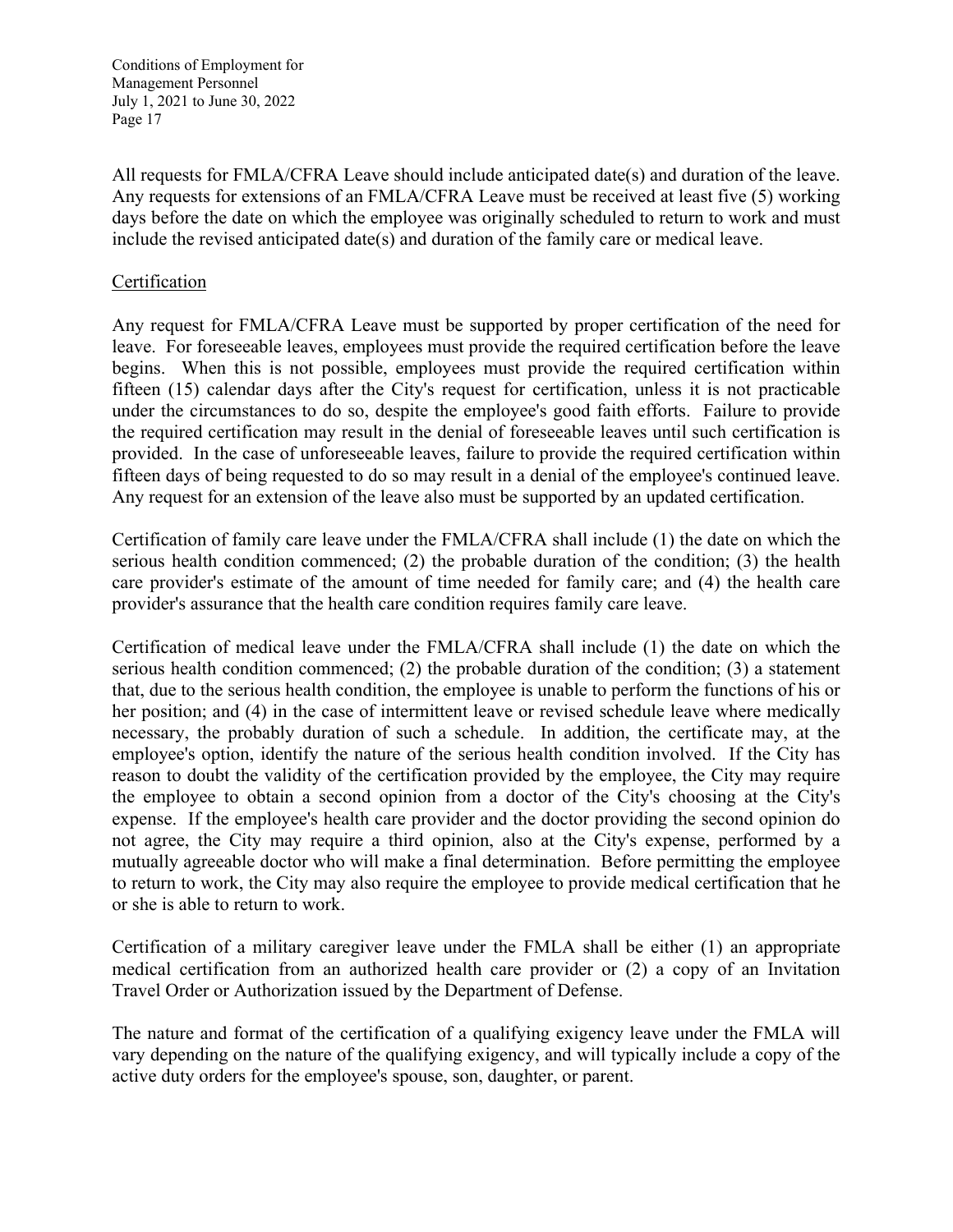#### **9. Leave's Effect on Reinstatement**

 Employees returning from FMLA/CFRA leave are entitled to reinstatement to the same or comparable position consistent with applicable law, provided that the total period of the FMLA/CFRA Leave does not exceed the employee's maximum leave entitlement as described above.

Employees who take medical leave under the FMLA/CFRA for their own serious health condition must provide medical certifications verifying that they are able to return to work in the same manner as employees who return to work from other types of medical leave.

#### **Pregnancy Disability Leave (PDL)**

Under the California Fair Employment and Housing Act (FEHA), if an employee is disabled by pregnancy, childbirth or related medical conditions, she is eligible to take a pregnancy disability leave (PDL). If an employee is affected by pregnancy or a related medical condition, she is also eligible to transfer to a less strenuous or hazardous position or to less strenuous or hazardous duties, if this transfer is medically advisable.

- The PDL is for any period(s) of actual disability caused by pregnancy, childbirth or related medical conditions up to four (4) months (or eighty-eight (88) work days for a full-time employee) per pregnancy.
- The PDL does not need to be taken in one continuous period of time but can be taken on an as-needed basis.
- Time off needed for prenatal care, severe morning sickness, doctor ordered bed rest, childbirth, and recovery from childbirth would all be covered by the PDL.
- Except as other specifically provided in this section, generally, the City is required to treat pregnancy disability the same as the City treats other disabilities of similarly situated employees. The leave will be unpaid.

Employees on PDL will be required to obtain a written certification from their health care provider of the pregnancy disability or the medical advisability for a transfer. The certification should include:

- 1. The date on which the employee becomes disabled due to pregnancy or the date of the medical advisability for the transfer;
- 2. the probable duration of the period(s) of disability or the period (s) for the advisability of the transfer, and
- 3. a statement that, due to the disability, the employee is unable to work at all or to perform any one or more of the essential functions of the position without undue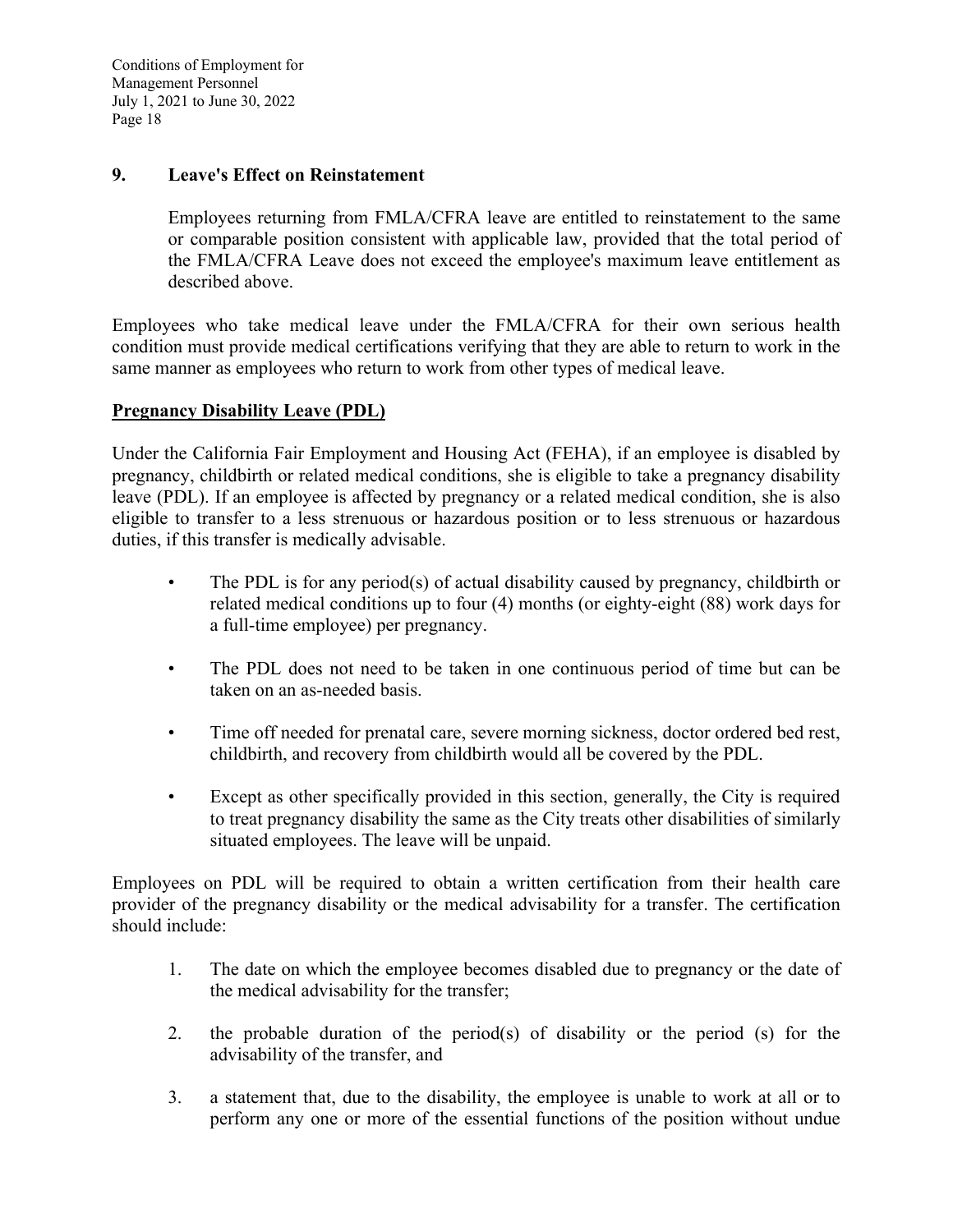risk to herself, the successful completion of the pregnancy or to other persons or a statement that, due to your pregnancy, the transfer is medically advisable.

At the employee's option, any accrued paid time off may be used as part of the pregnancy disability leave before taking the remainder of the leave as an unpaid leave. However, taking paid time off during the period of the pregnancy disability leave does not extend the maximum time allowed for such leave. Employees may also be eligible for state disability insurance for the unpaid portion of the leave.

Employees on PDL accrue employment benefits, such as paid time off or seniority, only when paid time off is being substituted for unpaid leave and only if the employee would otherwise be entitled to such accrual. If the employee is using accrued paid time off to supplement SDI payments she will accrue employment benefits on a pro rata basis.

An employee who is on a leave of absence for a period in excess of two (2) months must notify the Human Resources/Risk Manager by the end of each month thereafter both of the status of the disability and the employee's continued intent to work once the employee recovers from the disability. An employee returning from an absence shall be required to provide a physician's certification that indicates that she is fit to return to work.

An employee who returns to work at the end of a leave of absence due to pregnancy, childbirth or related medical condition will be returned to her former position, if possible, or will be offered the first available opening in a comparable position for which she is qualified.

An employee who returns from a leave of absence due to pregnancy will be credited with all service prior to the commencement of her disability.

An employee who fails to report for work at the end of an approved leave will be deemed to have voluntarily resigned.

During an employee's approved PDL, the City shall continue to pay for the employee's participation in the City's group health insurance to the same extent and under the same terms and conditions as would apply had the employee not taken leave, for up to four months. Employees are required to continue to make any payments they normally make towards healthcare coverage premiums while on leave. In the event an employee on leave fails to make timely payment for their portion of healthcare coverage premiums, the City will notify the employee of such failure and, if payment is not made, terminate the coverage. The City is entitled to recover any health premiums paid by the City on the employee's behalf during any unpaid period of the leave if the employee fails to return from the PDL for a reason other than one of the following: (1) the employee takes FMLA/CFRA Leave; (2) the continuation, recurrence or onset of a serious health condition or serious injury or illness within the meaning of FMLA/CFRA; or (3) other circumstances beyond the employee's control as provided by law.

Employees on PDL accrue employment benefits, such as paid time off or seniority, only when paid leave is being substituted for unpaid leave and only if the employee would otherwise be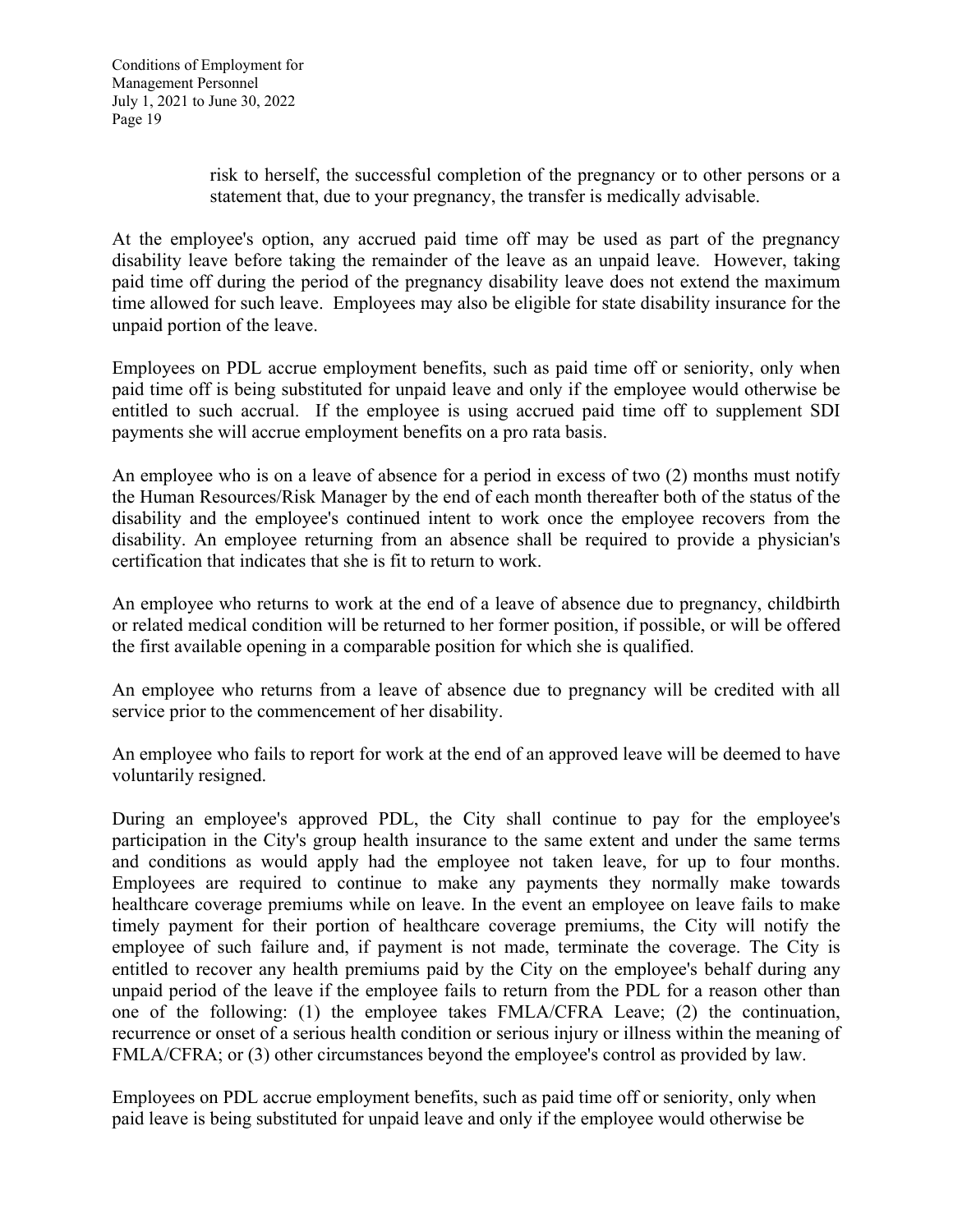entitled to such accrual. If the employee is using accrued paid time off to supplement SDI payments as discussed above, he or she will accrue employment benefits on a pro rata basis.

## **Paid Family Leave**

Employees who are covered by the state's SDI program will be eligible for reimbursement for up to six (6) weeks during a twelve (12) month period of qualifying unpaid leave, for the purposes of bonding with a newborn child (up to one (1) year from birth or adoption), or to care for a family member or domestic partner.

An employee who is eligible for SDI benefits may only become eligible for PFL benefits after SDI benefits are no longer being paid. SDI benefits are payable when an employee is disabled for a non-work related reason, which may include pregnancy; PFL benefits are for baby bonding and for providing care to a family member.

Once an employee is no longer disabled, and (in the case of pregnancy) has given birth, her SDI benefits may cease and she may apply for baby bonding benefits under PFL.

Once an employee applies for PFL, there is a seven (7) day unpaid waiting period before the employee may start receiving benefits. However, an employee who previously served a waiting period before receiving SDI benefits will not have to serve another waiting period before receiving PFL benefits. Employees may use their accrued paid time off during the seven (7) day waiting period.

Paid Family Leave is administered by the State of California and may be modified by the State from time to time.

## **4.14 DEATH OR CRITICAL ILLNESS IN IMMEDIATE FAMILY BEREAVEMENT LEAVE**

An employee eligible for benefits, upon the necessity of his absence being shown to and with the consent of the City Manager, may be allowed to be absent from the duties of his/her position and to receive full compensation during such absence for bereavement leave. Eligible City employees shall be entitled to bereavement leave, in addition to any other leave, to provide up to three (3) working days per year with pay in the case of death or of critical illness where death appears eminent. This time shall be in addition to accrued leave time or accrued flex time accrued. The City shall cooperate with the employee in providing time off, using accrued leave time, or accrued flex time hours, for any additional bereavement needs if the three (3) days bereavement leave has been used.

Such benefit shall apply to all immediate family members, to include spouse, child, brother, sister, parent (including step family and in-laws), grandparents and grandchildren when the relationship of the person to the employee warrants such use of bereavement leave. Where such death or critical illness has occurred, the employee shall furnish satisfactory evidence of such death or critical illness to his/her department head.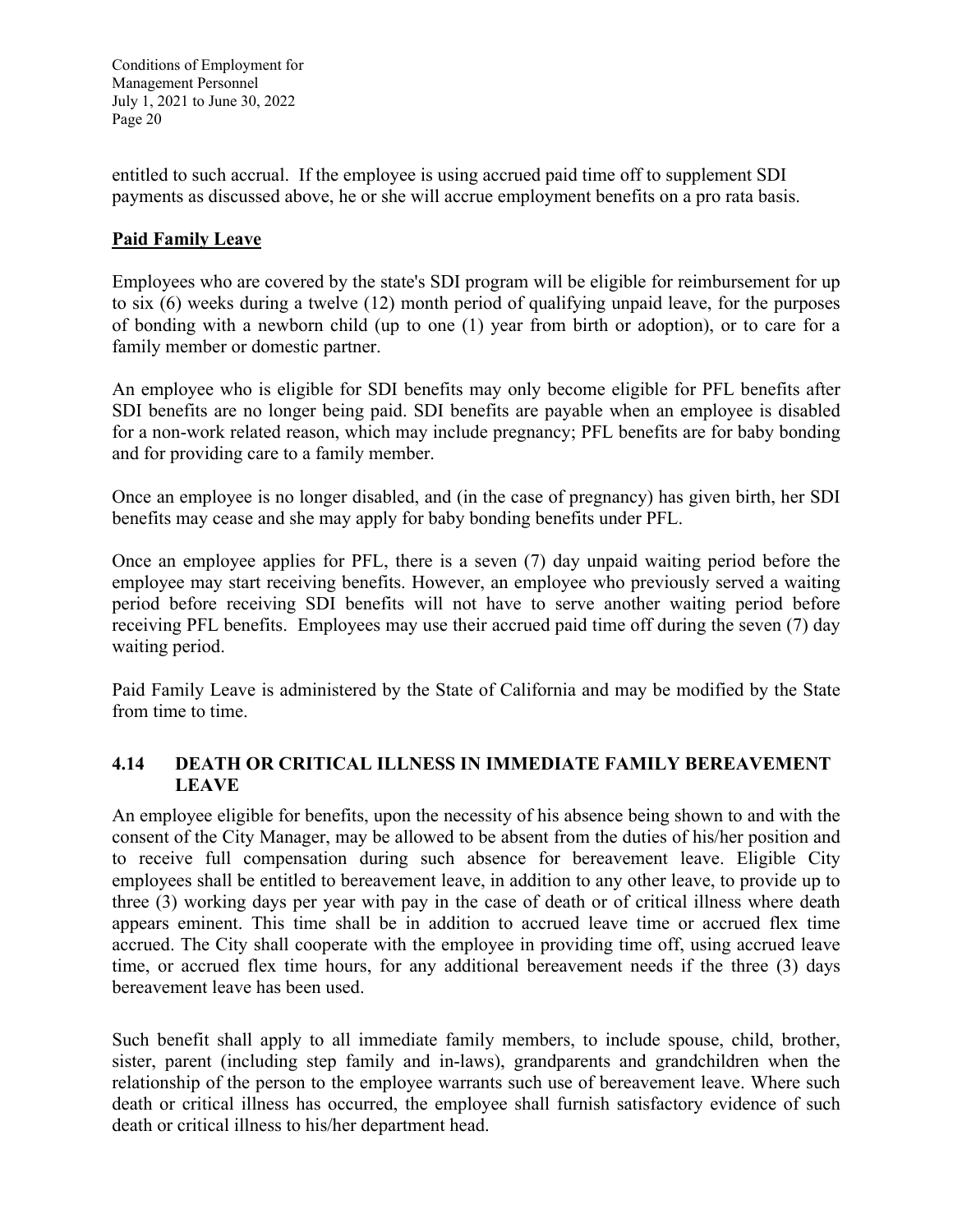Such leave of absence shall not be allowed in any case where, in the preceding six (6) calendar months, a leave of absence for the critical illness of that same relative has been granted. Such bereavement leave is not cumulative from year to year.

Leave to attend the funeral of a co-worker will be acceptable to the City upon Department Head approval consistent with maintenance of operations. Such leave is considered leave with pay and not charged to any other leave.

# **4.15. CONFLICT OF LAWS**

In the event of any conflict between the provisions of this Conditions of Employment and Federal or State laws, such Federal or State laws shall prevail.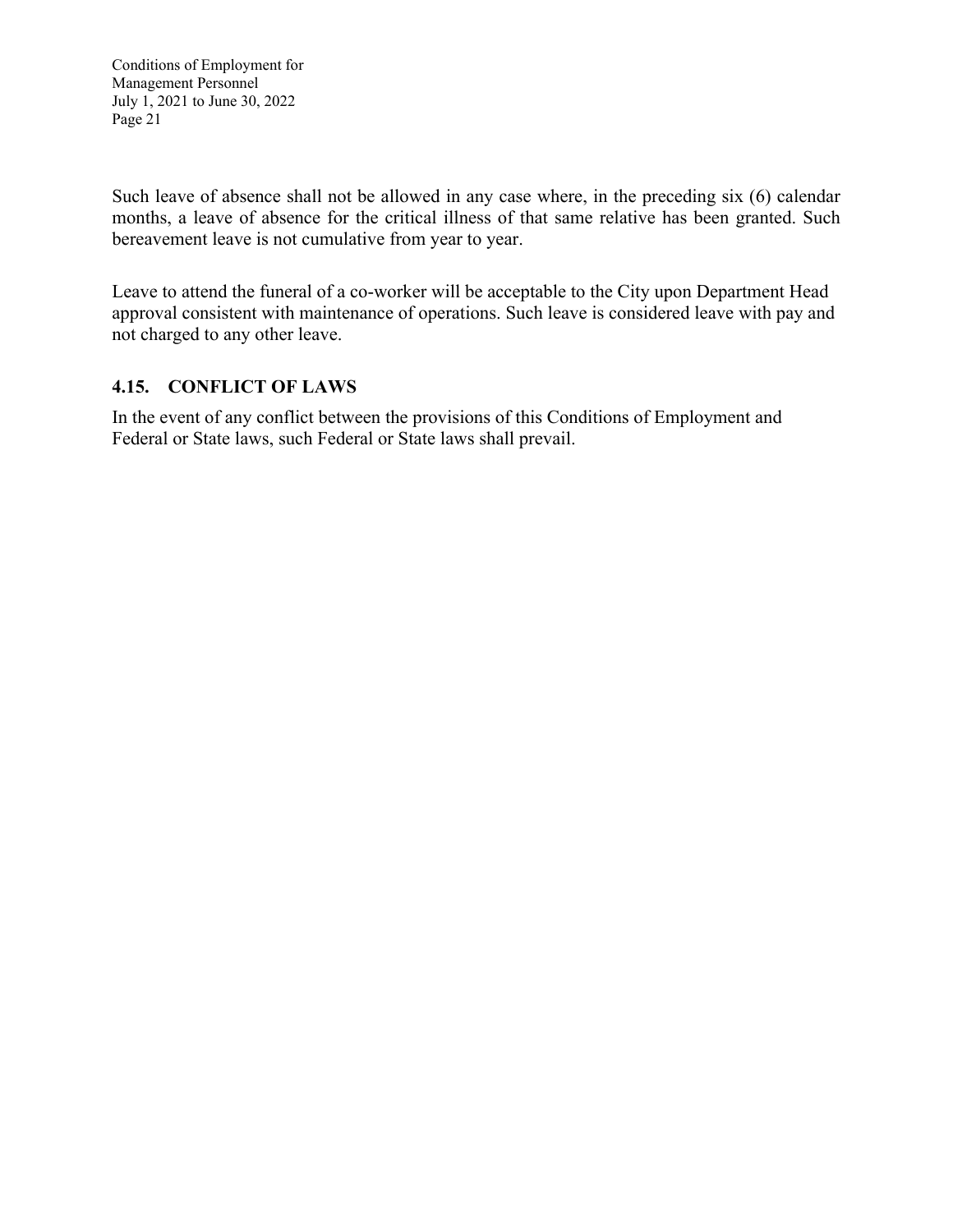#### *SECTION 5*

#### **5.1 LEGAL HOLIDAYS**

A. The City has established the following schedule of days that shall be observed as legal holidays by all Management Employees, at which time the City's administrative offices will be closed. The City observes twelve holidays. Three floating holidays are included in the leave bank.

| New Year's Day                |
|-------------------------------|
| Martin Luther King Day        |
| President's Day               |
| Memorial Day                  |
| Independence Day              |
| Labor Day                     |
| Veteran's Day                 |
| Thanksgiving Day              |
| Friday following Thanksgiving |
| Christmas Day                 |
|                               |

- B. Additionally, the following days shall be observed as legal holiday: The day before or after Christmas Day and day before or after January 1<sup>st</sup>.
- C. When a holiday falls on a Saturday or Sunday, the preceding Friday or the following Monday respectively shall be observed as the legal holiday. If the holiday falls on an employee's flex day, the flex day may be rescheduled within the same work week. Rescheduled flex days off that are rescheduled because a holiday falls on that day are subject to prior approval by the Department Head and appropriate notification to the Administrative Services Department.
- D. Observance of a legal holiday on a Friday or Monday, at which time the City's Administrative offices will be closed, will not create overtime or the loss of time from an employee's leave bank if the holiday falls on a regularly scheduled flex day. The hours for any given holiday will relate to the number of hours of the employee's regular scheduled work day for that particular day.

Nothing in this Conditions of Employment shall preclude the City from declaring a holiday when a legal holiday has been declared by the President of the United States or the Governor of the State of California or the City Council.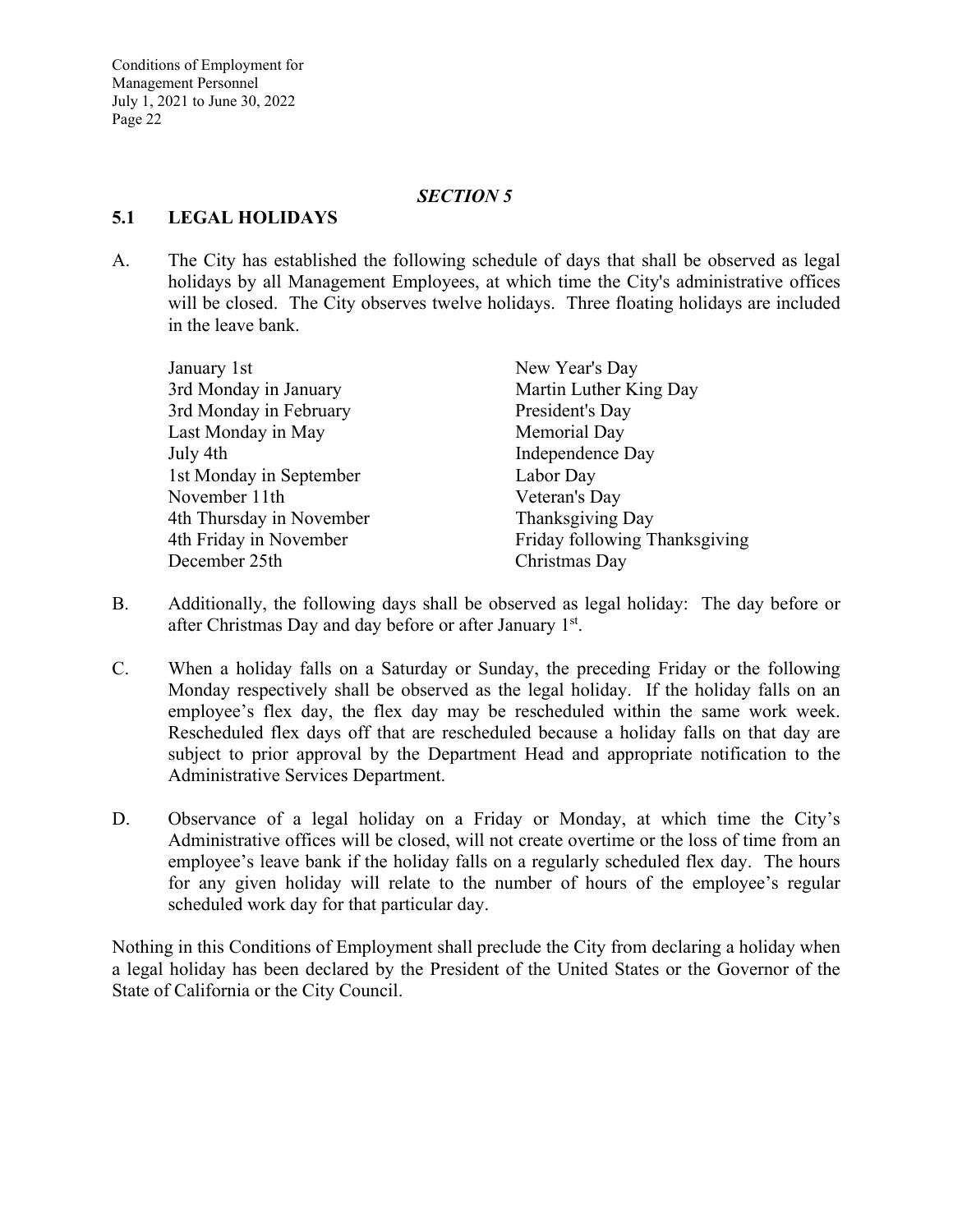#### *SECTION 6*

#### *WORKERS' COMPENSATION INSURANCE*

The City will provide workers' compensation benefits when an employee is injured on duty arising out of and in the course of employment. Workers' Compensation coverage is currently through the California Joint Powers Insurance Authority.

For a period not to exceed six months, commencing with the first day following such injury, while a full-time City employee is totally disabled from industrial injury and on accepted workers' compensation status, employee shall be compensated in an amount equal to such employee's base wages at the time of such disability, less the aggregate of (a) any workers' compensation benefits, and (b) any other disability payments made to such employee. Such payment shall be limited to said six month period or until such employee is retired on permanent disability or terminated from the City's employment, whichever comes first.

An employee shall be entitled to benefits at the normal rate if the employee is on accepted workers' compensation status and in a pay status for up to six months as defined above.

The workers' compensation carrier of the City reserves the right to subrogate if a claim is filed by an employee against a third party.

## *SECTION 7*

## *RETIREMENT PROGRAM*

- A. The City shall continue to participate in the California Public Employees Retirement System (CalPERS). Under CalPERS, the City provides the  $2\%@55$  Miscellaneous Plan formula for all employees who are "classic members" as defined by the Public Employees' Pension Reform Act of 2013 (PEPRA). Classic employees are currently defined as those who were enrolled in CalPERS as of December 31, 2012. For all "new members" as defined by PEPRA, the City provides the  $2\%@62$  formula. New members are currently defined as employees not previously enrolled in CalPERS as of January 1, 2013 (and not meeting certain exceptions provided under PEPRA). Employees of the City who are hired on or after January 1, 2013 who classified as new members under PEPRA are subject to the other CalPERS terms and conditions set forth in PEPRA.
- B. Effective the first pay period after the City Council approve the Resolution No. 5761, changing the payment and reporting value of Employer Paid Member Contributions (EPMC), City employees who are classic members shall share in the cost of CalPERS coverage through payroll deduction as follows: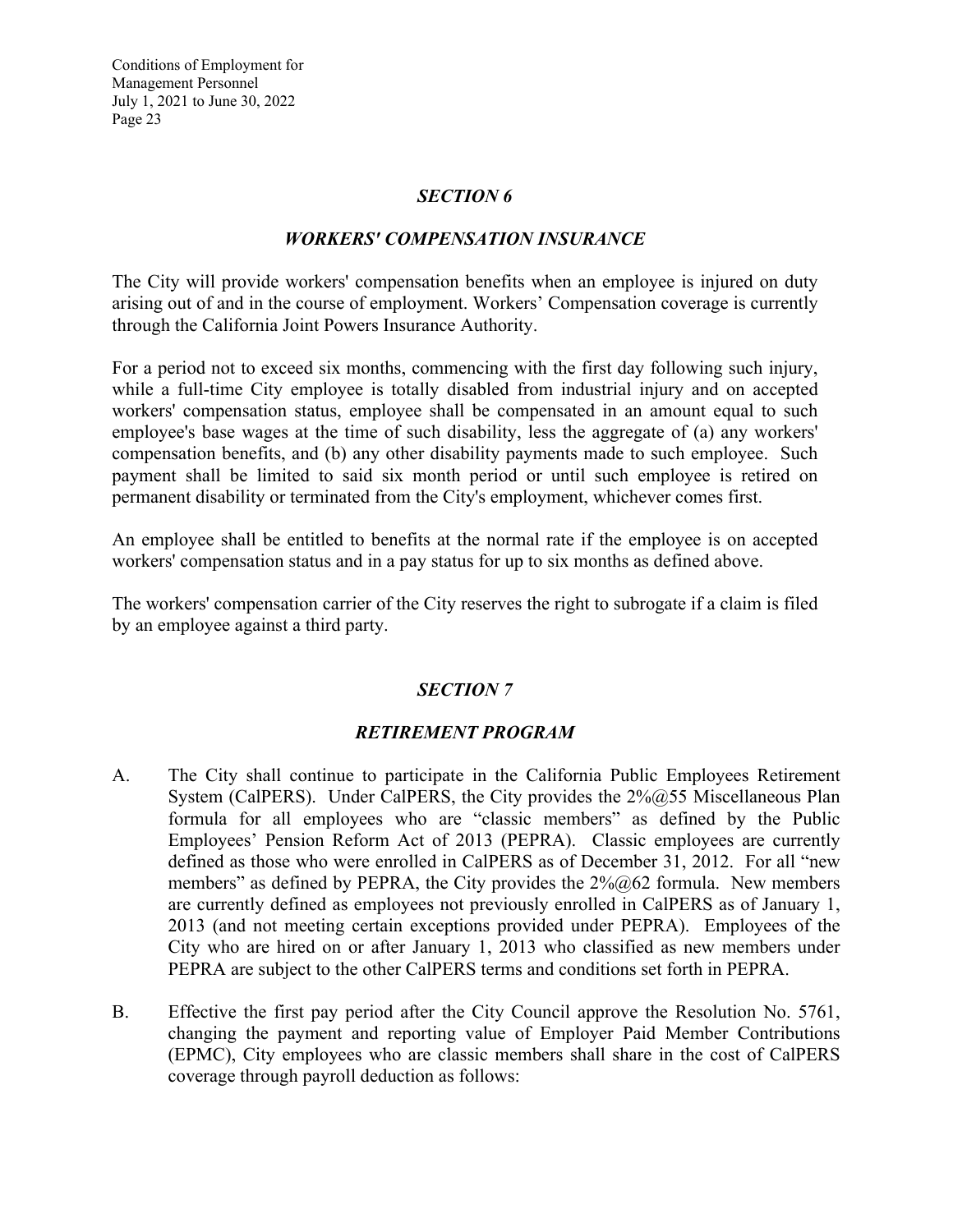"Classic" employees will contribute a portion of the required employer normal contribution as follows:

- $\bullet$  Employees shall pay three and one-half percent  $(3.5\%)$  of "compensation" earnable" toward Employer Paid Member Contribution (EPMC) and four and one-half percent (4.5%) toward member contribution, making it a total of eight percent (8%) employee retirement cost share. This 8% contribution by employees to the employer contribution will be considered to be a contribution towards the normal cost as defined under PEPRA.
- C. In addition, the City's will continue contributing 3.50% of the "employees' compensation earnable" toward Employer Paid Member Contribution (EPMC).
- D. Employees who are hired after January 1, 2013 and are new members under PEPRA, shall pay the full member contribution amount which is currently 6.5% of "compensation earnable." However, new members will not contribute toward any portion of the required employer contribution.
- E. The City shall continue to report the value of the EPMC on all reportable compensation subject to CalPERS for all employees in Management as adopted by Resolution 5761.

# *SECTION 8*

## *HEALTH/DENTAL BENEFITS FLEXIBLE BENEFIT PROGRAM*

## **8.1 LIFE, HEALTH AND DENTAL BENEFITS**

- A. The parties agree that the City will maintain a life insurance program providing a \$100,000.00 term life insurance policy for the management, mid-management employee only, the beneficiary to be designated by said employee. The cost of the premium for this policy to be paid in full by the City. Employees retiring with 20 years or more of continuous service with the City and enrolled in the City's group life insurance program at the time of retirement, may continue to be covered in the City's group life insurance program at City expense for a life benefit of \$10,000. Extended coverage will not include AD&D benefits.
- B. The City will maintain the current health insurance program with the Public Employees Retirement System (PERS) Medical and Hospital Care Act pursuant to Government Code Section 22850. The health insurance program shall be available to all regular full-time employees and retirees as follows:
- Each eligible employee or retiree may select a health insurance carrier providing coverage in the Carpinteria geographic area, as defined and provided by PERS and currently in effect and on file in the City Human Resources Office.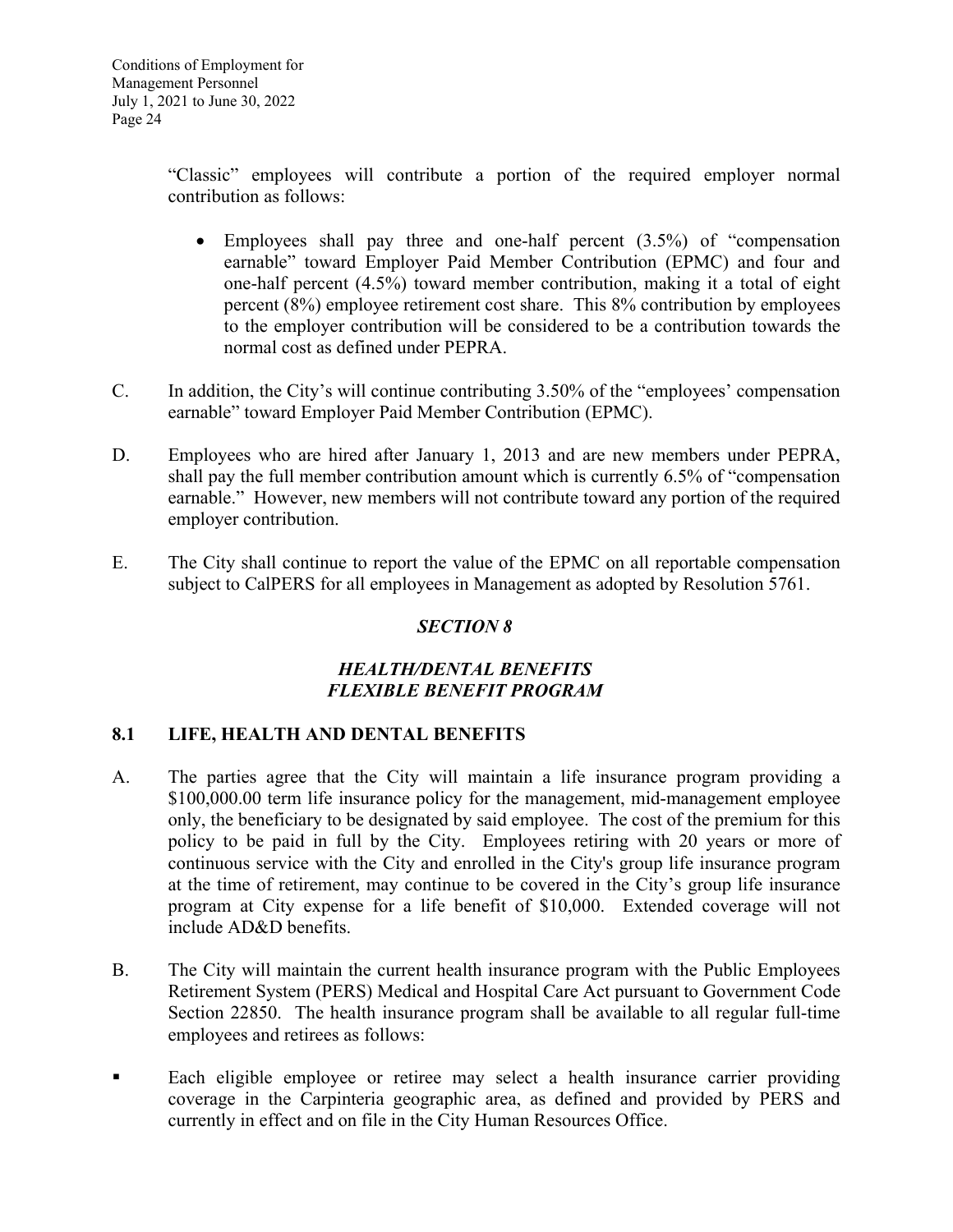- Beginning the first pay period after January 1, 2018, employees will pay by payroll deduction a monthly contribution to their health insurance premium (employee and dependents) in an amount equal to .00029% of their annual base salary times the percentage of insurance carrier increase or decrease with a minimum of five percent (5%) or maximum thirty percent (30%). The 5% minimum increase shall apply every year, i.e., over the 3-year term of the contract the minimum increase is 15%. The maximum increase shall be 30% at any time during the term of the contract, i.e. cumulative total shall be capped at 30%. (For example, if an employee's annual base salary is \$50,000, and the insurance carrier increase is 5%, the calculation would be:  $$50,000 \text{ x}$  .00029 x 1.05, the monthly contribution for that employee would be \$15.22.) In the event the Blue Shield Access + HMO plan is no longer available to City employees, the most similar HMO plan will be substituted for purposes of this provision.
- For employees who elect the PPO Plan, the cost share will be the same as the HMO plan formula, plus the difference between the HMO and PPO insurance premiums.

In addition, a Health Care All Employee Committee will be created to evaluate options for the provision of health insurance. The City will schedule these Committee meetings as appropriate in 2018 and, if needed, 2019. However, the City will not initiate any changes to the currently existing health insurance plans during the term of this Conditions of Employment without the agreement of the Management Staff.

- **Health insurance coverage for newly hired employees will commence on the first day of** the month following one full month of employment. If hired prior to the  $15<sup>th</sup>$  day of the month, the month of hire will count as a full month of employment and coverage will be effective the first day of the following month. If hired after the  $15<sup>th</sup>$  day of the month the month of hire will not count as a full month and the following month will be the first full month of employment.
- For covered employees who terminate during the fiscal year, such health insurance coverage shall end on the last day of the month following when said termination becomes effective, except that the provisions of COBRA may be applied at the employee's option. Covered employees who retire from the City under PERS may, at their option, continue such coverage without interruption pursuant to the provisions of the PERS Health Program.
- C. The City will provide 100% of the premium charged to maintain a Dental Insurance Plan for each Management Employee, and where appropriate, for dependent coverage. The City will retain control over the administration of the dental insurance program subject to maintenance of equivalent benefits to the extent it is within the control of the City. COBRA benefits may be applied at the employee's option. Dental coverage will commence on the first day of the month following one full month of employment.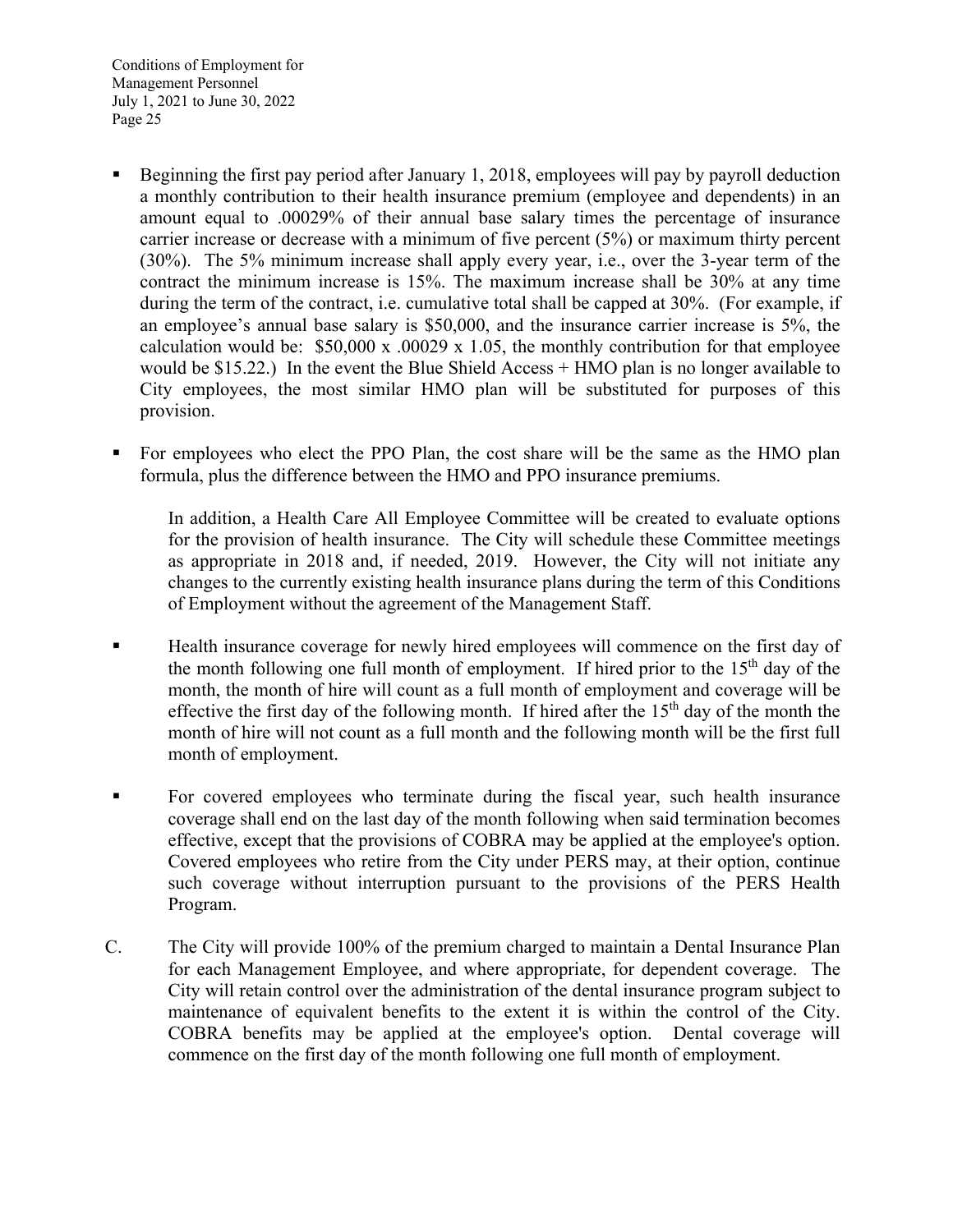## **8.2 FLEXIBLE BENEFIT PROGRAM (WELLNESS) ALLOWANCE:**

- A. In addition to the Health Insurance Program, active regular employees with three or more months of active service with the City shall be credited with a Flexible Benefit Program Allowance in the amount of \$1,162 for each calendar year. The City will increase the \$1,162 allowance by 2% annually beginning January 1, 2018 during the term of this Agreement. Effective January 1, 2022, the allowance is \$1,284 (rounded up from \$1,283.16).
- B. The purpose of the Flexible Benefit Program is to provide reimbursement to the covered employee for eligible medical and health-related costs not otherwise covered by health insurance or subject to reimbursement from any other source. Payment of medical costs, not covered by insurance, must be prescribed by a physician or determined by the Internal Revenue Service (IRS) to be an eligible health-related expense.
- C. In addition to reimbursement for eligible medical and health related costs and/or dependent care, the employee will have the option to purchase benefits offered through the Flexible Benefit Program up to the total Flexible Benefit Program allowance. Employees may cash out up to \$810 of the Flexible Benefit Program allowance, subject to applicable payroll taxes.
- D. Reimbursement for bona fide health-related expenses, which may be eligible expenses under the Flexible Benefit Program may be subject to payroll taxes unless related to a particular medical condition and so prescribed by a medical doctor.
- E. The City will revisit the annual Wellness Allowance taking inflation into consideration.

# **8.3 OUTSIDE COVERAGE OPTION:**

- (1) The employee is not required to select or participate in any health/dental insurance program provided by the City, but such employee must provide satisfactory documentation that he/she is covered by an alternative health/dental insurance program.
- (2) Those employees with proof of health and/or dental insurance coverage who choose not to participate in the City's group health insurance and/or dental insurance program due to the availability of other coverage through a spouse's employer, the military, or other source, will receive, in addition to the Flexible Benefit Program allowance, a benefit allowance equal to fifty percent (50%) of the premium charged for the annual single coverage in the PERS basic HMO Plan available to this group of employees. An employee shall receive this benefit allowance as a one-time cash payment, with such payment subject to payroll taxes.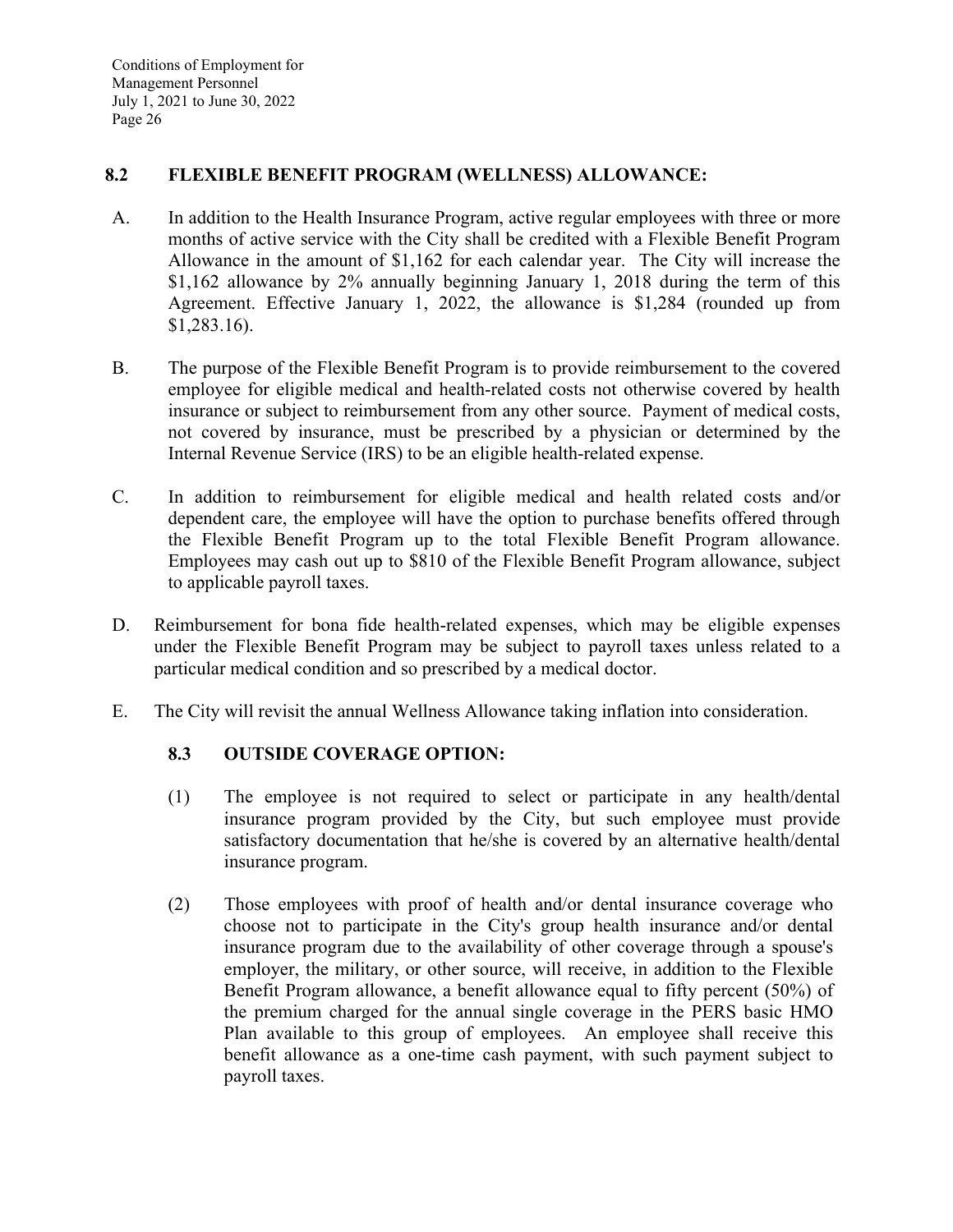> (3) Those eligible employees who participate in the city's group health insurance program and have an eligible spouse or family dependents, but select single coverage and choose to cover any dependents under insurance offered through a spouse's employer, the military, or other source will receive, in addition to the employer contribution, the fully paid premium contribution balance for single health insurance coverage and the wellness benefit allowance as provided for in Section 8.3, plus an additional benefit equal to 50% of the allowance specified in the above section, 8.3 (2).

## **8.4 FITNESS PROGRAM:**

The City agrees to reimburse employees at the rate of thirty-one dollars and twenty cents (\$31.20) per month for the employee's membership fee at an athletics club or fitness program approved by the City Manager. Only full-time employees are eligible to receive this benefit.

This benefit will be made available to each management employee and councilmember subject to budgetary constraints and fiscal allocation. The level of participation in this benefit will be at the option of each employee.

#### *SECTION 9*

## *SERVICE AWARDS*

The City of Carpinteria has established appropriate service awards to recognize continuous service with the City at levels of five, ten, fifteen, twenty, twenty-five and thirty years. In addition, in recognition of long-time service of twenty-five and thirty years eligible employees are entitled to the following recompense:

#### Twenty Five Year Service Recognition

Upon completion of twenty-five years of continuous service, eligible employees will be entitled to two personal days of leave per fiscal year. The hours will not have a cash value nor will they accumulate to be carried over to the next fiscal year. The use of the days as time off shall be subject to the regular request process.

#### Thirty Year Service Recognition

Upon completion of thirty years of continuous service, eligible employees will receive a commemorative recognition gift and be entitled to have three additional days added to their existing leave bank hours.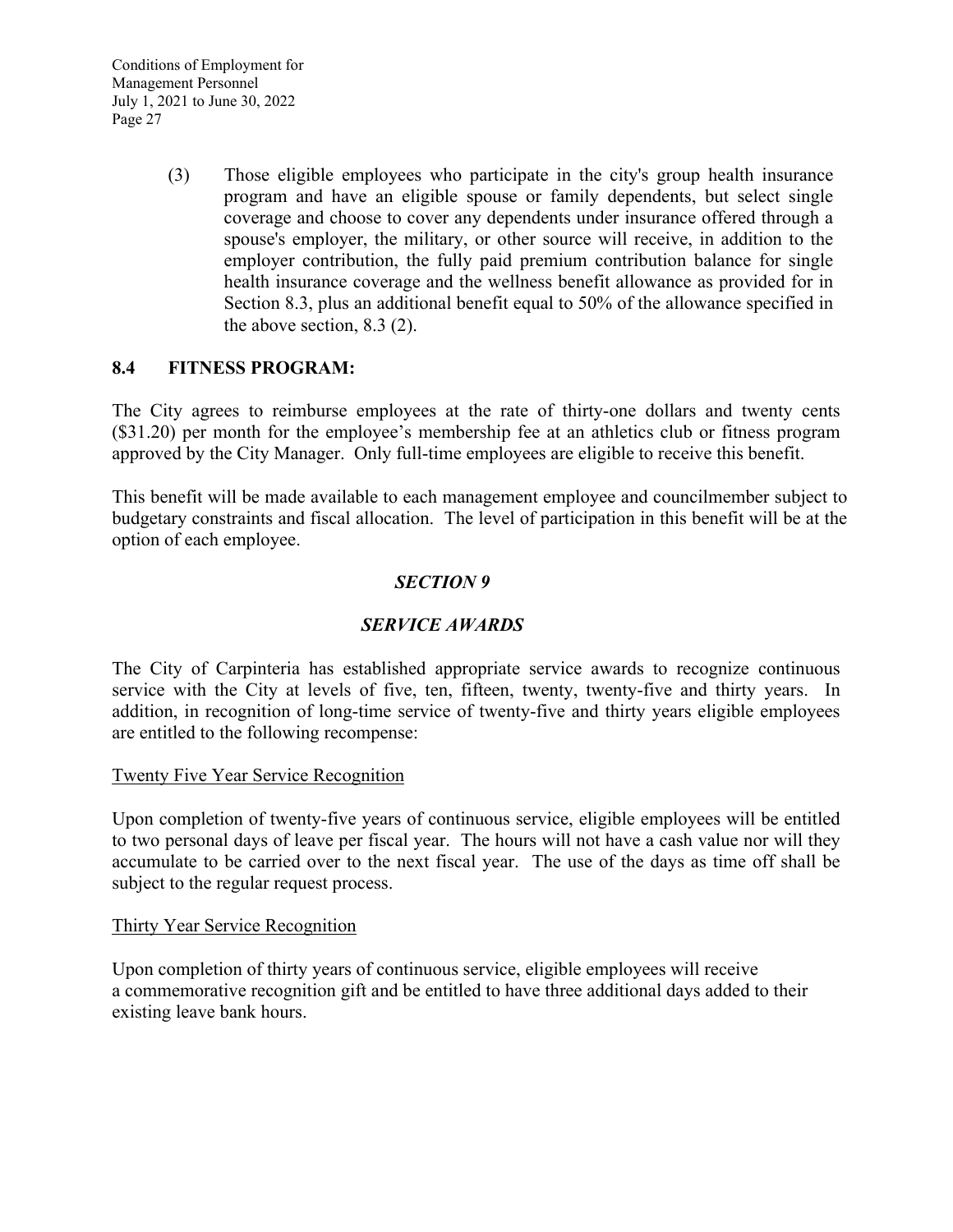#### *SECTION 10*

#### *LIFE INSURANCE*

#### **10.1 LIFE INSURANCE:**

The City will maintain a group term life insurance policy for employee only, the beneficiary to be designated by the employee. The cost of the premium for this policy to be paid in full by the City. The coverage of such life insurance for this classification of employee will be \$100,000 subject to conditions of the providing life insurance company.

Employees retiring with 20 years or more on continuous service with the City and enrolled in the City's group life insurance at the time of retirement, may continue to be covered at City expense for a life benefit of \$10,000. Extended coverage will not include AD&D benefits.

## *SECTION 11*

#### *EDUCATION/TRAINING AND PROFESSIONAL DEVELOPMENT*

#### **11.1 TRAINING PROGRAMS:**

The City recognizes the importance of training programs and advancement of employees to higher skills and encourages employees to participate in programs to improve his/her performance on the job. The City agrees that all direct costs of all training or instruction required by the City shall be paid for by the City.

Charges for tuition, books and supplies for educational courses, not required by the City but directly related to the Management Employee's position with the City, and having *prior written approval* of the Department Director and City Manager will be reimbursed upon presentation of satisfactory completion of such training.

It is the policy of the City to provide paid membership in approved professional associations for Management Employees as budgeted and subject to approval by the City Manager. This policy also includes publications associated with membership and other educational materials. The City encourages Management Employees to attend professional conferences subject to budgetary restraints and fiscal allocation.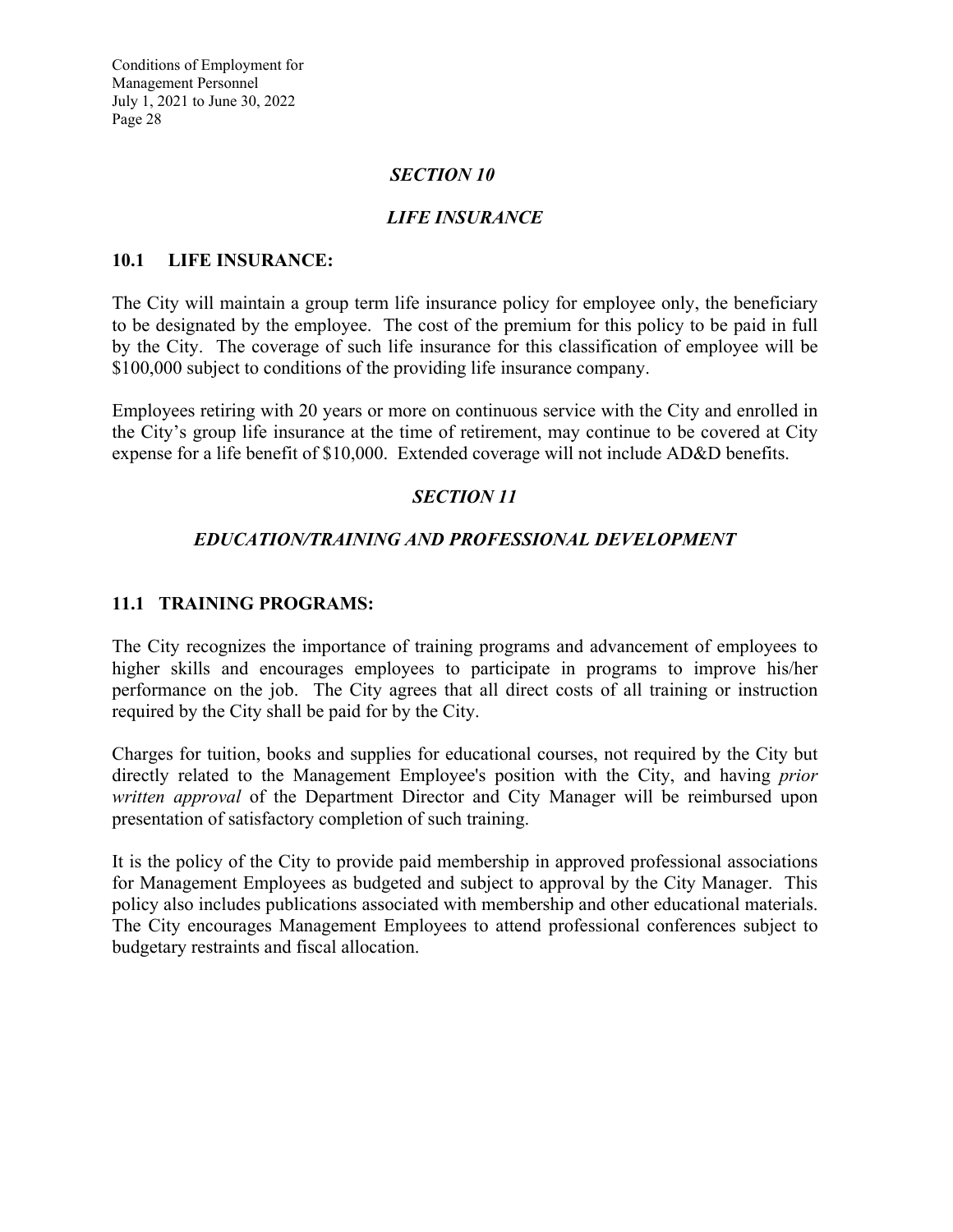## *SECTION 12*

# *MISCELLANEOUS POLICIES*

## **12.1 PHYSICAL EXAMINATION:**

The City encourages all employees to have an annual physical examination as provided for under our health insurance benefits.

# **12.2 DRESS AND DECORUM:**

All employees shall observe professional standards of dress, and decorum considered suitable for general public contact based on current social standards as interpreted by the City Manager.

# **12.3 EMPLOYEE RESPONSIBILITIES:**

Each employee shall comply with all safety laws, rules and regulations and adopted polices of the City in performing the duties required of his/her position; and shall not willfully violate any of the provisions of the ordinances and resolutions which have been adopted and/or prescribed by the Carpinteria City Council or City Manager.

## **12.4 DEATH BENEFIT:**

The City shall pay a death benefit in the amount of Two Thousand Five Hundred Dollars (\$2,500) directly to the spouse or legal heirs of any Management Employee within seventy two hours of the death of any Management Employee as the result of any industrial injury or illness as defined by Cal OSHA Publication #120-A, sustained by such employee while on duty within the course and scope of his/her employment with the City of Carpinteria.

## **12.5 TRANSLATION PAY:**

- (1). Management Employees are encouraged to voluntarily develop bilingual skills in instances where the public contact nature of their jobs would make such skills valuable.
- (2). Any Management Employee hired prior to August 15, 1998 who, on a regular basis, is required to translate/interpret from Spanish to English or English to Spanish and is proficient in Spanish as determined by the City Manager shall be paid Translation Pay.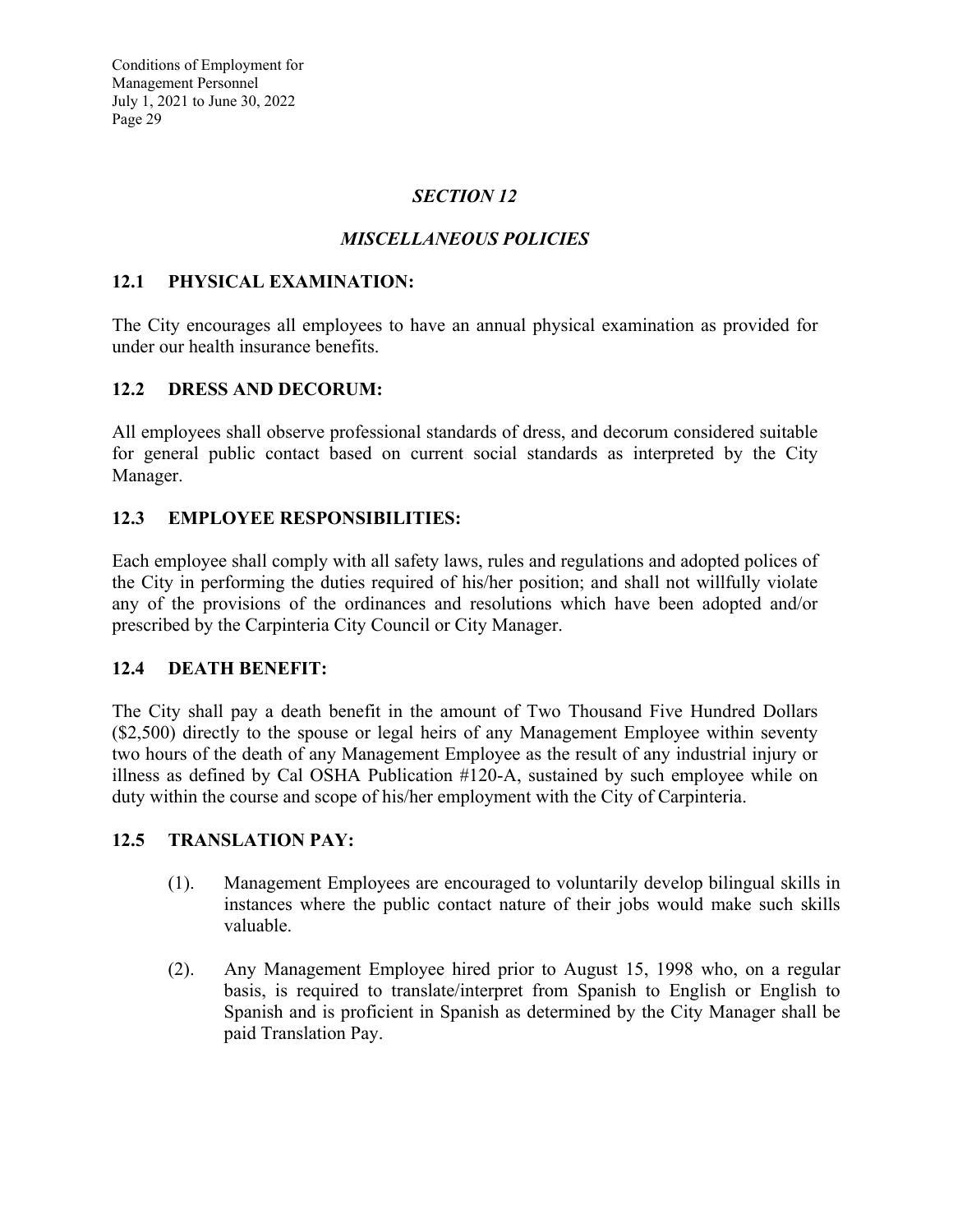# **12.6 MOVE-UP PAY OR TEMPORARY ASSIGNMENT**

When in the best interests of the City, the City Manager may approve a Move Up or Temporary Assignment of a probationary or regular employee to a higher level classification than that for which he/she is currently assigned and being compensated, in accordance with the following:

- 1) Eligibility Requirements
	- a) The City Manager has the sole discretion to determine if a Move Up or Temporary Assignment is needed and has the sole authority to deny or approve assignment, without any right to grievance or appeal.
	- b) The employee appointed to work in a Move Up or Temporary Assessment must be capable of handling the major duties of the higher level classification without any more supervision than an employee who regularly works in the higher classification.
	- c) To be eligible for Move Up or Temporary Assignment, the employee must be required to work more than five (5) working days in succession in the higher classification.
	- d) Should an employee be hired to fill a higher classification position during a period of Move Up or Temporary Assignment, the employee's time worked in a higher classification shall not count toward the completion of probationary requirements for the higher classification, unless expressly established as a condition of hiring
- 2) Amount of Move Up or Temporary Assignment Pay
	- a) An employee shall receive compensation equal to ten percent (10%) above the employee's regular base salary, for work performed within the scope and responsibilities of the higher classification and will continue to receive the additional pay for the duration of assignment. Base salary is defined as the base salary paid to the employee without additions for overtime, medical insurance, longevity, expense or other benefits.
	- b) In no event shall the employee receive an amount greater than the base salary for the maximum step for the higher classification.
	- c) An employee shall not receive any other benefit assigned to the higher classification that they are not already receiving.
	- d) While working in an out-of-class assignment, an employee shall continue to accrue, and have recorded, normal step increases in the employee's regular position.
- 3) Move Up or Temporary Assignment Pay Does Not Apply to the Following:
	- a) The mere performance of certain portions of the higher position or assisting with certain duties of the position is filled.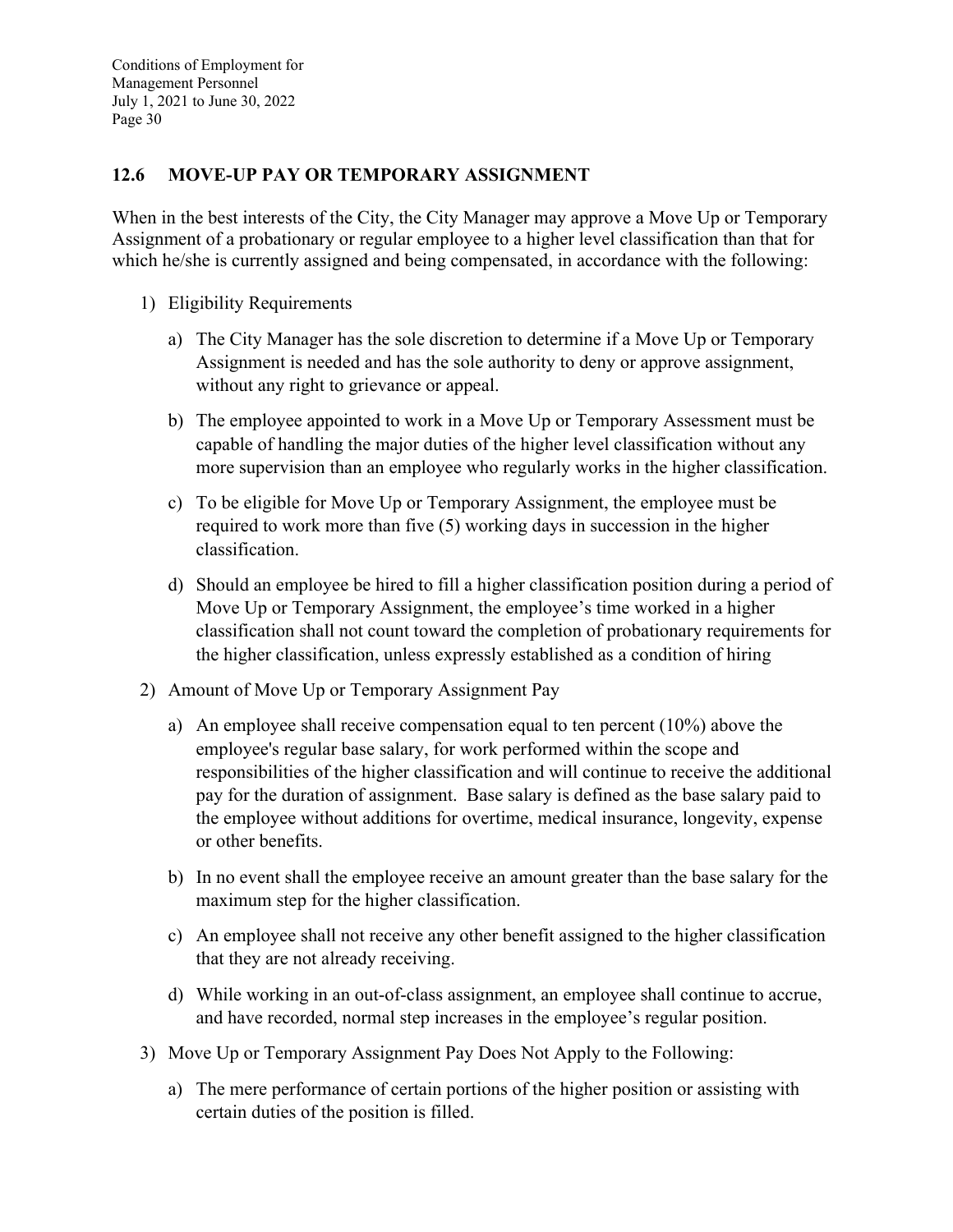- b) Where the temporary assignment is a replacement of an employee on vacation.
- c) When the City has activated the Emergency Operations Center (EOC). When the EOC is activated, all public employees are declared to be disaster service workers subject to such disaster service activities as may be assigned to them by their superiors or by law. During a time of emergency, employees may work modified job duties and/or may be asked to take on tasks outside of their normal responsibilities to work in support of emergency operations and such activities and/or duties are not eligible for Move Up or Temporary Assignment Pay.

## **12.7 PARTICIPATION IN CITY-SPONSORED RECREATION PROGRAMS:**

The City agrees to provide special employee rates to currently employed, regular full-time employees and their immediate family members who wish to participate in City-sponsored Parks and Recreation Department Programs. All fees are payable in advance of participation in the program. Requests for employee rates for City-sponsored programs should be in writing and approved by the Parks and Recreation Director and scheduled with the appropriate recreation program supervisor.

- (1) Eligible employees will receive a fifty percent (50%) discount on tuition and registration only for City-sponsored recreation programs. Individual enrollees will be responsible for any ala carte activities scheduled in the programs, e.g. field and/or camping trips, movies, special meals, etc. A discount on recreation rental equipment is dependent upon availability.
- (2) The annual fee for Community Pool Family Membership will be discounted Seventy-five percent (75%) The fee will include participation in the Masters' Program, Lap Swimming, Recreational Swimming and Water Aerobics.

## **12.8 CITY PROPERTY:**

Desks, file cabinets, lockers, computers, tools and other equipment are property of the City and must be maintained in good condition in accordance with the City's policies, rules and regulations. They must be kept clean and are to be used only for work-related purposes. If the City property is lost, or damaged, report it to your supervisor at once. No property may be removed from the premises without the prior authorization of your supervisor.

In order to ensure compliance with this provision and with the City's policies, rules and regulations, the City reserves the right to inspect all City property, without notice to the employee and/or in the employee's absence.

For security reasons, personal belongings of value should not be left in the workplace. The City is not responsible for lost or stolen personal belongings.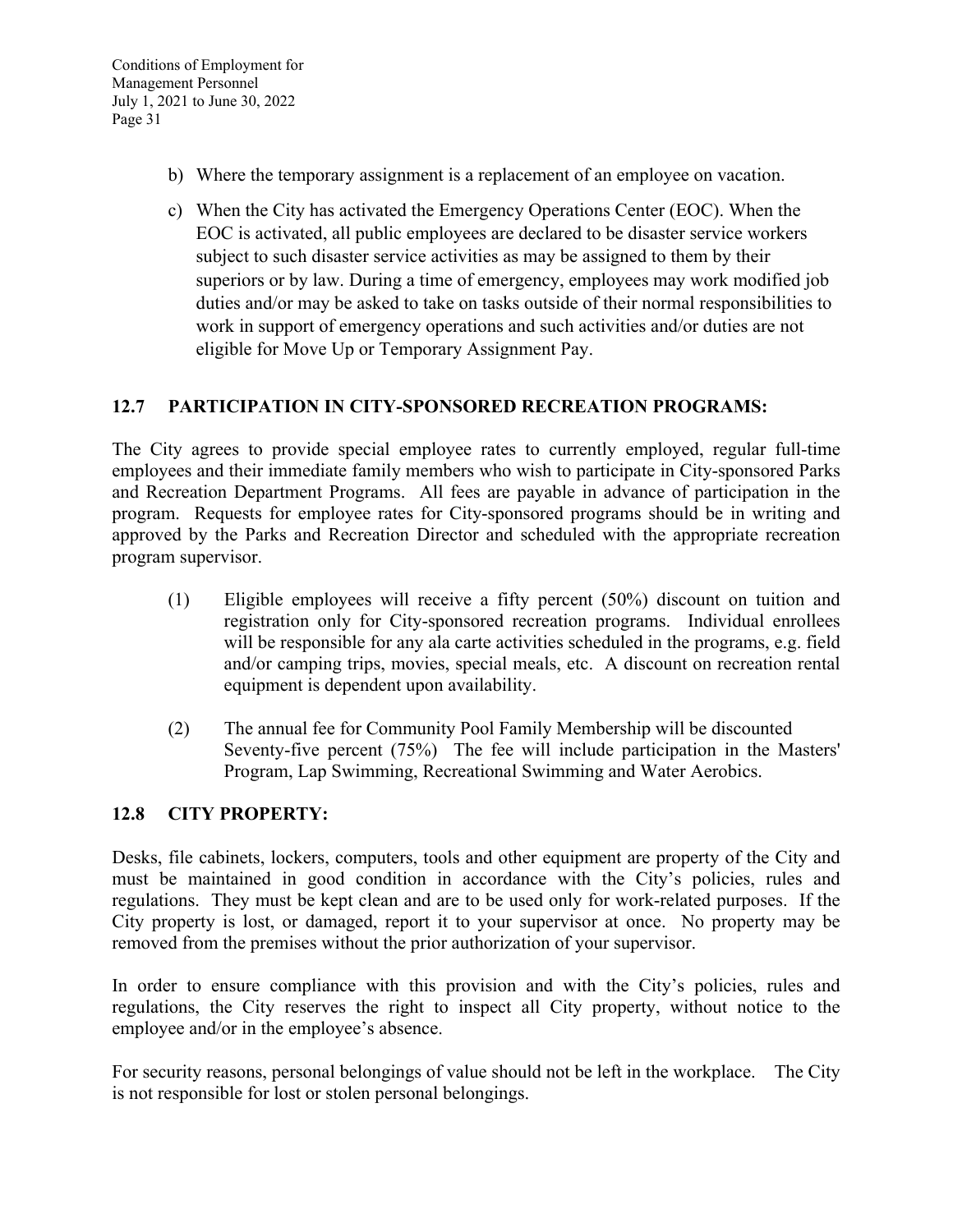Employees should take reasonable steps to protect City property from theft. Employees should immediately inform management if theft of City property is suspected. However, employees should not attempt to stop the theft of City property if doing so poses any risk whatsoever of endangering the safety of the employee or others.

Immediately upon termination of employment, all property of the City (keys, tools, manuals, etc.) must be returned to the City. All personal items should be removed at the time terminated employees leave the premises of the City. Unless otherwise agreed to in writing, if a terminated employee leaves personal items at the workplace, these items are subject to disposal if not removed within five (5) days of the date of the employee's termination.

## **12.9 CELL USE PHONE POLICY:**

The City may provide certain employees with cellular phones that are to be used only for official City business. The City recognizes that employees may need to use their personal cell phone during working hours due to particular family or personal situations. Employees should limit the use of personal cell phones during working hours, to reasonably necessary communications, and use of a personal cell phone should not interfere with City operations or the performance of job duties. If an employee abuses the use of personal cell phone during working hours, at the City Manager, at his discretion, may require that the employee not use personal cell phones during working hours.

In compliance with California Motor Vehicle Code 23123, employees are not to dial any cell phone while driving, except to call a public safety agency. Employees may not receive incoming calls while driving unless the cell phone can be safely operated in a hands free mode. For employees with hands free cell phone operation, in the event an employee receives an incoming call while driving, the employee should either safely pull off the road to converse, inform the caller that he or she will return the call, or ask the caller to call again to allow the employee to reach a place where it is safe to use the phone. While driving, employees are prohibited from using any cell phone to text message, read or send e-mail, or any similar operations. While driving, employees are also prohibited from engaging in any activity or conduct that would constitute distracted driving or otherwise constitute an unsafe driving practice.

## **12.10 FITNESS FOR DUTY EXAMINATION:**

Whenever the City Manager, or the Human Resources/Risk Manager, believes that an employee is unable to perform the essential functions of their job safely due to illness or injury, or is unable to perform the essential functions of their job safely or without posing a danger to themselves or others, the City may require the employee to submit to an independent medical examination at the City's expense. Such medical examination will be limited to the issues or areas of concern regarding the employee's ability to perform the essential functions of their job. If, after the independent medical examination, the City determines that the employee cannot perform the essential functions of their job, or cannot perform such essential functions safely or without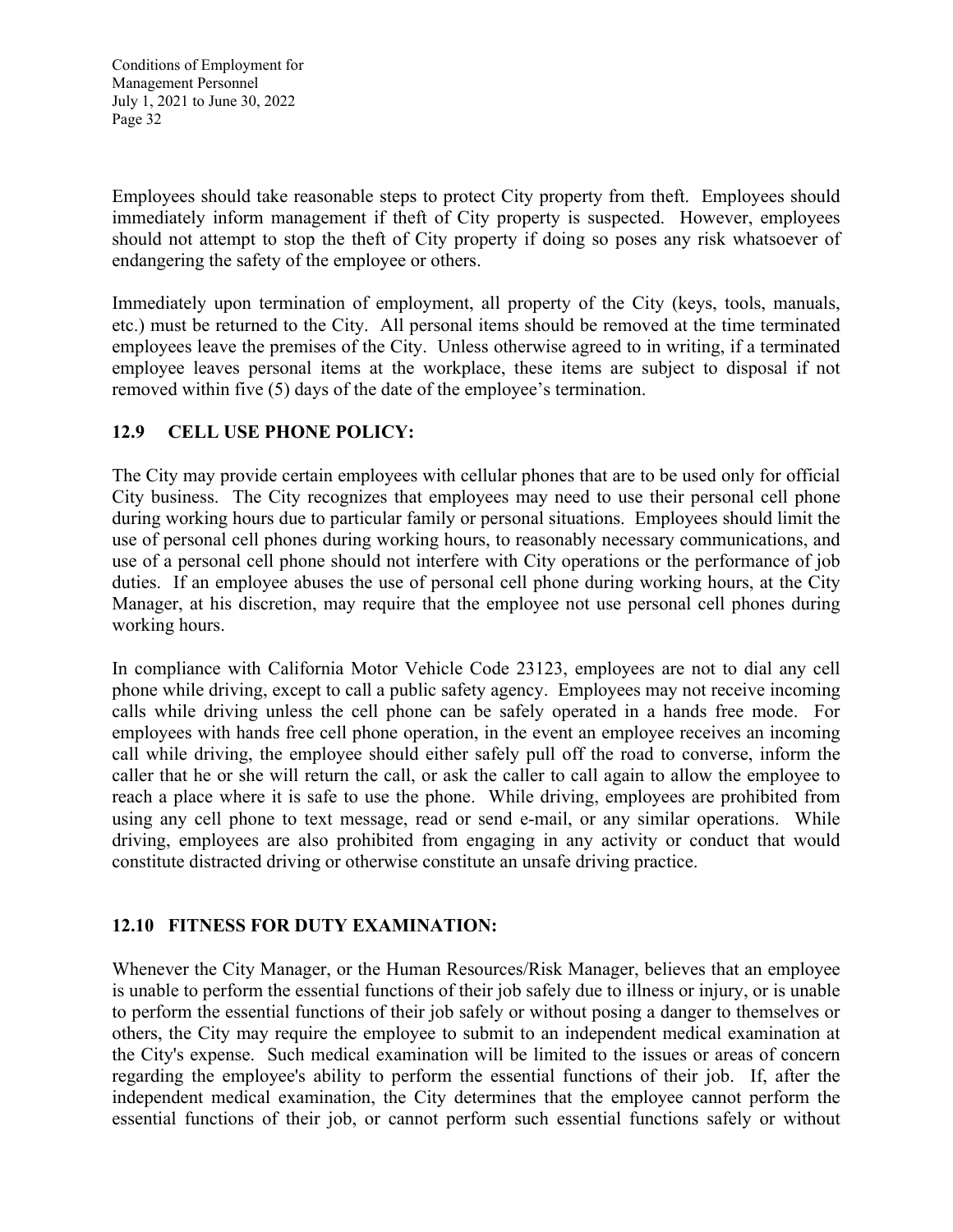posing a danger to himself/herself or others, the employee will be given the opportunity to provide the results of a separate medical evaluation by a qualified health care provider selected by the employee, within fifteen (15) days of the employee's receipt of a medical evaluation from the City. In the event of a difference of opinion between the City's and the employee's health care providers, the City may require a third opinion, at the City's expense, performed by a mutually agreeable health care provider who will make a final determination.

# **12.11 REASONABLE ACCOMMODATION POLICY**

The City of Carpinteria is committed to ensuring equal employment opportunities for disabled applicants and employees. It is the policy of the City of Carpinteria to comply with the Federal Americans with Disabilities Act ("ADA") and the California Fair Employment and Housing Act ("FEHA"). Every reasonable effort will be made to provide an accessible work environment for such employees and applicants. The City of Carpinteria will not discriminate against disabled employees. The City of Carpinteria provides reasonable employment-related reasonable accommodation(s) to permit an applicant or employee to perform the essential functions of the job, as defined by law, to qualified individuals with disabilities, and will engage in the interactive process within the meaning of the ADA and FEHA.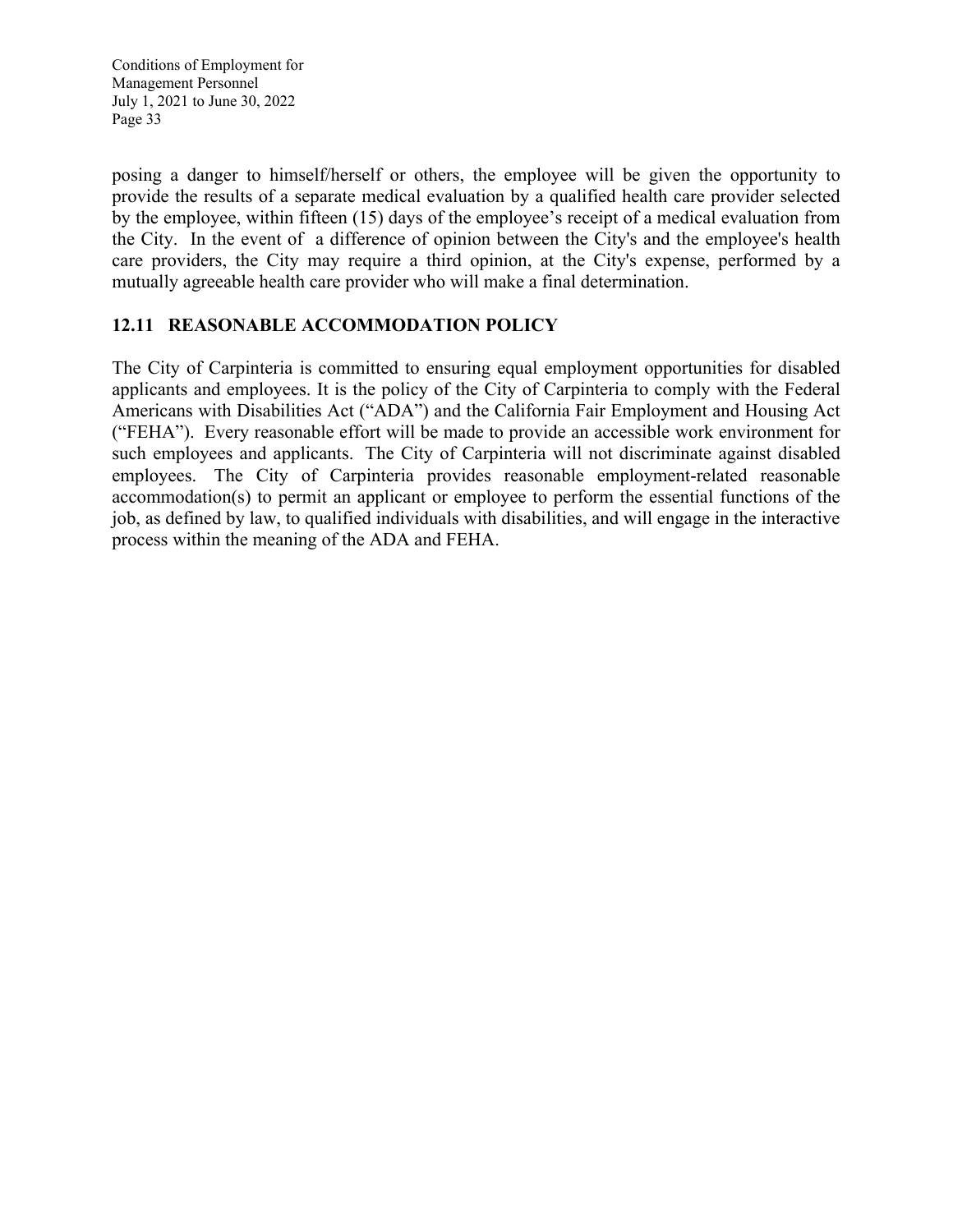## *SECTION 13*

# *MANAGEMENT PERSONNEL CLASSIFICATION AND COMPENSATION*

# *Effective July 1, 2021*

| Position                                                  | Department                               | Grade | Minimum                 | Control<br>Point | Maximum                 |
|-----------------------------------------------------------|------------------------------------------|-------|-------------------------|------------------|-------------------------|
| <b>Assistant City Manager</b>                             | General Government                       | M19   | \$110,877.53            | \$138,596.30     | \$152,455.69            |
| <b>Community Development Director</b>                     | <b>Community Development</b>             | M19   | \$110,877.53            | \$138,596.30     | \$152,455.69            |
| <b>Administrative Services Director</b>                   | Finance                                  | M19   | \$110,877.53            | \$138,596.30     | \$152,455.69            |
| Parks, Recreation & Public<br><b>Facilities Director</b>  | Parks, Recreation & Public<br>Facilities | M19   | \$110,877.53            | \$138,596.30     | \$152,455.69            |
| Public Works Director                                     | Public Works                             | M19   | \$110,877.53            | \$138,596.30     | \$152,455.69            |
| Principal Planner                                         | <b>Community Development</b>             | M16   | \$81,367.00             | \$101,811.18     | \$111,992.30            |
| Human Resources/Risk Manager                              | Human Resources                          | M16   | \$81,367.00             | \$101,811.18     | \$111,992.30            |
| City Librarian                                            | Parks, Recreation & Public<br>Facilities | M16   | \$81,367.00             | \$101,811.18     | \$111,992.30            |
| Civil Engineer                                            | Public Works                             | M16   | \$81,367.00             | \$101,811.18     | $\overline{$11,992.30}$ |
| <b>City Clerk</b>                                         | General Government                       | M15   | \$78,166.19             | \$97,680.72      | \$107,448.78            |
| Senior Financial Analyst                                  | Finance                                  | M14   | \$73,721.30             | \$92,151.63      | \$101,366.17            |
| Chief Building Inspector/Plan<br>Check                    | <b>Community Development</b>             | M12   | \$63,801.19             | \$79,753.50      | \$87,728.47             |
| Program Manager                                           | General Government                       | M12   | \$63,801.19             | \$79,753.50      | \$87,728.47             |
| <b>Aquatics Superintendent</b>                            | Parks, Recreation & Public<br>Facilities | M12   | $\overline{$63,801.19}$ | \$79,753.50      | \$87,728.47             |
| <b>Community Engagement Library</b><br>Specialist         | Parks, Recreation & Public<br>Facilities | M12   | \$63,801.19             | \$79,753.50      | \$87,728.47             |
| Parks & Facilities Maintenance<br>Supervisor              | Parks, Recreation & Public<br>Facilities | M12   | \$63,801.19             | \$79,753.50      | \$87,728.47             |
| <b>Environmental Program Manager</b>                      | Public Works                             | M12   | \$63,801.19             | \$79,753.50      | \$87,728.47             |
| <b>Public Works Supervisor</b>                            | Public Works                             | M12   | \$63,801.19             | \$79,753.50      | \$87,728.47             |
| Code Compliance Supervisor                                | <b>Community Development</b>             | M11   | \$59,904.80             | \$74,881.01      | \$82,368.54             |
| <b>Executive Assistant/Deputy Clerk</b><br>(Confidential) | General Government                       | M11   | \$59,904.80             | \$74,881.01      | \$82,368.54             |
| <b>Assistant to Public Works Director</b>                 | <b>Public Works</b>                      | M11   | \$59,904.80             | \$74,881.01      | \$82,368.54             |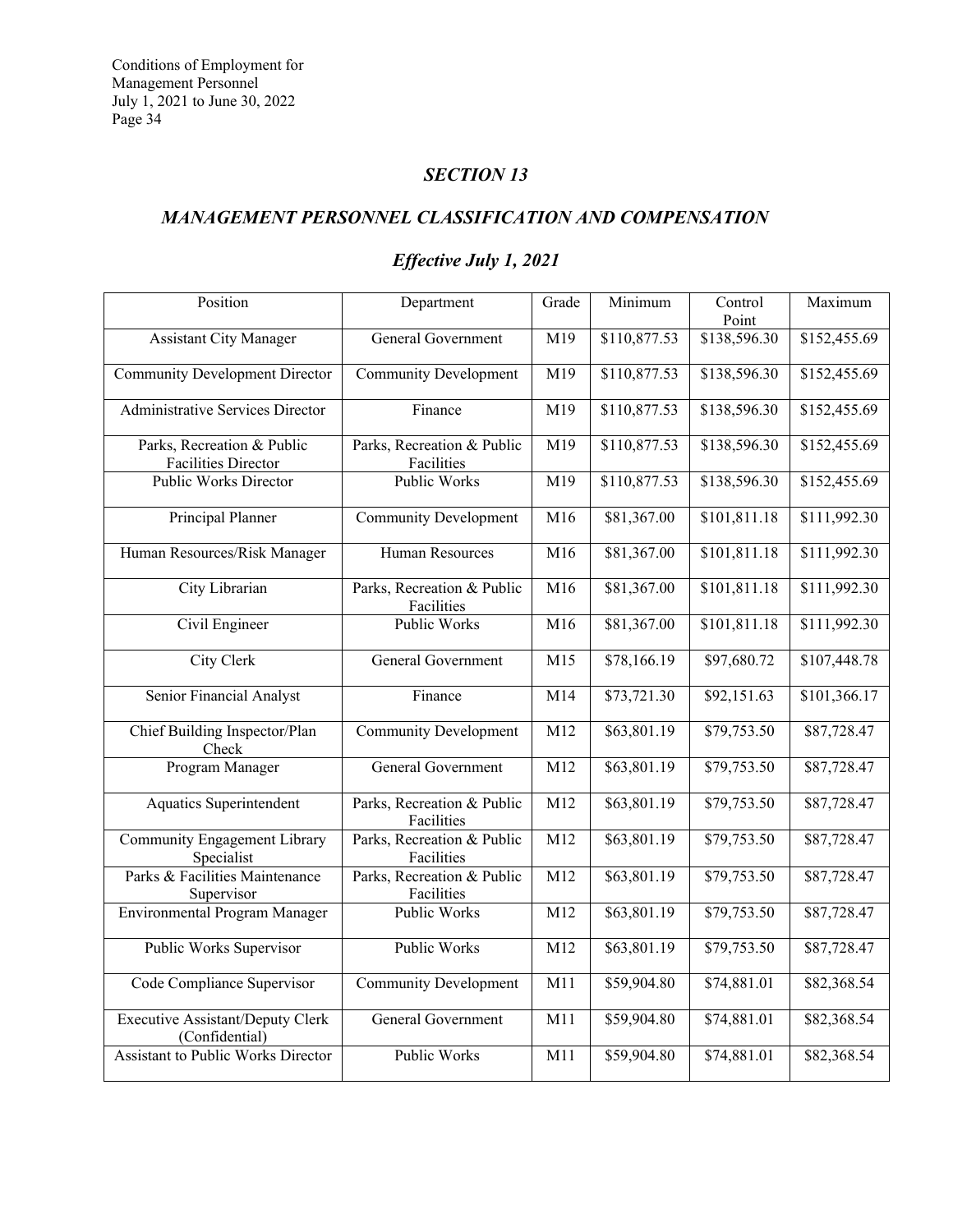#### **APPENDIX A**

## **City of Carpinteria Policy on Public Employee Personal Use of Telecommunication Equipment, Electronic Mail, Voice-Mail and other computer systems**

#### **PURPOSE**

City-owned telecommunication equipment, computer hardware and software is intended to be used for business purposes. Electronic mail, known commonly as e-mail, is now a primary vehicle for communication in the workplace. As the use of e-mail increases, the need for a clear and comprehensive City's policy on personal use of City equipment becomes important to clarify the rights and obligations of employees and as a protection from potential liability for employers.

#### POLICY

The City maintains and utilizes as part of its operations a computer system, including e-mail, and a voice-mail system. These systems are provided to assist employees in the conduct of the City's business. All computers to the data stored on them, including e-mail, messages composed as well as all voice-mail are and remain at all times the property of the City. All remain the property of the City. Employees are prohibited from installing or downloading software onto the City's computer system except with the prior authorization of the Administrative Services Director.

Employees should attempt to limit voice-mail and e-mail messages to the conduct of the City's business. Use of the voice-mail and e-mail systems for the conduct of personal business is discouraged. The City reserves the right to prohibit the use of voice-mail and e-mail for the conduct of personal business when deemed appropriate. Other use of computer systems, including use of the Internet and other telecommunicating capabilities, should be limited to the conduct of the City's business unless prior written approval is received from the employee's supervisor.

Except for the right of the City to access data stored on the computer system, including e-mail messages, and to access voice-mail messages as described in this policy, all data stored on the computer system and all messages sent by voice-mail and e-mail are considered to be confidential, and as such are to be accessed only by the employee storing the data, the addressed recipient or at the direction of the addressed recipient. Any exception to this policy must be approved by the Administrative Services Director.

The City reserves the right to retrieve and read any data stored on the computer system and any message composed, created, sent or received on the voice-mail and e-mail systems, as well as Internet usage data, at any time, with or without advance notice to the employee. Although the computer system, including e-mail, and the voice-mail system may accommodate the use of passwords for security, the reliability of passwords for maintaining confidentiality cannot be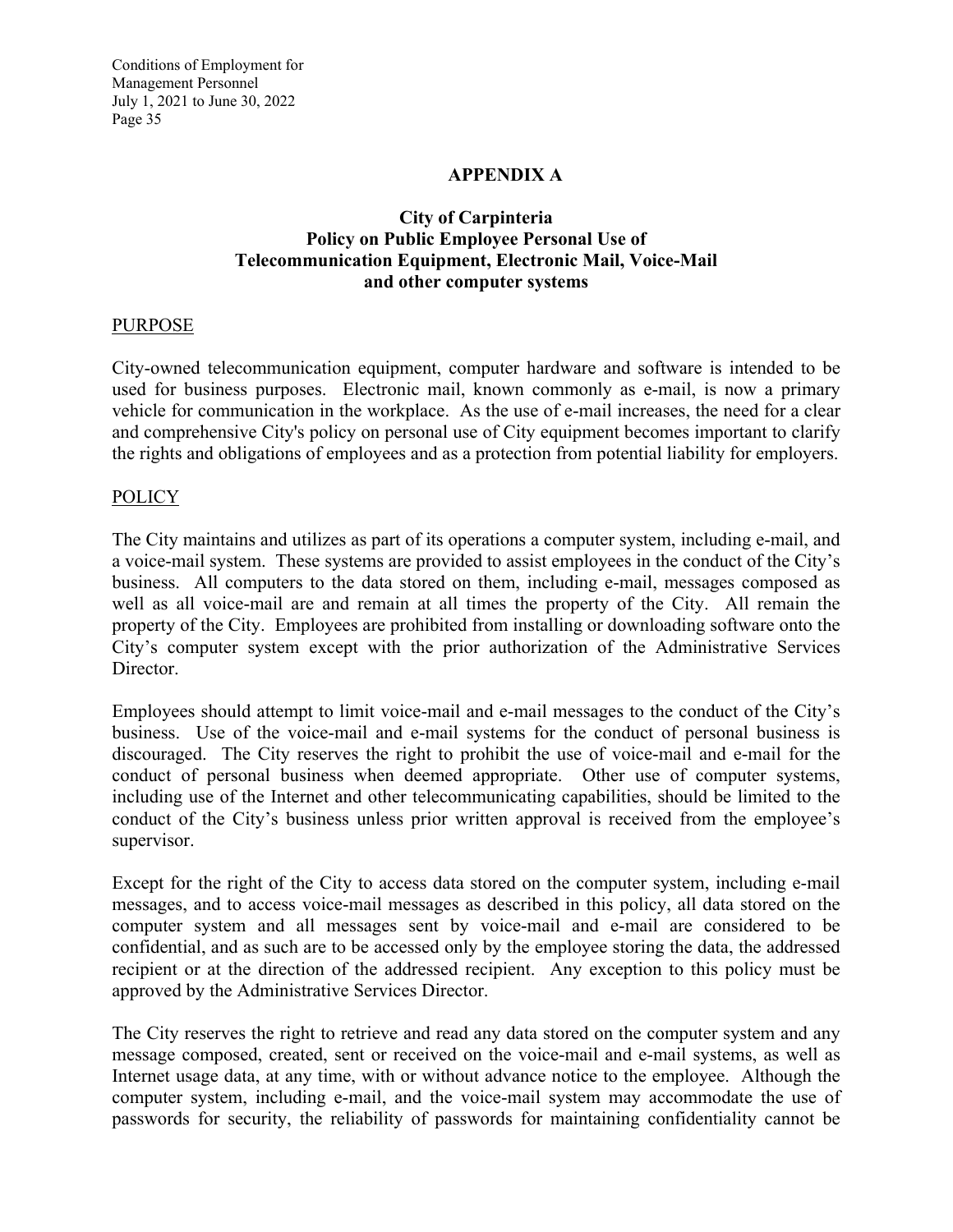guaranteed. All passwords must be made known to the City, and passwords not known to the City may not be used. This is due to the need to access employees' computer systems, including e-mail, and voice-mail systems in the event that an employee is absent or when otherwise deemed appropriate by the City. Employees must therefore assume that any and all voice-mail and e-mail messages and all data stored on the computer system may be read by someone other than the employee storing the data or the intended or designated recipient, and understand the ultimate privacy of data stored on the computer system, including e-mail, and voice-mail messages, cannot be guaranteed to anyone.

The City's policy against unlawful harassment, including sexual harassment, and the City's antidiscrimination policy apply to employees' use of voice-mail, e-mail messages and screen savers as well as any other information transmitted over the City's computer system. Employees should not use any means of electronic communications in a manner that would violate those policies. For example, employees may not communicate messages by computer, voice-mail or other electronic means that would constitute sexual harassment, may not use sexually suggestive screen savers, and may not receive or transmit pornographic, obscene or sexually offensive material or information. As a further example, employees may not use electronic communications to transmit comments or images which are reasonably likely to offend someone on account of his/her age, sex, sexual orientation, race, religious beliefs, national origin, disability, or any of the other factors included in the Equal Employment Opportunity section of this Handbook. Any employee who uses any electronic communications device in a manner which violates this policy will be subject to disciplinary action, up to and including termination of employment.

## DIGITAL DEVICES

Employees may not use any personal e-mail account or any digital or electronic device not owned by the City, including but not limited to any laptop computer, desktop computer, tablet computer, cellular telephone, personal digital assistant, or any other device capable of storing electronic information ("Digital Device") for City business without the City's prior written approval. Digital devices used by employees for City business may be subject to inspection to obtain City-related communications if requested under the Public Records Act.

#### APPLICATION

This policy applies to all employees with the City of Carpinteria.

The City reserves the right to prohibit the use of voice-mail and e-mail for the conduct of personal business when deemed appropriate.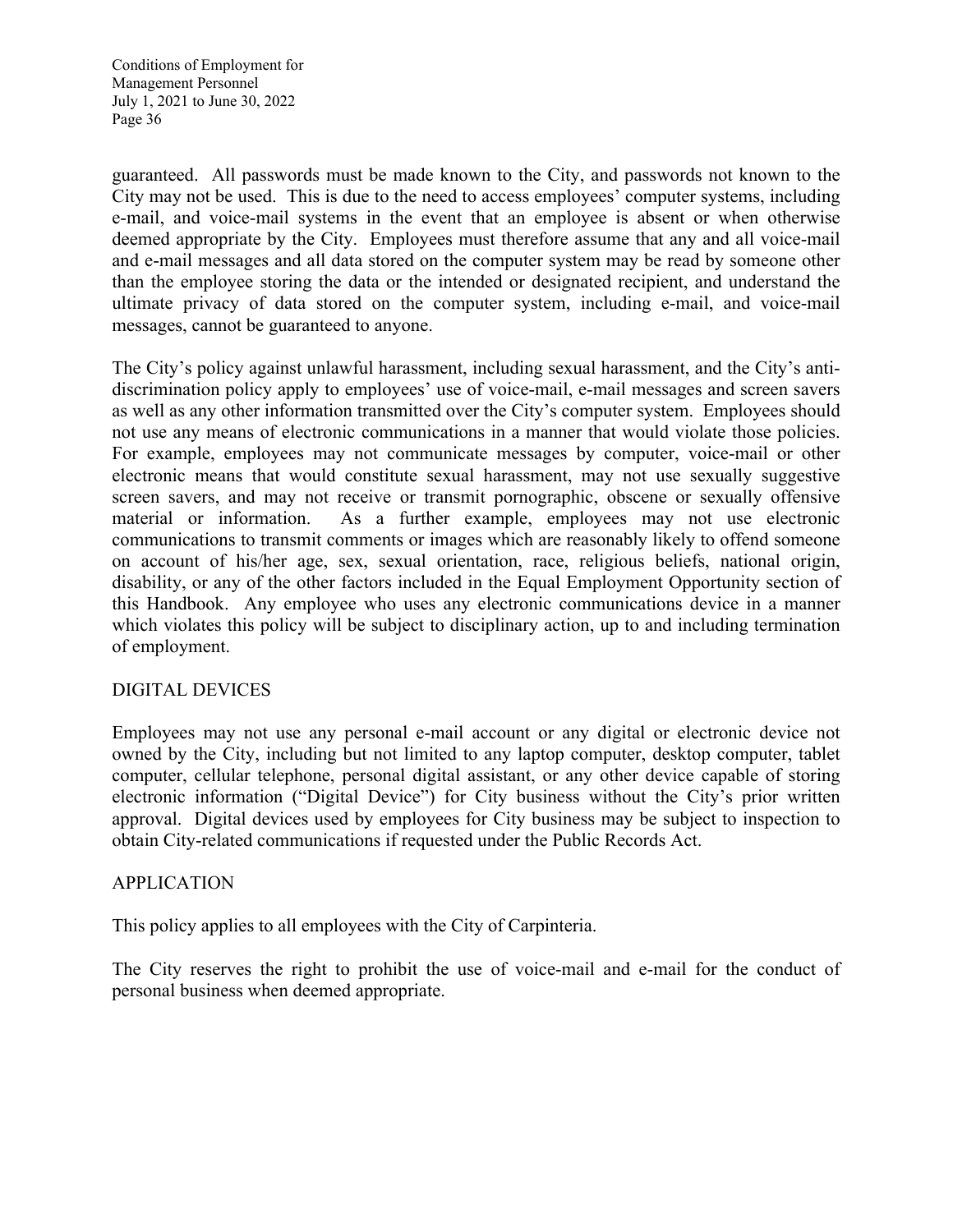#### EMPLOYEE RESPONSIBILITY

- Employees will be required to acknowledge that they have read, understand and will abide by the agency's technology policy. Violation of the policy may result in discipline, up to and including dismissal.
	- To the extent that, under some circumstance, an employee is allowed to use e-mail for personal purposes the employee does so at his or her own risk. Employees should be aware that deletion of a message or file may not fully eliminate the message from the system.
- Employees learning of any misuse of the voice-mail, e-mail or other computer system or violations of this policy shall immediately notify the City Manager or his/her designee.

#### MANAGEMENT RESPONSIBILITIES AND GUIDELINES

Management and supervisors are responsible for reasonable enforcement of this policy. Any email information or messages revealed or disclosed under this policy are considered to be of a confidential nature.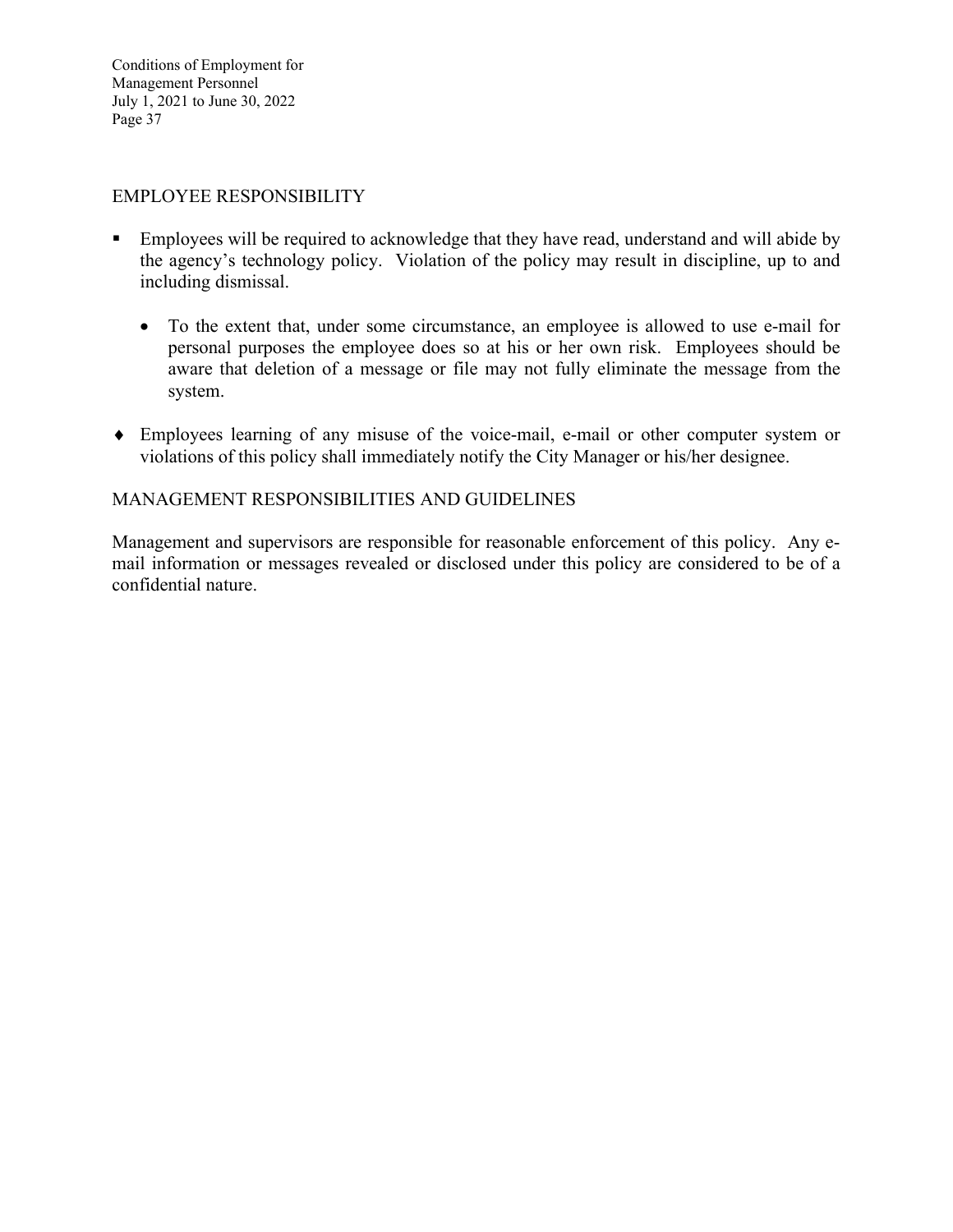#### **APPENDIX B**

#### **SUBSTANCE ABUSE POLICY**

This policy sets forth the rights and obligations of City employees. Employees should familiarize themselves with the provisions of this policy *because compliance with this policy is a condition of employment*.

#### **I. PURPOSE**

The City of Carpinteria, in its efforts to provide a drug and alcohol free environment, has adopted this Drug and Alcohol Free Workplace Policy. It is the purpose of this policy to eliminate alcohol and drug abuse by City Employees and its effects in the workplace. The presence of drugs and alcohol on the job and the influence of these substances on employees during working hours jeopardizes the safety of employees, the public, and the efficiency of City operations. It is the intent of the City, in adopting this policy, to meet the requirement of the Drug Free Workplace Act of 1988 (41 U.S.C. Section 701-707).

#### **II. POLICY**

In recognitions of the duties entrusted to the employees of the City of Carpinteria and with knowledge that drugs and alcohol hinder a person's ability to perform job related duties safely and effectively, the City of Carpinteria adopts the following policy:

1. The use, possession, manufacture, dispensation or distribution of drugs and alcohol is prohibited:

- a. in the workplace;
- b. while on City time;
- c. in City vehicles or facilities except as defined in City's facilities use policies;
- d. prior to coming to work, so that the employee's performance is impaired.
- 2. The City is committed to providing reasonable accommodation to those employees whose drug or alcohol problem classifies them as disabled, under federal law.
- 3. The City has established a voluntary Employee Assistance Program (EAP) to assist those employees who voluntarily seek help for alcohol or drug problems (as well as for a variety of other personal problems). Employees may seek confidential assistance from the EAP counselor.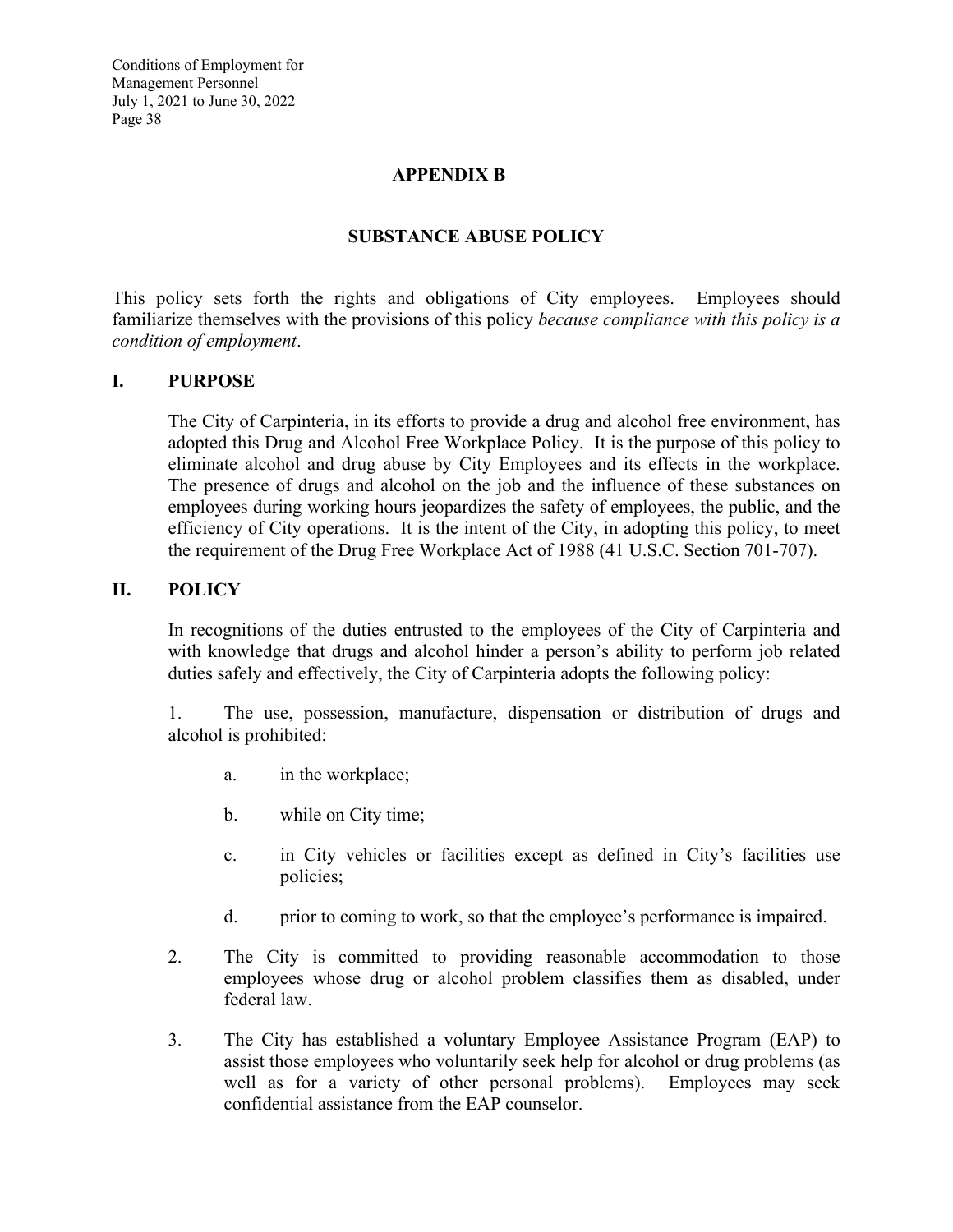#### **III. APPLICATION**

- 1. This policy applies to all full time, part time and temporary employees, and to all applicants for positions with the City. This policy applies to alcohol and all substances, drugs or medications, legal or illegal, which impairs an employee's ability to effectively and safely perform his/her job duties.
- 2. A copy of this policy will be provided to all City employees.
- 3. A drug-free awareness program will be established to inform employees of the dangers and penalties of drug use in the workplace and of available counseling, rehabilitation and employee assistance programs.
- 4. Violations of the policy may result in disciplinary action being taken, up to and including termination.

# **IV. DEFINITIONS**

For the purposes of this policy:

 A. "Illegal drugs" means any drug or controlled substance that is not legally obtainable or is legally obtainable but has not been legally obtained. Consistent with federal law, marijuana is considered an illegal drug, and consistent with the Federal Drug-Free Workplace Act of 1988 and the California Drug-Free Workplace Act, the restrictions related to illegal drugs under this Policy also apply to marijuana.

## **A. EMPLOYEE QUESTIONS**

Employees shall refer any questions regarding rights and obligations under this policy to Human Resources.

## **B. PROHIBITIONS**

The following conduct is prohibited and may result in discipline, up to and including termination:

- 1. The use, possession, manufacture, dispensation or distribution of drugs and alcohol is prohibited:
	- a. in the workplace;
	- b. while on City time;
	- c. in City vehicles or facilities except as defined in City's facilities use policies;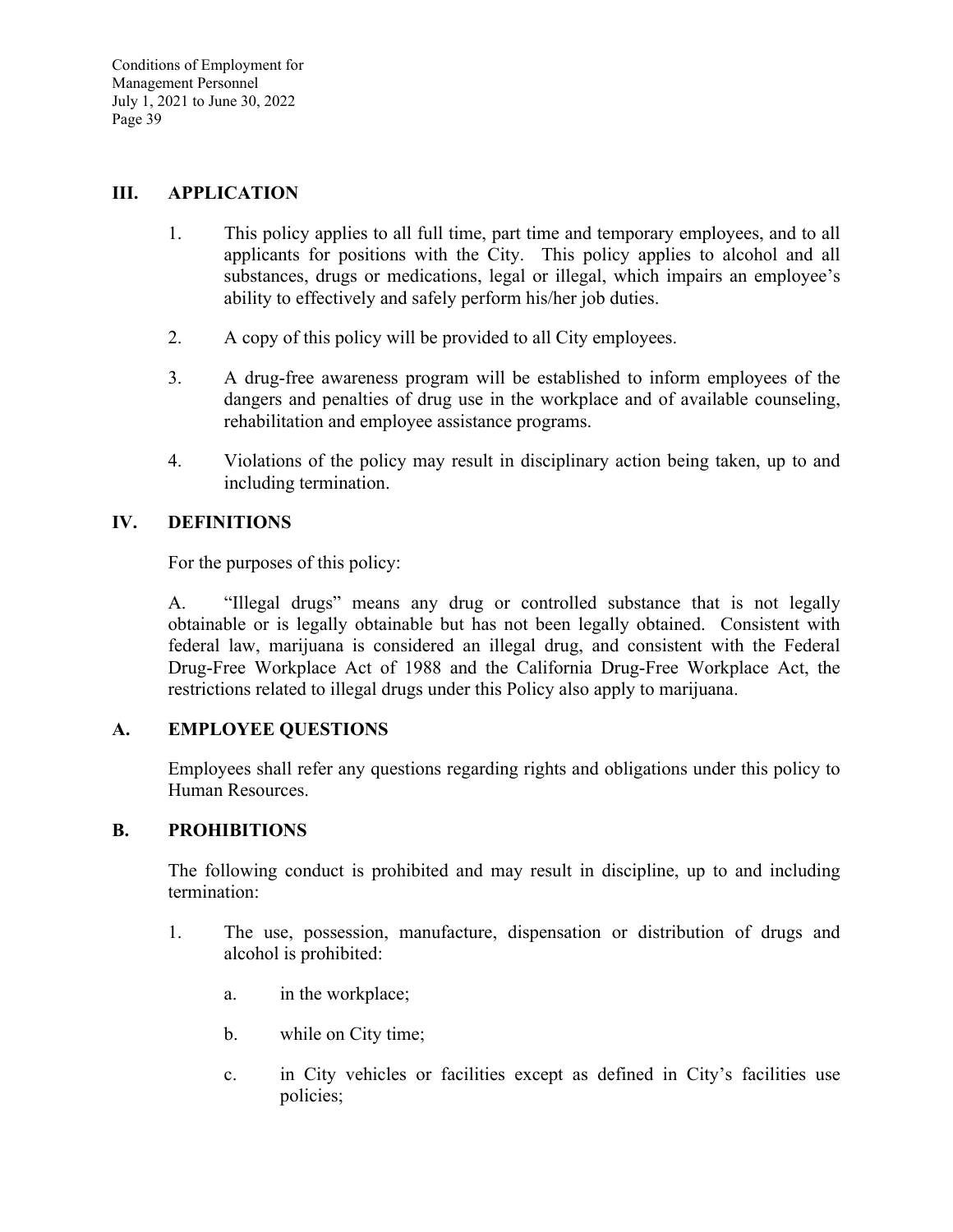- d. prior to coming to work, so that the employee's performance is impaired.
- 2. Reporting for duty or remaining on duty while having an alcohol blood concentration level of 0.08 or greater.
- 3. Being on duty or operating a vehicle on duty while possessing alcohol.
- 4. Using alcohol while on duty.
- 5. Reporting for duty or remaining on duty when the employee used any controlled substances, except of the use is pursuant to the written instructions of a physician who has advised the employee that the substance does not adversely affect the employee's ability to perform their job.
- 6. Reporting for duty or remaining on duty if the employee tests positive for controlled substances.
- 7. Refusing to submit to any alcohol or controlled substances test required by this Policy. A covered employee who refuses to submit to a required drug/alcohol test will be treated in the same manner as an employee who tested 0.08 or greater on an alcohol test or tested positively on a controlled substances test. A refusal to submit to an alcohol or controlled substances test required by this Policy includes, but is not limited to:
	- a. A refusal to provide a urine sample for a drug test;
	- b. An inability to provide a urine sample without a valid medical explanation;
	- c. A refusal to complete and sign the breath alcohol testing form, or otherwise to cooperate with the testing process in a way that prevents the completion of the test;
	- d. An inability to provide breath or to provide an adequate amount of breath without a valid medical explanation;
	- e. Tampering with or attempting to adulterate the urine specimen or collection procedure;
	- f. Not reporting to the collection site in the time allotted by the supervisor or manager who directs the employee to be tested (the time allotted shall be reasonable. In most cases the City will provide transportation to and from the collection site.);
	- g. Leaving the scene of an accident without a valid reason as to why authorization from a supervisor or manager who shall determine whether to send the employee for post-accident controlled substances and/or alcohol test was not obtained.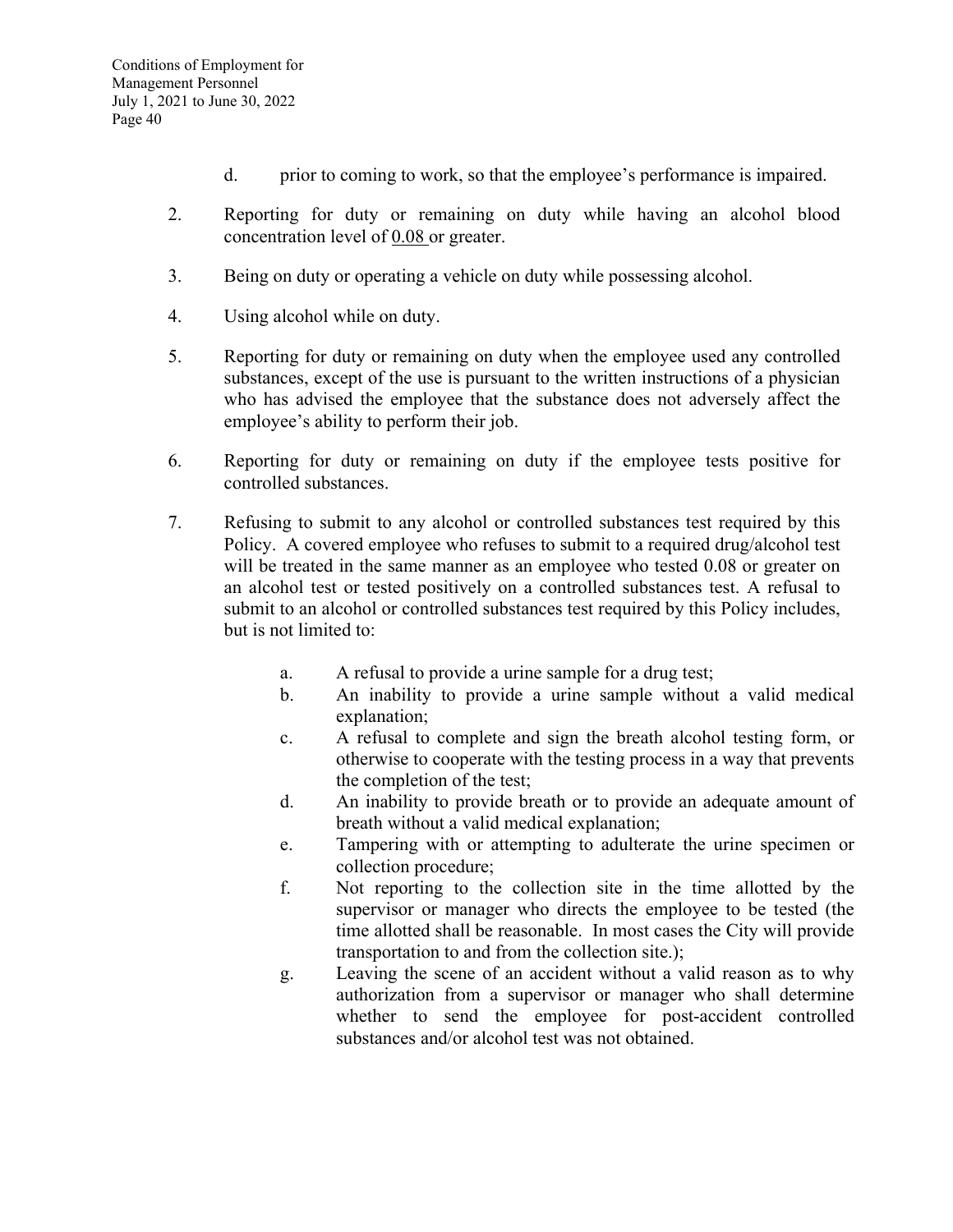#### **C. USE OF LEGAL DRUGS**

The City recognizes that it may be necessary for employees to use legal drugs from timeto-time. The City also recognizes that an employee who is using legal drugs might become impaired by the drug such that the employee's ability to perform or to perform safely would be compromised. Employee who knows or should know that their use of legal drugs might endanger their own safety or the safety of some other person, or pose a risk of significant damage to City property or the property of others, are obligated to report such use of legal drugs to Human Resources or the City Manager and obtain Human Resources' or the City Manager's consent to continue working. The City reserves the right to have a designated physician determine whether it is advisable for the employee to continue working while taking such drugs. The City further reserves the right to have the employee's physician certify that when returning from a leave of absence, the employee will not be using any legal drugs which might impair the employee's ability to perform the employee's job duties for the City.

If appropriate, the City may restrict the work activities of an employee who is using legal drugs or require that the employee take a leave of absence while taking such drugs. If the City permits an employee to work while using legal drugs, the employee still cannot report to work in any case if impaired by the use of the drugs if the impairment might endanger the employee's own safety or the safety of anyone else, pose a risk of significant damage to City property or substantially interfere with the employee's job performance or the efficient operation of the City's business. The City may require a medical certificate not medical diagnosis as a precondition to return to work.

## **D. CIRCUMSTANCE UNDER WHICH DRUG AND ALCOHOL TESTING WILL BE IMPOSED ON COVERED EMPLOYEES.**

#### **1. Drug and Alcohol Testing**

Applicants receiving a conditional offer of employment for certain designated positions, e.g. lifeguards, swim instructors, swim coaches, shall be subject to a urine and/or blood test for the presence of illegal drugs or alcohol. The City may refuse to employ an applicant whose test results show the presence of illegal drugs or alcohol. Applicants who are under a physician's care and/or are required to take legal drugs must notify Human Resources or its designee of that fact in writing before the date of the pre-employment examination. This applies to initial appointment as a classified employee only, and not to promotion within the service.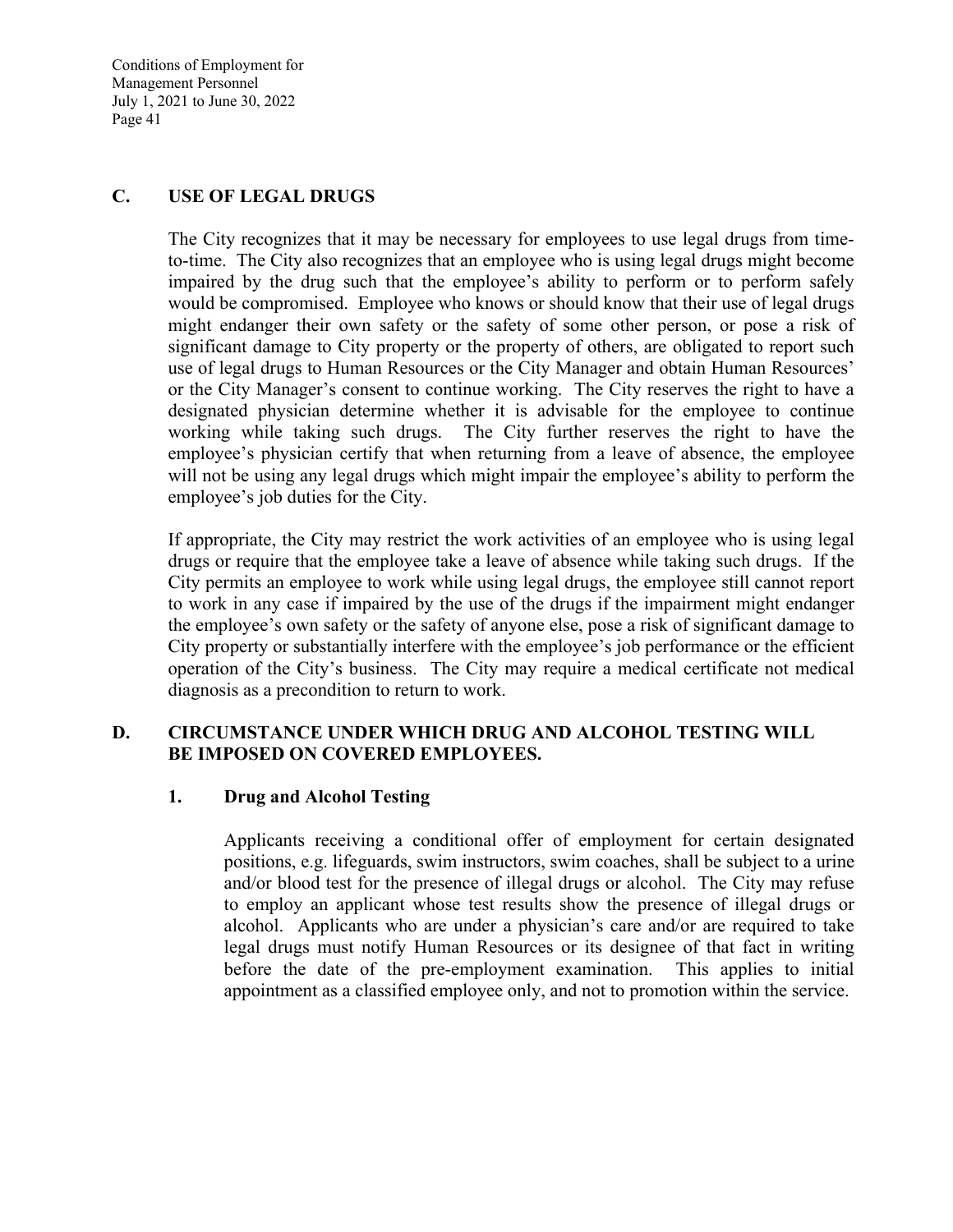#### **2. 2. Reasonable Suspicion Testing**

The City may require a blood test, urinalysis, or other drug and/or alcohol screening of those employees who are reasonably suspected of using or being under the influence of a drug or alcohol at work, under the following circumstances.

a. "Reasonable suspicion" to test exists if, based on objective factors, a reasonable person would believe that the employee is under the influence of drugs or alcohol at work. Examples of objective factors, include, but are not limited to a combination of: unusual behavior, slurred or altered speech, body odor, red or watery eyes, unkempt appearance, unsteady gait, lack of coordination, sleeping on the job, a pattern of abnormal or erratic behavior, a verbal or physical altercation, puncture marks or sores on skin, runny nose, dry mouth, dilated or constricted pupils, agitation, hostility, confused or incoherent behavior, paranoia, euphoria, disorientation, inappropriate wearing of sunglasses, tremors, or other evidence of recent drug or alcohol use. If the City suspects drugs or alcohol may have played a role in an accident involving City property or equipment that will also constitute reasonable suspicion.

b. Document and Analysis: In order to receive authority to test, the supervisor must record the factors that support reasonable suspicion in writing and analyze the matter with Human Resources or the City Manager, and if they are unavailable, the Department Head. Any reasonable suspicion testing must be pre-approved by Human Resources or the City Manager, and if they are unavailable, the Department Head.

c. Testing Protocol: If the documentation and analysis show that there is a reasonable suspicion of drug or alcohol abuse at work, and Human Resources or the City Manager, and if they are unavailable, the Department Head, has approved, the employee will be relieved from duty, transported to the testing facility and to their home after the test. The employee will be placed on sick or other paid leave until the test results are received.

d. Interview of Employee: An employee shall not be asked any questions without first being offered the right to have a representative present.

#### **3. Post-Accident Testing**

Post-accident drug and alcohol testing will be conducted on employees following an accident where reasonable suspicion indicators also exist to support the testing.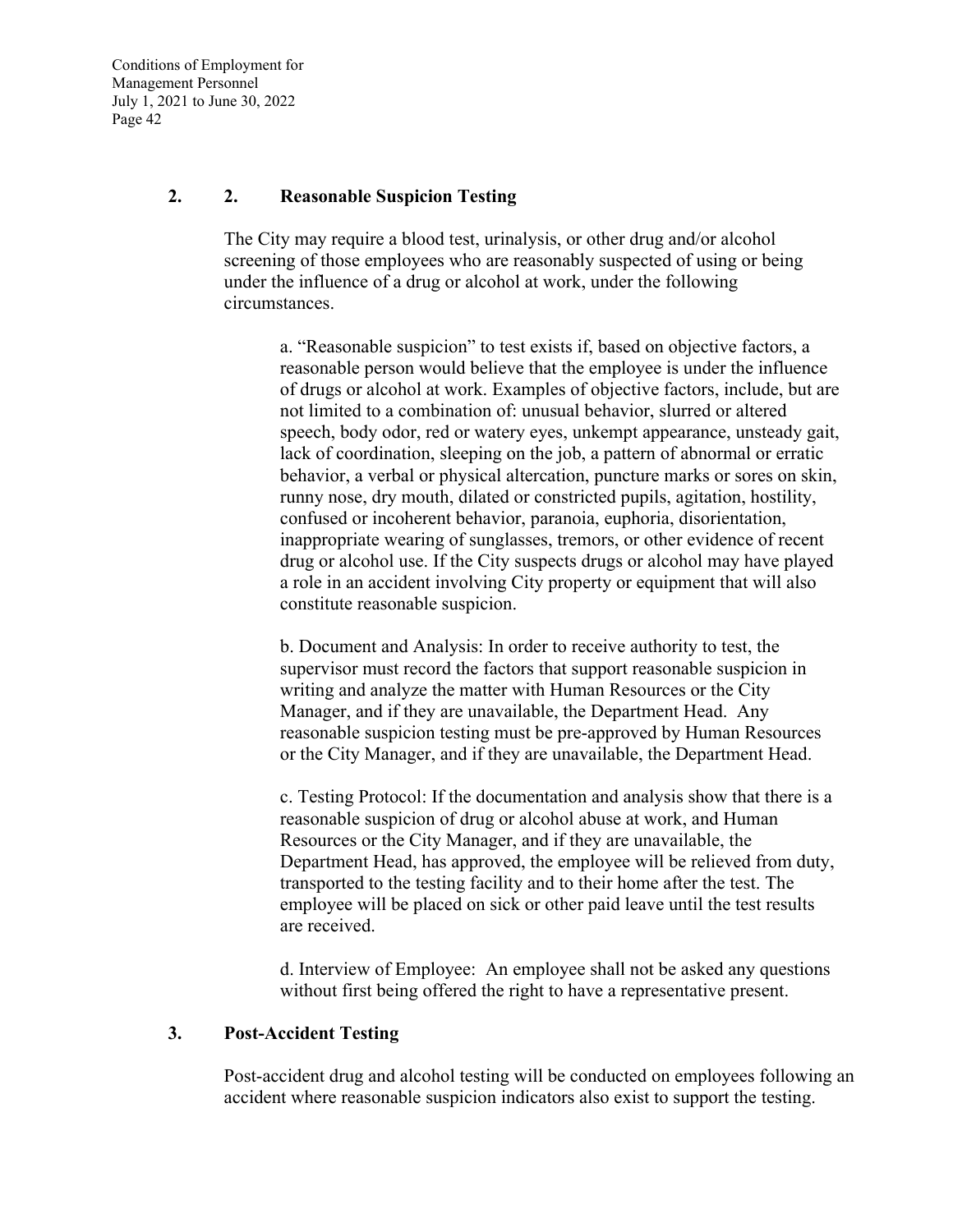- Alcohol: Post-accident alcohol test shall be administered within two hours following an accident and no test may be administered after eight hours.
- Drug: A post-accident drug test shall be conducted within eight (8) hours following the accident.

 An accident occurs when as a result of an incident involving a vehicle operated by a covered employee:

- (1) Any individual(s) receives an injury(s) requiring immediate hospital treatment, or;
- (2) There is a recommendation by an on scene paramedic or medical professional that individual(s) involved in the accident should see a physician for injury(s) arising out of the accident.
- (3) A DMV Traffic Accident Report is required, i.e., the estimate of damage exceeds DMV threshold and either law enforcement or, in the absence of law enforcement, supervisor makes an on scene determination that the employee is at fault.

## **4. Return To Duty/Follow-up Testing:**

A covered employee who has violated any of the prohibitions of this policy (See Section C) may be required to submit to a return to duty test before he/she may be returned to his/her position. The test result must indicate an alcohol concentration of less than 0.08 or a verified negative result on a controlled substances test.

#### **E. EMPLOYEE RESPONSIBILITIES:**

An employee:

- 1. Must not report to work, or be subjected to scheduled duty while his/her ability to perform job duties is impaired due to on or off duty alcohol or drug use.
- 2. Must not use, possess, sell, purchase, manufacture, dispense or distribute, transport drugs or alcohol
	- a. in the workplace, or while conducting or performing City business, regardless of location, or while operating or responsible for the operation, custody, or care of City equipment or other property;
	- b. on City time;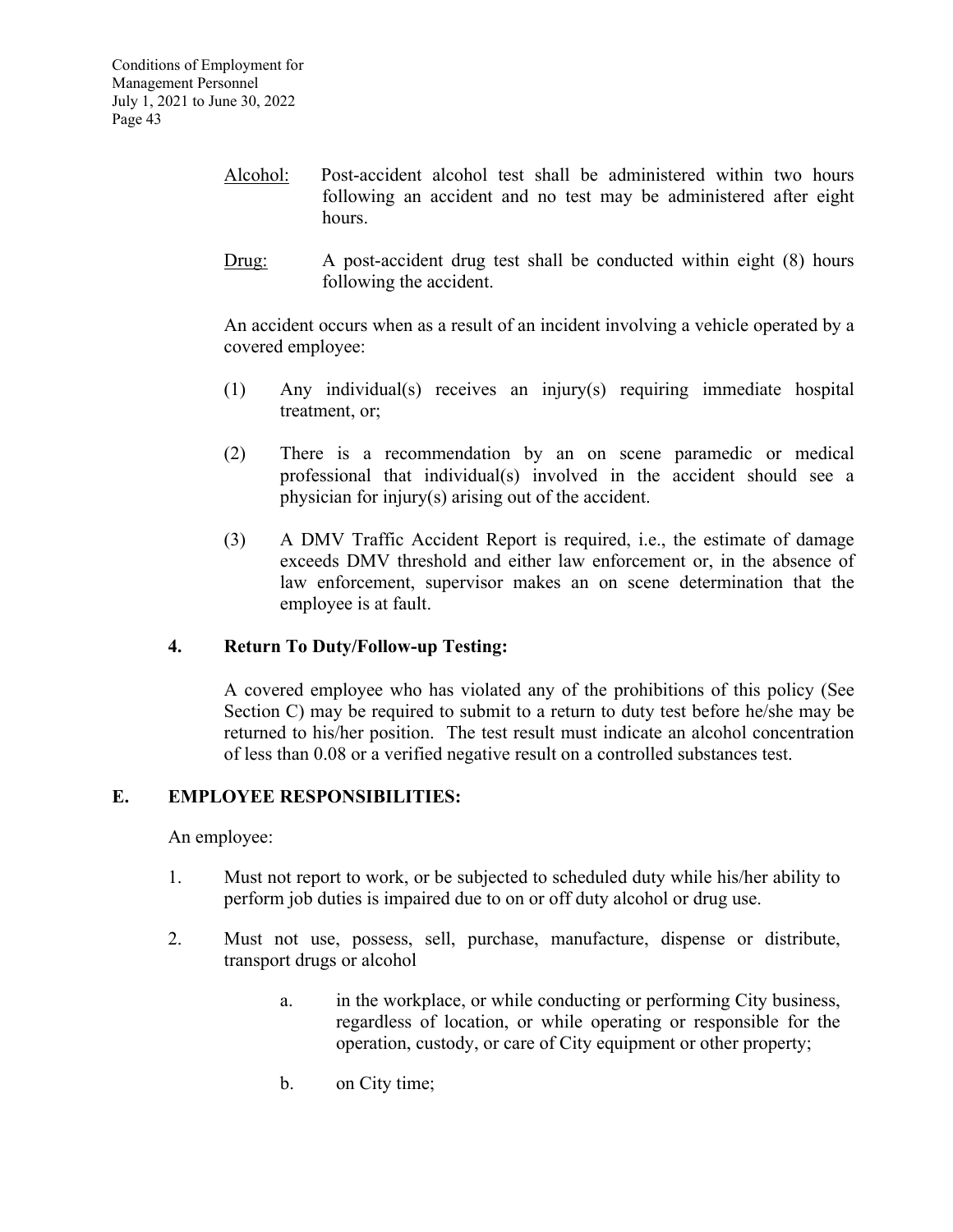- c. in City vehicles or facilities except as defined in City's facilities use policies;
- d. prior to coming to work, so that the employee's performance is impaired
- 3. Must notify his/her supervisor, before beginning work, when drugs (prescription or non-prescription) may interfere with the safe and effective performance of duties or operation of City equipment. In the event there is a question regarding an employee's ability to safely and effective perform assigned duties while using prescribed drug, authorization form a qualified physician may be required.
- 4. Must notify his/her department head of any criminal drug or alcohol statue conviction, for a violation occurring in the workplace, no later than five (5) days after such conviction.
- 6. Who thinks he/she may have an alcohol or drug use problem is urged to voluntarily seek free confidential assistance from the City's Employee Assistance Program (EAP) counselor. It is the responsibility of each employee to seek assistance before alcohol or drug problems lead to job related performance problems.
- 7. Must notify his/her department head of all alcohol or criminal drug statute convictions no later than 5 days after such conviction. Off duty arrests or charges do not need to be reported and will not be used for disciplinary or employment purposes.
- 8. Must notify his/her supervisor, before beginning work, when drugs (prescription or non-prescription) may interfered with the safe and effective performance of duties or operation of City equipment (See Attachment A, Article III, Section 3).
- 9. Who thinks he/she may an alcohol or drug use problem is urged to voluntarily seek free confidential assistance from the City's Employee Assistance Program (EAP) counselor. It is the responsibility of each employee to seek assistance before alcohol or drug problems lead to job related performance problems.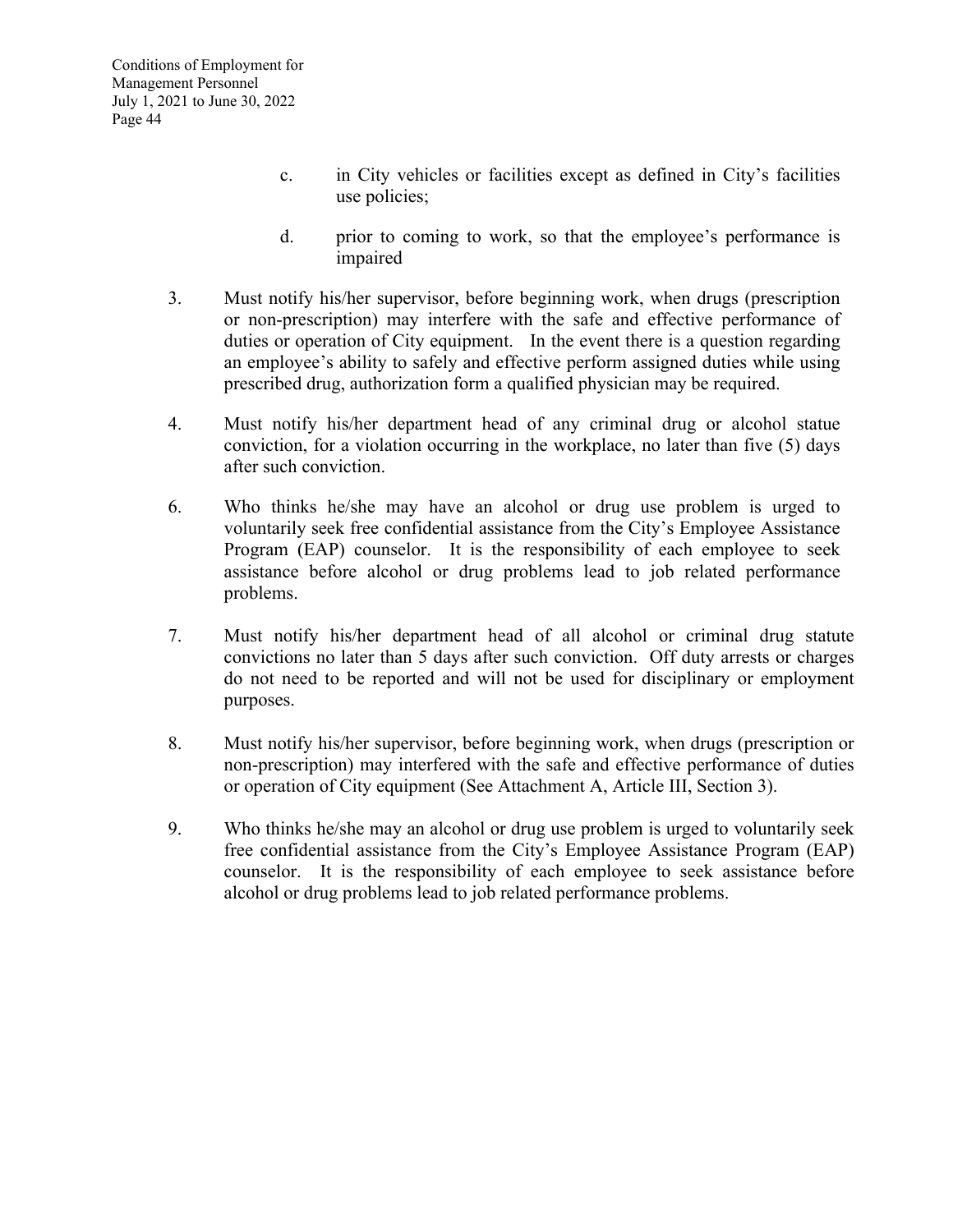#### **F. MANAGERS' AND SUPERVISORS' RESPONSIBILITIES**

- 1. Managers and supervisors are responsible for enforcement of this policy and will inform the Department Head and the Human Resources Manager of any violations.
- 2. Employees who may have a suspected alcohol or drug use problem should be encouraged to voluntarily seek confidential assistance from the City's Employee Assistance Program (EAP).
- 3. When an employee is involved in an accident, or there is reasonable suspicion, managers and supervisor shall prevent the employee from engaging in further work, remove the employee from the workplace, and then take the employee for a drug and/or alcohol test within the timelines outlined in Section D.2 above.

 Managers and supervisors will participate in appropriate training on alcohol and drug abuse evaluation. When based on their direct observation, it is suspected that an employee may have illegal drugs, that manager would perform a written evaluation or request a trained evaluator to complete a written evaluation.

5. Managers and supervisors are responsible for complying with federal grant money including notification sanction associated with drug convictions or use of drugs in the workplace (41. U.S.C. Section 707-717).

## **G. PROCEDURES TO BE USED FOR DETECTION OF DRUGS AND ALCOHOL**

#### **1. Alcohol Testing:**

Alcohol testing will be conducted by using an evidential breath device (EBT) approved by the National Highway Traffic Safety Administration. (Non-EBT devices may be used for initial screening tests.)

A screening test will be conducted first. If the result is an alcohol concentration level of less than 0.02, the test is considered a negative test. If the alcohol concentration level is 0.02 or more, a second confirmation test will be conducted. A positive test for alcohol means a confirmed alcohol concentration of 0.08 or more.

The procedures that will be utilized by the collection and testing of the specimen shall be the same as those required under the City of Carpinteria Drug and Alcohol Testing Policy Pursuant To Department of Transportation Regulations (49 CFR 40).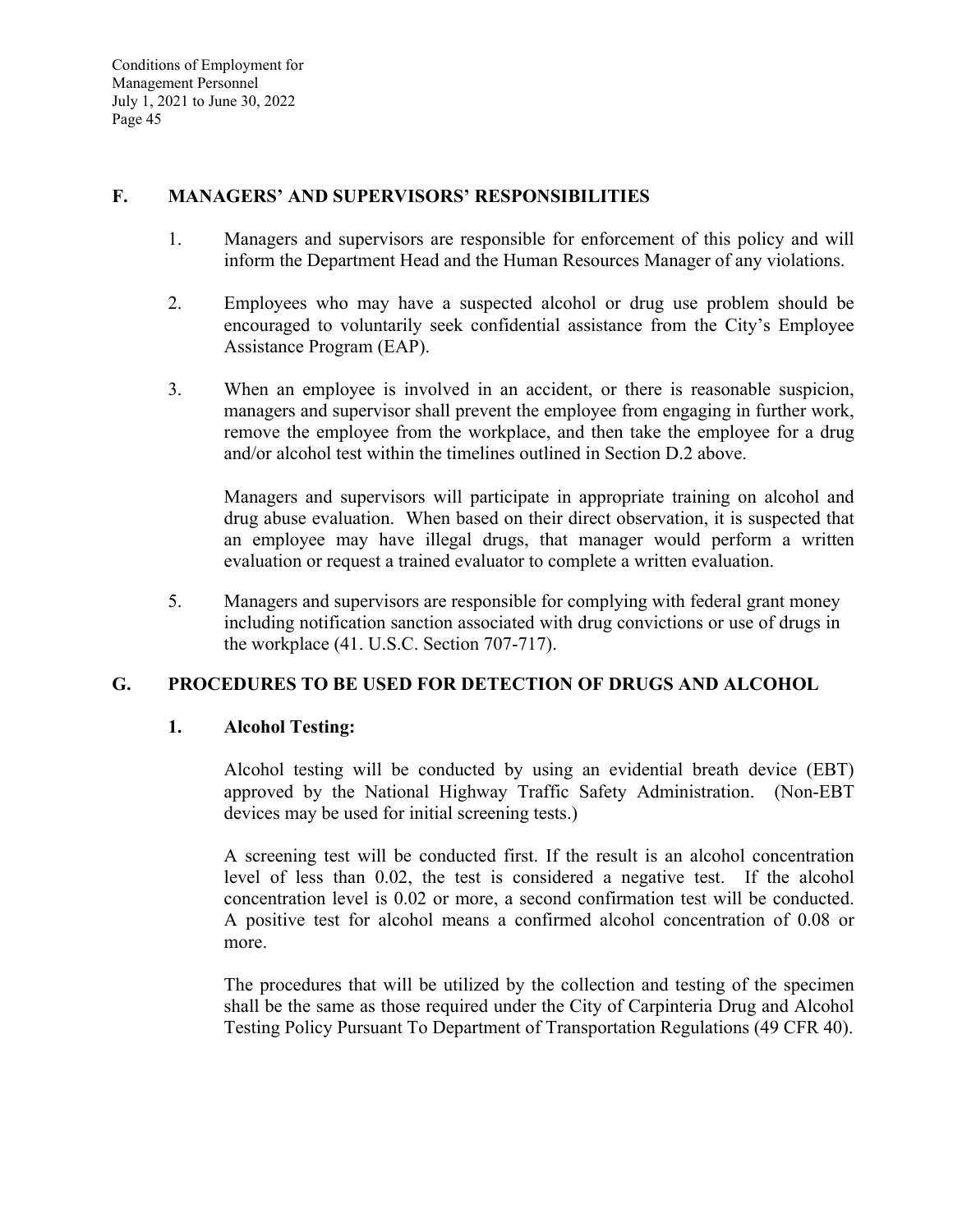#### **2. Drug Testing:**

Drug testing will be considered pursuant to the same requirements as those required by the City of Carpinteria Drug And Alcohol Testing Policy Pursuant To Department Of Transportation Regulations (49 CFR Part 40).

- a. The urine specimen will be split into two (2) bottles labeled as primary" and "split" specimen. Both bottles will be sent to the lab;
- b. A positive test means a test that is positive for controlled substances under the Federal D.O.T. Urine Specimen Testing Levels. If the urinalysis of the primary specimen test positive for the presence of controlled substances, the employee has seventy-two (72) hours to request that the split specimen be analyzed by a different certified lab at the employee's cost.
- c. The urine sample will be tested for the following: marijuana, cocaine, opiates, amphetamines, and phencyclidine;
- d. If the test is positive for one or more of the drugs, a confirmation test will be performed using gas chromatography/mass spectrometry analysis;
- e. All drug results will be reviewed and interpreted by a physician before they are reported to the employee and then to the City;
- f. With all positive drug tests, the physician (a.k.a. Medical Review Officer) will first contact the employee to determine if there is an alternative medical explanation f or the positive test result. If documentation is provided and the MRO determines that there was legitimate medical use for the prohibited drug, the test result may be reported to the City as "negative."

#### **3. Confidentiality:**

The confidentiality of records shall be maintained in the same manner as set forth in the City of Carpinteria Drug and Alcohol Testing Policy Pursuant to Department Of Transportation Regulations.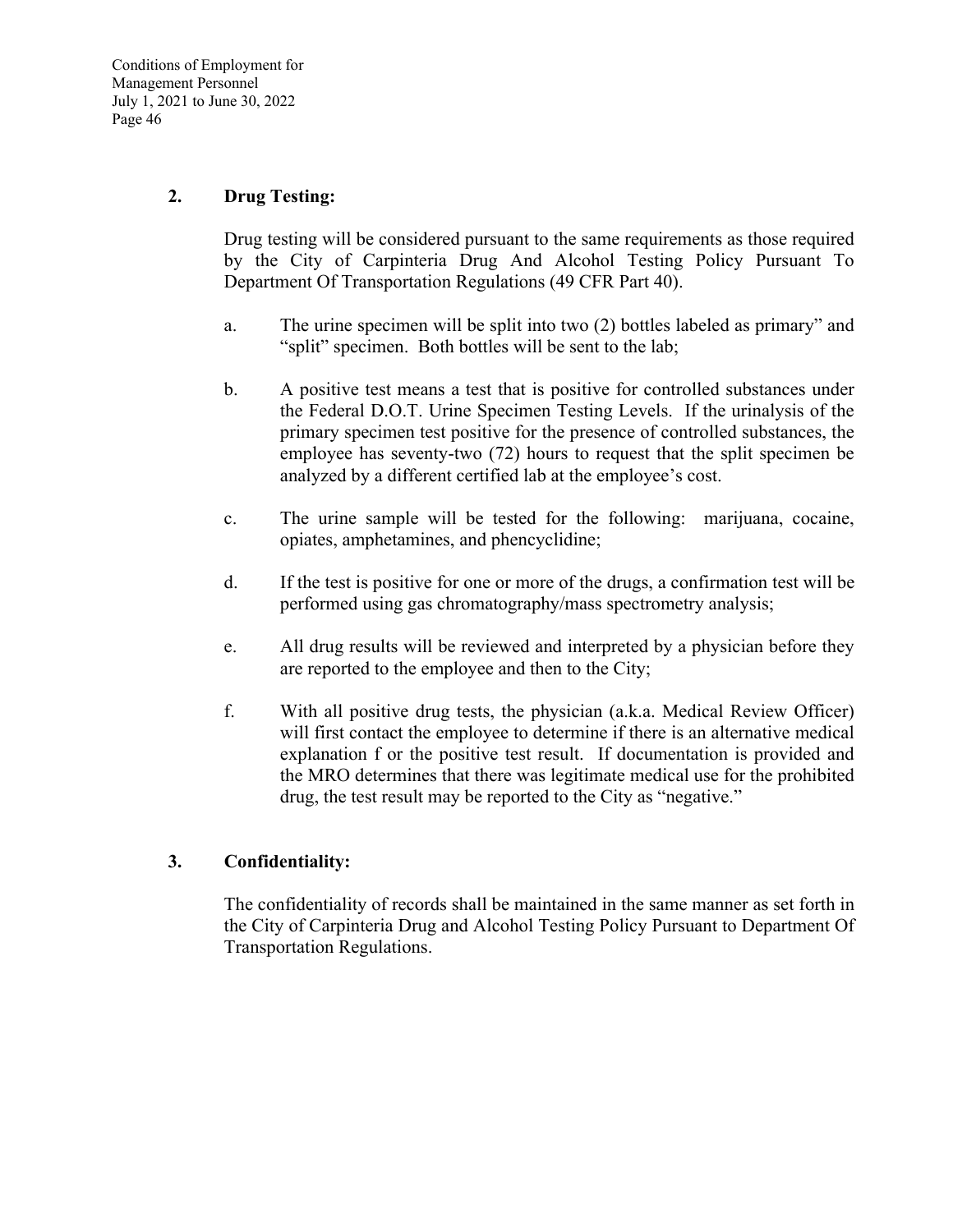## **H. CONSEQUENCES OF FAILING/REFUSING AN ALCOHOL AND/OR DRUG TEST:**

FAILING A PRE-EMPLOYMENT DRUG TEST WILL BE GROUNDS FOR REJECTION FROM EMPLOYMENT.

 UPON FAILING A REASONABLE SUSPICION AND/OR POST-ACCIDENT ALCOHOL AND/OR DRUG TEST THE EMPLOYEE:

- 1. Will be removed from driving or operating any heavy or dangerous equipment;
- 2. May be disciplined up to termination. Failing/refusal to take a controlled substances/alcohol test may result in disciplinary action, up to including termination.
- 3. May be allowed to sign a last chance agreement as an alternative to discipline which could require the employee to undergo treatment to cure his/her alcohol or drug abuse and be tested periodically. Generally, an employee who tests positive and has not been found to be using alcohol or drugs on-duty will be offered a last chance agreement. The City does not pay for this examination or any treatment. However, if the exam and/or treatment is covered by the employee's insurance policy, the employee may use the insurance policy to (help) pay for the covered expenses.
- 4. The employee may use leave bank hours compensatory time hours or leave without pay while undergoing treatment/rehabilitation.
- 5. May not be returned to his/her position until the employee submits to a return-toduty controlled substances and/or alcohol test (depending on which test the employee failed) which indicates an alcohol concentration level of less than 0.08 or a negative result on a controlled substances test;
- 6. May be required to submit to unannounced follow-up testing after he/she has been returned to his/her safety-sensitive position for a period of one year.

## **J. EMPLOYEE ASSISTANCE PROGRAM (EAP)**

The City has established an Employee Assistance Program to help employees who need assistance with alcohol and controlled substance abuse. Employees are encouraged to contact the Human Resources/Risk Manager for the number of the current EAP provider.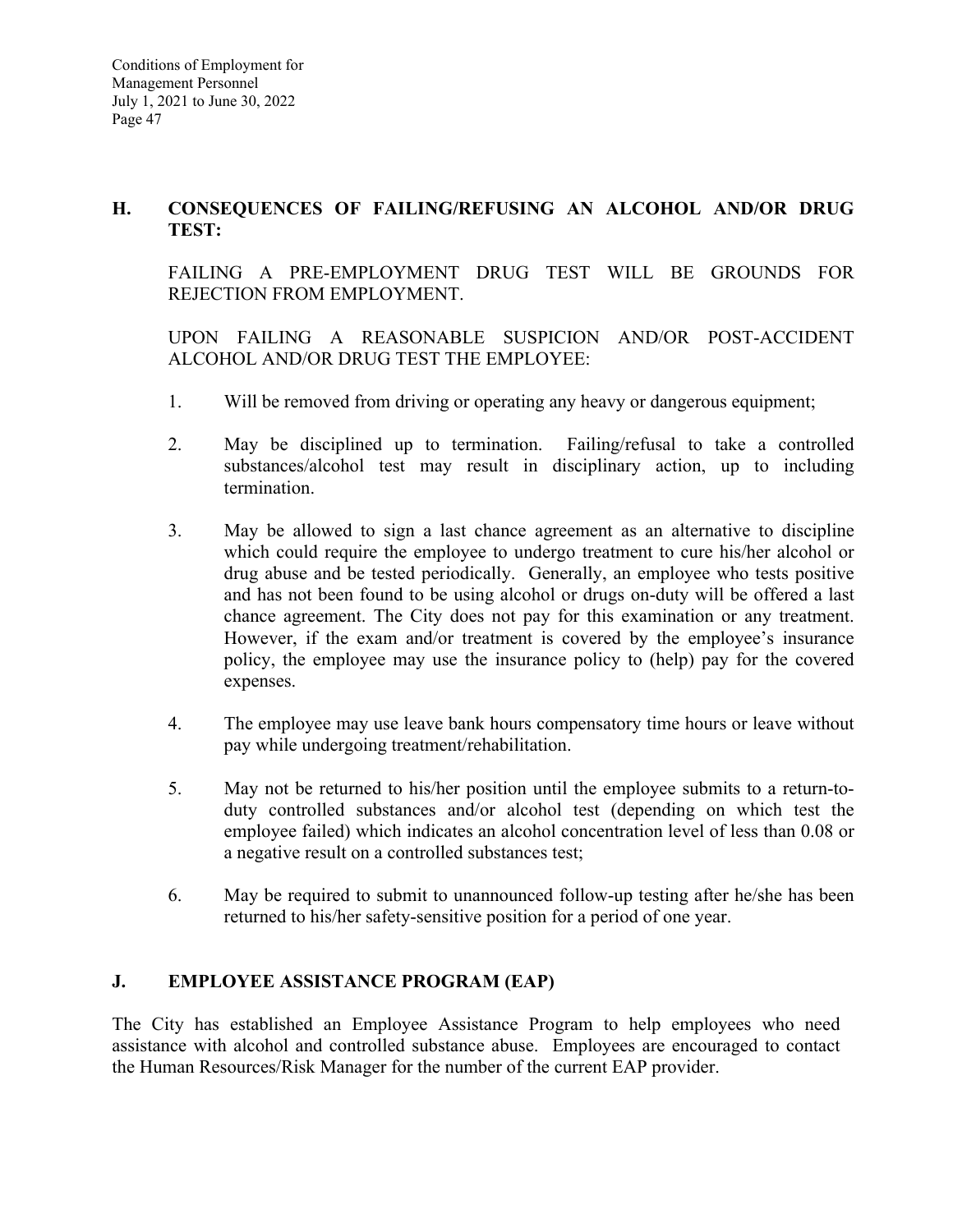#### **APPENDIX C**

#### **CITY OF CARPINTERIA PROHIBITION OF HARASSMENT, DISCRIMINATION AND RETALIATION POLICY**

## **A. PURPOSE**

It is the City's intent and the purpose of this Policy to provide all employees, officers and officials, applicants, interns, volunteers and contractors with an environment that is free from any form of unlawful harassment, discrimination or retaliation as defined in this Policy and as provided under federal and state law. This Policy prohibits unlawful harassment or discrimination on the basis of any of the following protected classifications: an individual's race, religion, color, sex (which includes gender, pregnancy, childbirth or related medical conditions), gender identity or expression, sexual orientation, national origin, ancestry, citizenship status, military and veteran status, veteran status, marital status, age for individuals over forty years of age, medical condition, physical or mental disability (whether perceived or actual), genetic information, and any other factor made unlawful by federal, state, or local law.

It is also the policy of the City to provide a procedure for investigating and addressing complaints of alleged harassment, discrimination and retaliation in violation of this Policy. The protection from harassment and discrimination includes protection from retaliation against an employee for his or her having taken action either as a complainant, or for assisting a complainant in taking action, participating in an investigation, or for acting as a witness or advocate on behalf of an employee in a legal or other proceeding to obtain a remedy for a breach of this Policy.

## **B. POLICY**

The City has zero tolerance for any conduct that violates this Policy. Conduct need not rise to the level of a violation of law in order to violate this Policy. Instead, a single act can violate this Policy and provide grounds for discipline or other appropriate sanctions. If you are in doubt as to whether or not any particular conduct may violate this Policy, contact a manager, department head, or the Human Resources/Risk Manager, and, if applicable, do not engage in the conduct and seek guidance from a manager, department head or the Human Resources/Risk Manager.

## **C. DEFINITIONS**

## **a. Protected Classifications:**

This Policy prohibits harassment or discrimination because of an individual's protected classification(s). "Protected Classification" includes race, religion, color, sex (which includes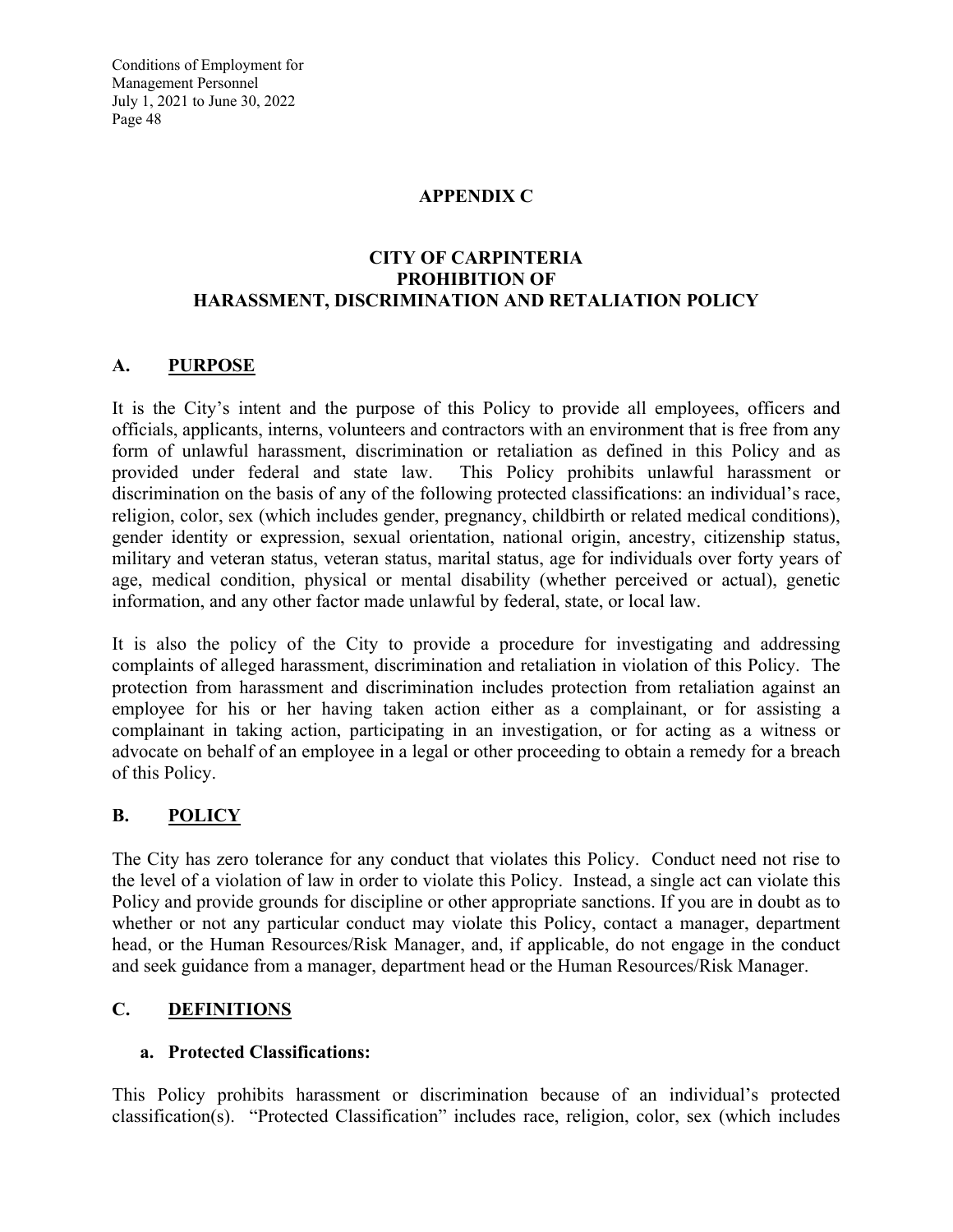gender, pregnancy, childbirth or related medical conditions), gender identity or expression, sexual orientation (including heterosexuality, homosexuality and bisexuality), national origin, ancestry, citizenship status, military status, veteran status, marital status, age, medical condition and physical or mental disability (whether perceived or actual).

## **b. Policy Coverage:**

This Policy prohibits City officials, officers, employees, interns and contractors from harassing or discriminating against applicants, officers, officials, employees, interns and contractors because: (1) of an individual's Protected Classification, (2) of the perception that an individual has a Protected Classification, or (3) the individual associates with a person who has or is perceived to have a Protected Classification. Third parties such as visitors to City Hall are also prohibited from engaging such harassment or discrimination. Any such alleged harassment or discrimination should be reported immediately as provided in this Policy.

## **c. Discrimination:**

This Policy prohibits treating individuals differently or otherwise discriminating against an individual because of the individual's Protected Classification as defined by this Policy.

#### **d. Harassment:**

By definition, harassment based on an individual's protected classification as defined by this policy, including sexual harassment, is not within the course and scope of an individual's employment with the City. Harassment includes verbal, physical, and visual conduct that creates an intimidating, offensive or hostile working environment or interferes with work performance. Such conduct constitutes harassment when (1) submission to the conduct is made either an explicit or implicit condition of employment; (2) submission to or rejection of the conduct is used as the basis for an employment decision; or (3) the harassment interferes with an employee's work performance or creates an intimidating, hostile or offensive work environment. Harassing conduct can take many forms and includes, but is not limited to, slurs, jokes, statements, gestures, pictures, or cartoons regarding an employee's Protected Classification. The following are some examples of behavior that can constitute harassment:

**a. Verbal harassment**, such as epithets (nicknames and slang terms), derogatory or suggestive comments, jokes or slurs, including graphic verbal commentaries about an individual's body, or that identify a person on the basis of his or her Protected Classification. Verbal harassment may include comments on appearance and stories that tend to disparage those of a Protected Classification.

**b. Visual forms of harassment**, such as derogatory posters, notices, bulletins, cartoons, drawings, sexually suggestive objects, or e-mails on the basis of a Protected Classification.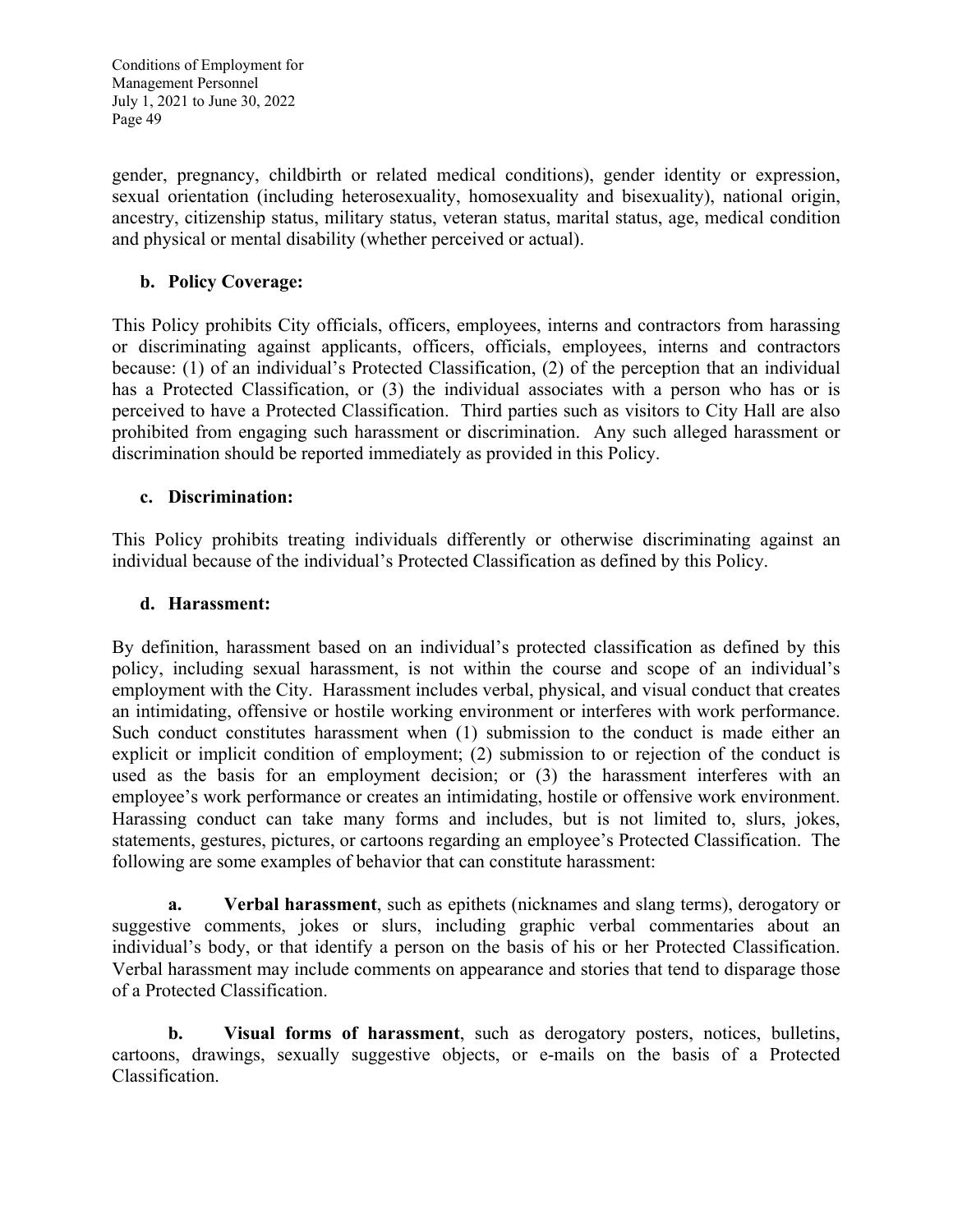**c. Physical harassment**, such as assault, touching, impeding or blocking movement, grabbing, patting, propositioning, leering, making express or implied job related threats in return for submission to physical acts, mimicking, taunting, or any physical interference with normal work or movement.

**d. Sexually harassing conduct** in particular includes all of these prohibited actions as well as other unwelcome conduct such as requests for sexual favors, unwelcome sexual advances, or verbal or physical conduct of a sexual nature (like name calling, suggestive comments, or lewd talk).

e. **Romantic or sexual relationships** between supervisors and subordinate employees are discouraged. There can be an inherent imbalance of power and potential for exploitation in such relationships. The relationship may create an appearance of impropriety and lead to charges of favoritism by other employees. A welcome sexual relationship may change, with the result that sexual conduct that was once welcome becomes unwelcome and harassing. To avoid possible claims of sexual harassment, if a supervisor or manager intends to enter into a romantic or sexual relationship with a subordinate employee, the supervisor or manager must inform the Human Resources/Risk Manager so that appropriate steps can be taken to minimize the risk of possible claims of sexual harassment.

# **D. RETALIATION**

Retaliation against an employee who reports or provides information in good faith about harassment or discrimination is strictly prohibited, as is retaliation against an employee for his or her having taken action either as a complainant, or for assisting a complainant in taking action, participating in an investigation, or for acting as a witness or advocate on behalf of an employee in a legal or other proceeding to obtain a remedy for a breach of this Policy. Any act of retaliation violates this Policy and will result in appropriate disciplinary action. Examples of actions that might be retaliation against a complainant, witness or other participant in the complaint process include: (1) singling a person out for harsher treatment; (2) lowering a performance evaluation; (3) failing to hire, failing to promote, withholding pay increases, assigning more onerous work, abolishing a position, demotion or discharge; or (4) real or implied threats of intimidation to prevent an individual from reporting harassment or discrimination.

Before a supervisor or manager attempts to insulate or protect a complainant by changing his or her work environment or schedule or duties or by transferring the complainant to another position or location, the supervisor or manager should contact the Human Resources/Risk Manager.

# **E. REPORTING HARASSMENT, DISCRIMINATION OR RETALIATION**

An applicant, employee, officer, official, intern, volunteer or contractor who feels he or she has been harassed, discriminated against or retaliated against in violation of this Policy should report the conduct immediately as outlined below so that the complaint can be resolved quickly and fairly.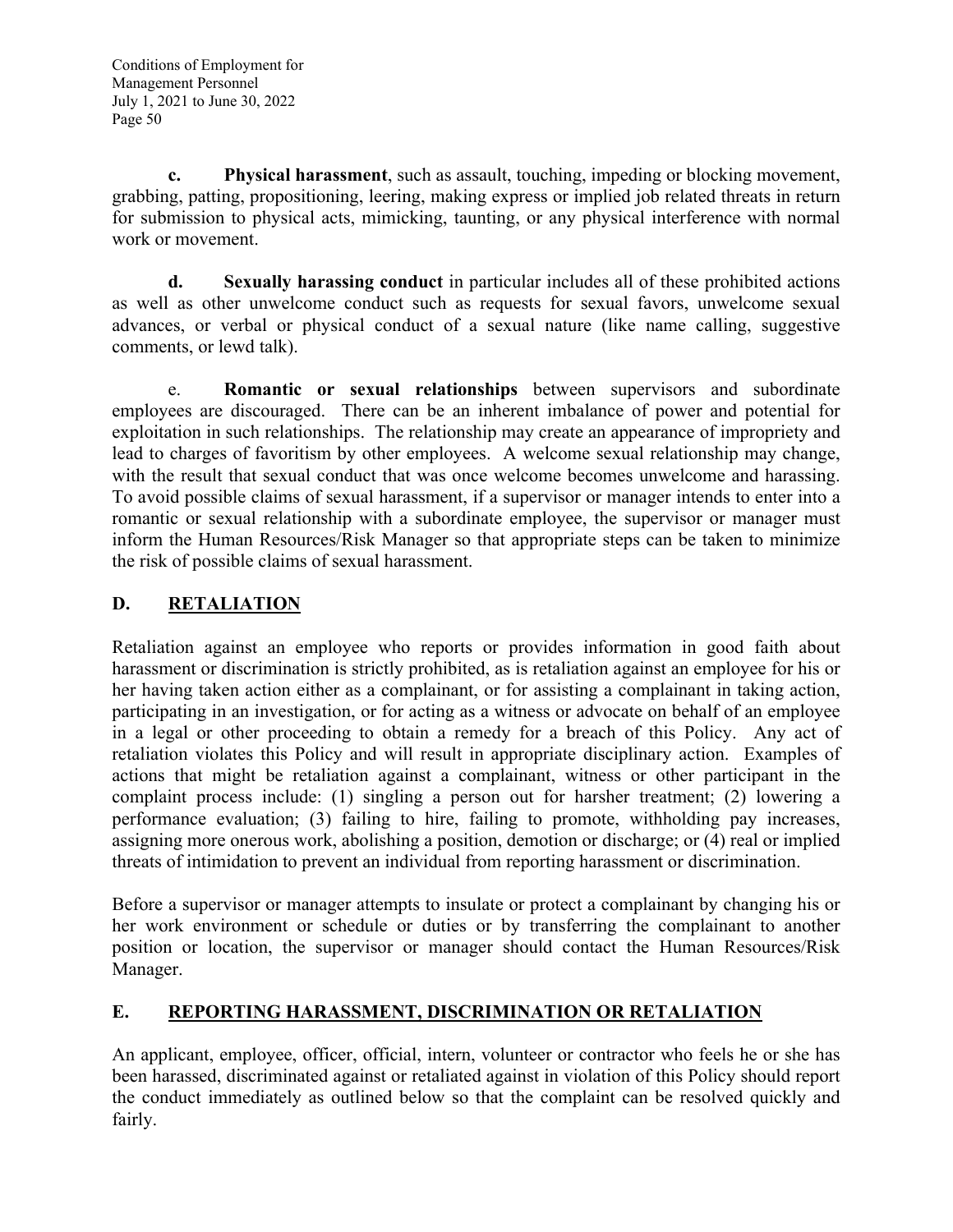All employees involved in the complaint process may be represented by a person of their choosing and at their own expense.

## **1. Object to the Conduct**

Sometimes an individual is unaware that his/her conduct violates this Policy. In these situations the offensive behavior may be eliminated by simply informing the offender that the conduct or language in question is unwelcome and offensive and request that it be discontinued immediately.

A person who believes he/she is being harassed is encouraged, but is not required to use this process. When the conduct in question continues after the offending person has been informed it is offensive, or if a person does not feel comfortable talking to the offending person directly, the employee should make a report in accordance with subsection 2 or 3 below.

## **2. Oral Report**

If a person who believes that this Policy has been violated does not want to first speak with the offending person, he/she should report the conduct to a supervisor, any City management employee, or the Human Resources Manager. Any supervisory or management employee who receives such a report must in turn direct it to the Human Resources/Risk Manager. The Human Resources/Risk Manager will determine what level of investigation and response is necessary.

## **3. Written Process**

An individual who believes this Policy has been violated and does not feel comfortable using the process outlined above may provide a written complaint to a supervisor, or any management employee who in turn must direct the complaint to the Human Resources/Risk Manager, or to the Human Resources/Risk Manager directly.

# **F. CITY'S RESPONSE TO COMPLAINT OF HARASSMENT,DISCRIMINATION OR RETALIATION**

#### **1. Investigation**

Upon receipt of a complaint of alleged harassment, discrimination or retaliation, the Human Resources/Risk Manager will be responsible for coordinating a thorough investigation (unless he/she is named in the complaint). The Human Resources/Risk Manager may hire an outside investigator if the City deems appropriate. The type of investigation undertaken, and the party chosen to conduct the investigation will depend on the nature of the complaint made and will be determined by the Human Resources/Risk Manager. The Human Resources/Risk Manager will report the status of investigations to the City Manager as appropriate.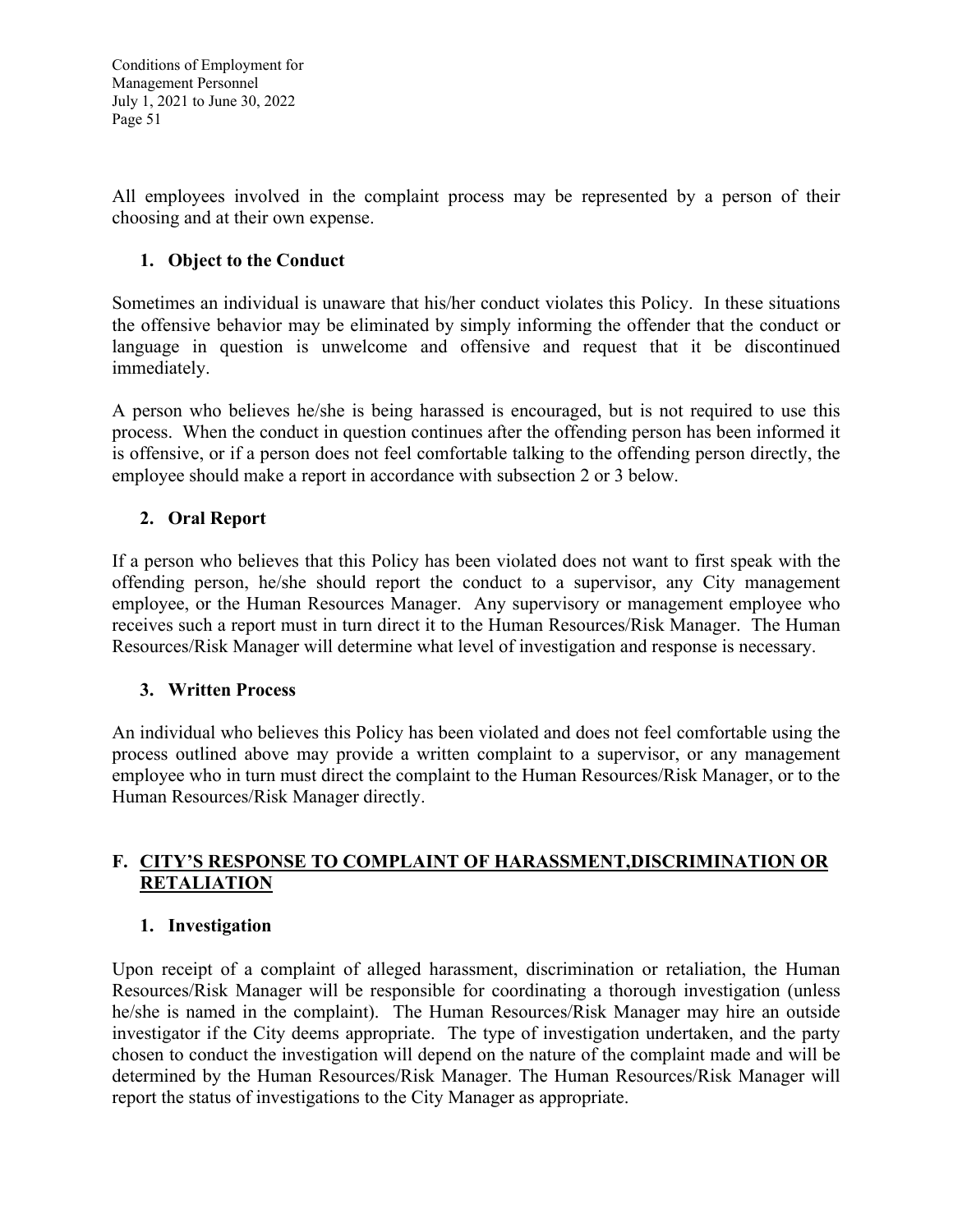The Human Resources/Risk Manager, in concurrence with the City Manager, may take interim action to diffuse volatile circumstances, such as placing the alleged perpetrator on paid administrative leave or temporarily transferring the alleged perpetrator. Generally, no interim action should be taken to change the complaining individual's working conditions unless the complaining individual voluntarily consents to the temporary change or the Human Resources/Risk Manager determines that doing so is appropriate under the circumstances.

The City attempts to take a proactive approach to potential Policy violations and may conduct an investigation regarding possible harassment, discrimination or retaliation in appropriate circumstances, regardless of whether or not the recipient of the alleged action or a third party reports a potential violation.

At the conclusion of the investigation, if it is determined that the alleged conduct did not occur or that this Policy was not violated, the Human Resources/Risk Manager will notify the complainant and the alleged perpetrator, if appropriate, of the general conclusion(s) of the investigation and whether any further action is warranted.

# **2. Remedial and Disciplinary Action**

If the investigation determines that the alleged conduct occurred or that the conduct otherwise violated this Policy, the City will notify the complainant and perpetrator of the general conclusion(s) of the investigation and take effective remedial action that is designed to discipline the perpetrator and deter future violations of this Policy. Any employee or officer determined to have violated this Policy will be subject to disciplinary action, up to and including termination. Disciplinary action may also be taken against any official, supervisor or manager who condones or fails to report potential violations of this Policy, or who otherwise fails to take appropriate action to enforce this Policy.

Any official contractor or other non-City employee found to have violated this Policy will be subject to appropriate sanctions.

## **3. Confidentiality**

Every reasonable effort will be made to assure the confidentiality of complaints made under this Policy. Complete confidentiality cannot occur, however, due to the need to fully investigate potential Policy violations and take effective remedial action.

## **G. RESPONSIBILITIES OF EMPLOYEES, MANAGEMENT AND SUPERVISORY EMPLOYEES**

## **1. Employees**

In order to establish and maintain a professional working environment, while at the same time preventing harassment, discrimination, and retaliation, employees are expected to: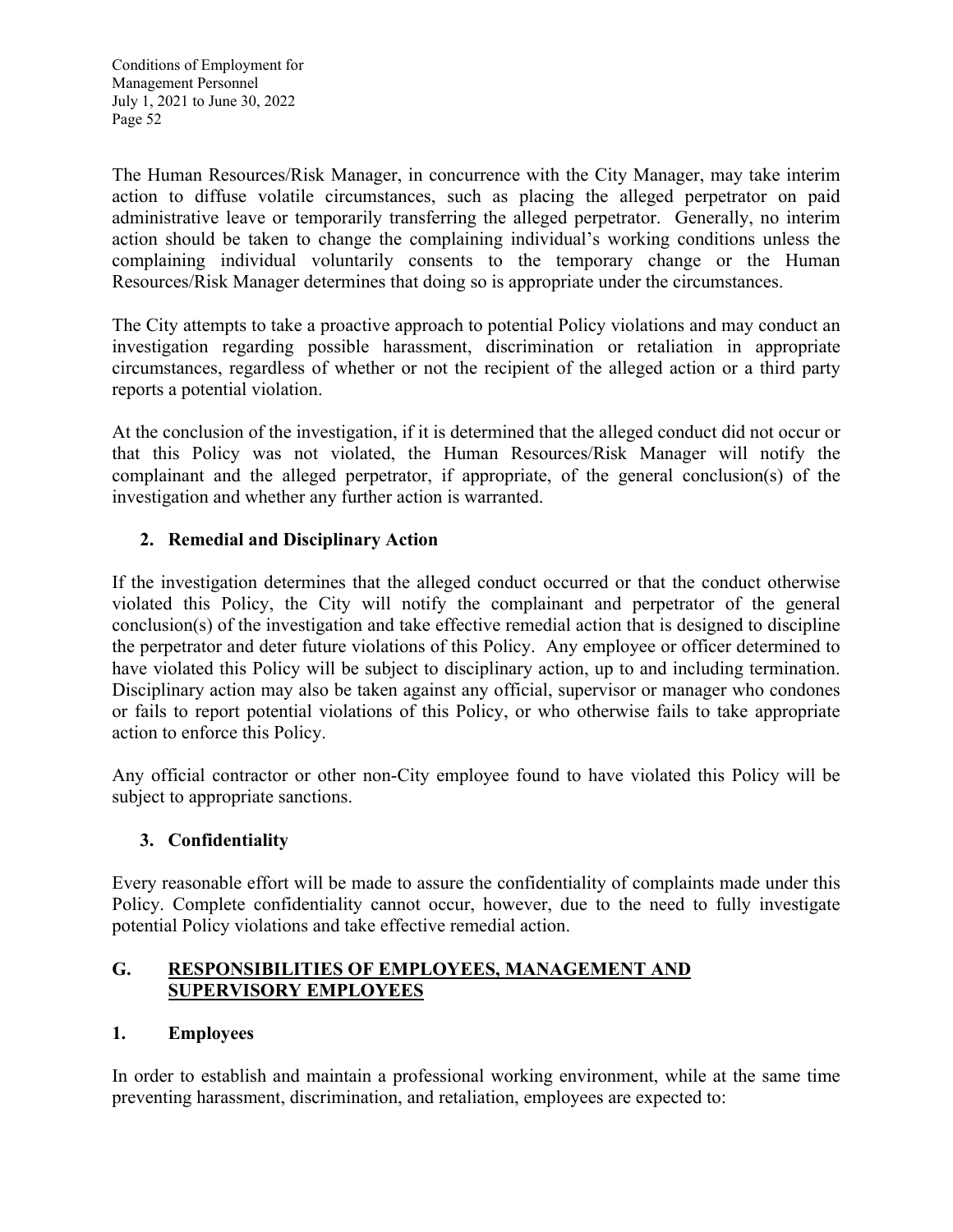Set an example of acceptable conduct by not participating in or provoking behavior that violates this Policy. Try not to be angry or insulted if an individual tells you that your behavior is offensive. People have different ethical values and standards and may be offended by behavior you think is proper. When appropriate, tell the individual you did not realize your behavior was offensive, and immediately cease the conduct.

Let fellow employees know when you consider behavior offensive. The City hires people from a wide variety of cultural and ethnic backgrounds, and an individual may not realize behavior he or she thinks is proper could be seen by others as offensive.

• Report harassment, discrimination or retaliation as quickly as possible, whether the reporting employee is the target of the conduct or a witness.

If an employee witness's harassment, he or she should report it to a supervisor, manager or the Human Resources Manager, and may tell the individual being harassed that the City has a policy prohibiting such behavior, and that he or she can demand that the harasser cease the behavior or report is under this Policy.

Fully cooperate with the City's investigation of complaints made under this Policy.

## **2. Managers and Supervisors**

In addition to the responsibilities listed above, managers and supervisors are responsible for the following:

• Implementing this Policy by taking all complaints seriously and modeling behavior that is consistent with this Policy. Direct all complaints to the Human Resources Administrator.

Take positive steps to eliminate any form of harassment, discrimination or retaliation observed or brought to his/her attention.

No department director, manager, supervisor or other employee may retaliate through any action of intimidation, restraint, coercion or discrimination.

• Monitoring the work environment and taking appropriate action to stop potential Policy violations.

When appropriate, follow up with those who have complained to ensure the behavior complained of has ceased.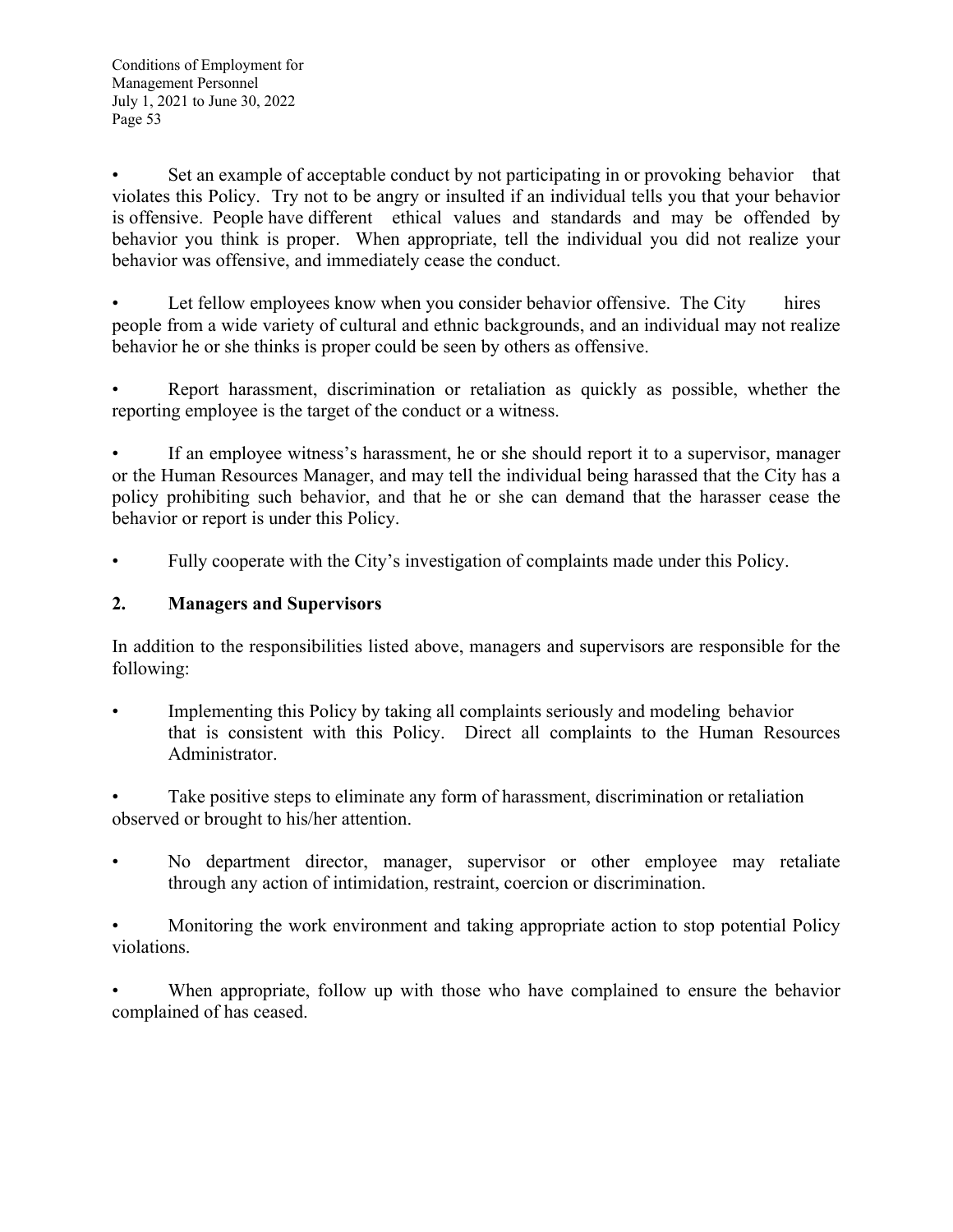#### **H. Option to Report to Outside Administrative Agencies**

Sexual harassment and retaliation for opposing sexual harassment or participating in investigations of sexual harassment are illegal. In addition to notifying the Company about harassment or retaliation complaints, affected employees may also direct their complaints to the California Department of Fair Employment and Housing (DFEH), which has the authority to conduct investigations of the facts. The deadline for filing complaints with the DFEH is one (1) year from the date of the alleged unlawful conduct. If the DFEH believes that a complaint is valid and settlement efforts fail, the DFEH may seek an administrative hearing before the California Fair Employment and Housing Council (FEHC) or file a lawsuit in court. Both the FEHC and the courts have the authority to award monetary and non-monetary relief in meritorious cases. You can contact the nearest DFEH office or the FEHC at the locations listed in the City's DFEH poster or by checking the state government listings in the local telephone directory.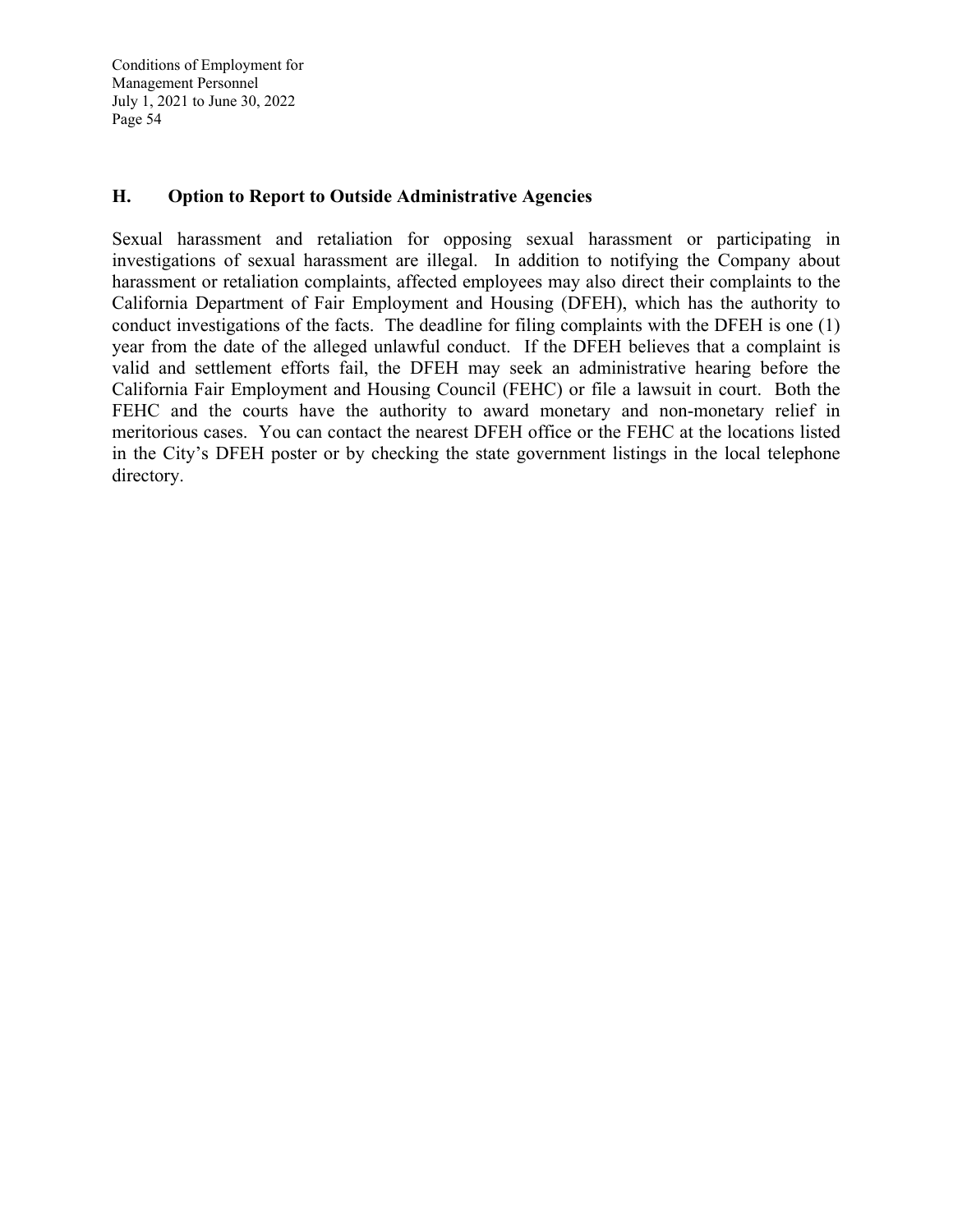## **APPENDIX D**

# **RETURN TO WORK POLICY**

#### **Purpose**

The purpose of this policy is to establish guidelines that the City may follow, should an employee have an extended absence due to illness or injury.

The City strives to assist employees to return to work at the earliest possible date following an injury or illness. However, this policy is not intended to supersede or modify the procedures applicable to employees eligible for reasonable accommodation or covered under leave provisions under the terms of this MOU or federal or state law.

The City cannot guarantee a transitional position and is under no obligation to offer, create or encumber any specific position for purposes of offering placement to such a position.

Inquiries about the reasonable accommodation for disabilities or employee leave rights should be directed to the Human Resources Department (HR).

#### **Transitional Work**

The City defines "transitional work" as temporary, light duty and/or modified work assignments within the employee's physical abilities, knowledge and skills.

When possible, in the discretion of the City, transitional positions will be made available to injured workers to minimize or eliminate time lost from work.

The policy only applies to regular full- and part-time employees who are on leave as a result of injury or illness.

In the event an employee refuses transitional work (outside the qualified employee's FMLA/CFRA benefits period) and the employee satisfies the restrictions and ability to perform the transitional position, the City is not obligated to provide an alternative position. In such cases, the City will notify the insurance carrier of the employee's refusal of the transitional work.

#### **Procedures**

To obtain a transitional assignment the employee must provide a statement from the employee's treating health care professional containing the following information:

- a) That treating health care professional has reviewed the employee's job description;
- b) That the employee cannot perform all of the essential functions of her/his job, identifying which essential functions cannot be performed;